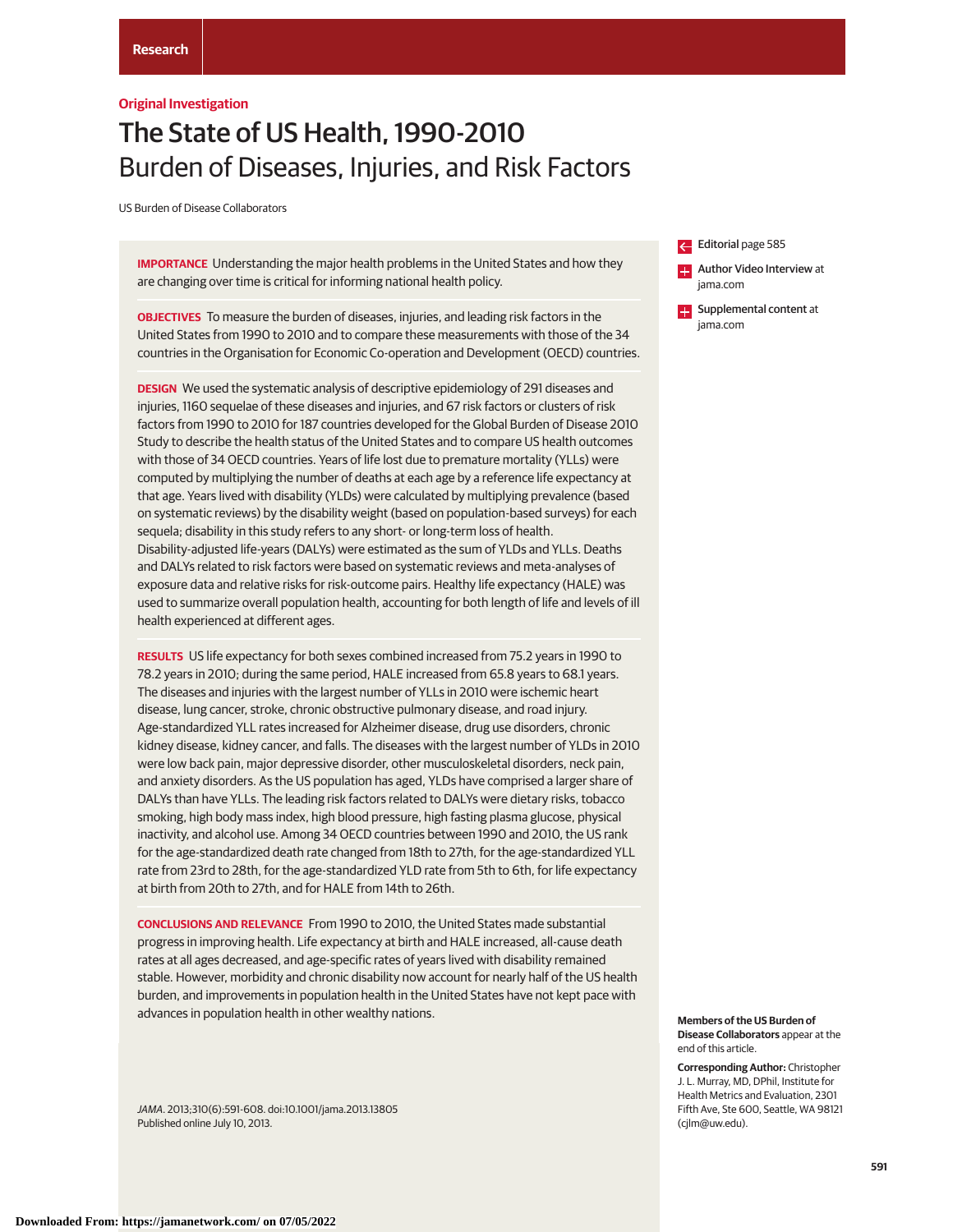he United States spends the most per capita on health care across all countries,<sup>1,2</sup> lacks universal health coverage, and lags behind other high-income countries for life expectancy<sup>3</sup> and many other health outcome measures.<sup>4</sup> High costs with mediocre population health outcomes at the national level are compounded by marked disparities across communities, socioeconomic groups, and race and ethnicity

**DALYs** disability-adjusted life-years **HALE** healthy life expectancy **YLDs** years lived with disability **YLLs** years of life lost due to premature mortality

groups.5,6 Although overall life expectancy has slowly risen, the increase has been slower than for many other high-income countries.3 In addition, in some US counties, life ex-

pectancy has decreased in the past 2 decades, particularly for women.<sup>7,8</sup> Decades of health policy and legislative initiatives have been directed at these challenges; a recent example is the Patient Protection and Affordable Care Act, which is intended to address issues of access, efficiency, and quality of care and to bring greater emphasis to population health outcomes.<sup>9</sup> There have also been calls for initiatives to address determinants of poor health outside the health sector including enhanced tobacco control initiatives,<sup>10-12</sup> the food supply, $13-15$  physical environment, $16,17$  and socioeconomic inequalities.<sup>18</sup>

With increasing focus on population health outcomes that can be achieved through better public health, multisectoral action, and medical care, it is critical to determine which diseases, injuries, and risk factors are related to the greatest losses of health and how these risk factors and health outcomes are changing over time. The Global Burden of Disease (GBD) framework<sup>19</sup> provides a coherent set of concepts, definitions, and methods to do this. The GBD uses multiple metrics to quantify the relationship of diseases, injuries, and risk factors with health outcomes, each providing different perspectives. Burden of disease studies using earlier variants of this approach have been published for the United States for 1996<sup>20-22</sup> and for Los Angeles County, California.<sup>23</sup> In addition, 12 major risk factors have also been compared for 2005.<sup>24</sup>

In this report, we use the GBD Study 2010 to identify the leading diseases, injuries, and risk factors associated with the burden of disease in the United States, to determine how these health burdens have changed over the last 2 decades, and to compare the United States with other Organisation for Economic Co-operation and Development (OECD) countries.

# **Methods**

The GBD 2010, a collaborative effort involving 488 scientists from 50 countries, quantified health loss from 291 diseases and injuries, 1160 clinical sequelae of these diseases and injuries, and 67 risk factors or clusters of risk factors for 187 countries from 1990 to 2010. The overall aim of the GBD 2010 was to synthesize the world's knowledge of descriptive epidemiology to facilitate comparisons across problems, over time, and across countries. Methods and summary results from the GBD 2010 for the world and 21 regions have been published.<sup>3,19,25-31</sup> Sev-

# Box. Glossary of Terms

**Disability-adjusted life-years:** a summary metric of population health. DALYs represent a health gap and, as such, measure the state of a population's health compared to a normative goal. The goal is for individuals to live the standard life expectancy in full health. DALYs are the sum of 2 components: years of life lost (YLLs) and years lived with disability (YLDs).

Healthy life expectancy: the number of years that a person at a given age can expect to live in good health, taking into account mortality and disability.

**Years lived with disability:** computed as the prevalence of different disease sequelae and injury sequelae multiplied by disability weights for that sequela. Disability weights are selected on the basis of surveys of the general population about the health loss associated with the health state related to the disease sequela.

**Years of life lost due to premature mortality:** computed by multiplying the number of deaths at each age by a standard life expectancy at that age. The standard selected represents the normative goal for survival and has been computed based on the lowest recorded death rates across countries in 2010.

eral studies focusing on results for a specific disease or risk factor have also been published or are in preparation.<sup>32-34</sup> Because the GBD 2010 uses a standardized approach for 187 countries, the results can be used to benchmark population health outcomes across different groups of nations. National burden of disease studies including a benchmarking component using the GBD 2010 have been completed for the United Kingdom<sup>32</sup> and China.<sup>35</sup> Details on the data, approaches to enhancing data quality and comparability, and statistical modeling and metrics for the GBD 2010 are published elsewhere.3,19,25-27,29-31

The GBD 2010 cause list has 291 diseases and injuries,which are organized in a hierarchy with up to 4 levels of disaggregation. We identified the key sequelae for each disease or injury. Sequelae could include the disease, such as diabetes, or the outcomes associated with that disease, such as diabetic foot, neuropathy, or retinopathy. Some clinical disorders were classified as a disease but could also be a consequence of another disease; for example, cirrhosis secondary to hepatitis B is a consequence of hepatitis B but was classified as a disease. Any outcome appears in the GBD cause and sequelae list only once to avoid double counting. The full list of risk factors, diseases, and sequelae and further details on their development since 1991 are published elsewhere.<sup>19</sup> In total, the study included 1160 sequelae.

The GBD 2010 uses several metrics to report results on health loss related to specific diseases, injuries, and risk factors: deaths and death rates, years of life lost due to premature mortality (YLLs), prevalence and prevalence rates for sequelae, years lived with disability (YLDs), and disabilityadjusted life-years (DALYs) (Box). Years of life lost are computed by multiplying the number of deaths in each age group by a reference life expectancy at that age. The life expectancy at birth in the reference life table is 86.0 years based on the lowest observed death rates for each age group across countries in 2010 and is intended to be an achievable outcome.<sup>19</sup>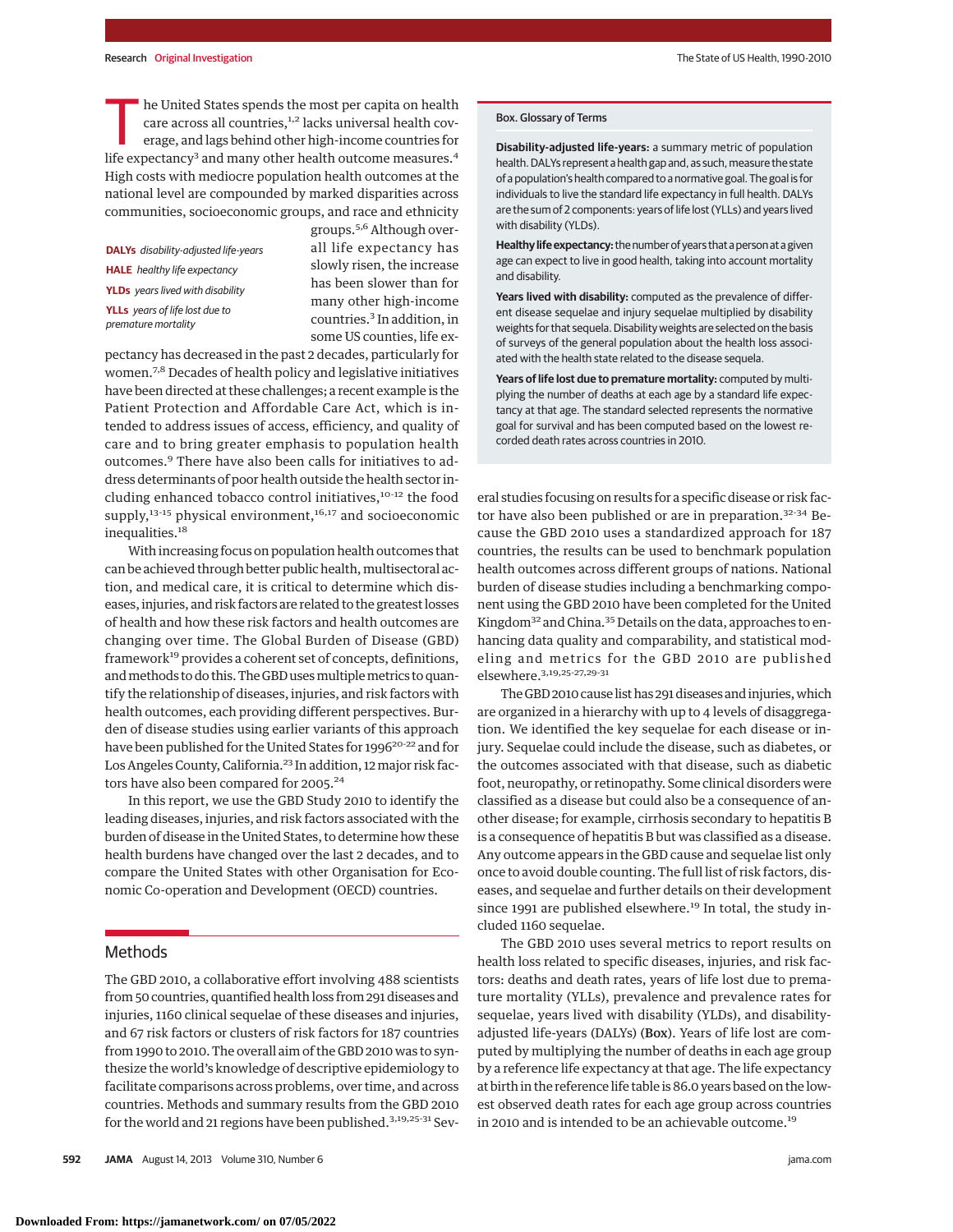Years lived with disability are calculated from the prevalence of a sequela multiplied by the disability weight for that sequela, which reflects its severity on a continuum between no loss of health (which has a disability weight of 0) and complete loss of health (which has a weight of 1.0). The meaning of disability in the GBD differs from that in US legislation such as the Americans with Disabilities Act; in the GBD, disability refers to any short- or long-term health loss. DALYs are the sum of YLLs and YLDs. The GBD uses another indicator, healthy life expectancy (HALE), to summarize overall population health in a single number accounting for both length of life and levels of ill health experienced at different ages.<sup>27</sup>

Estimation of prevalence for each sequela began with a systematic analysis of published studies and data sources providing information on prevalence, incidence, remission, and excessmortality, such as the National Health and Nutrition Examination Surveys,<sup>36</sup> State Inpatient Databases,<sup>37</sup> the National Ambulatory Medical Care Survey, 38,39 the National Hospital Ambulatory Medical Care Survey,<sup>40</sup> the Medical Expenditure Panel Survey,<sup>41</sup> the National Comorbidity Survey,42 the National Epidemiological Survey on Alcohol and Related Conditions, and disease surveillance reports from the Centers for Disease Control and Prevention. For most sequelae, estimates were made using a Bayesian metaregression tool developed for the GBD 2010 (DisMod-MR). The DisMod-MR program estimates a generalized negative binomial model with nested random effects for regions and countries and fixed effects (see Vos et al<sup>25</sup> for details on the equations and estimation procedure). Source code for DisMod-MR is available at http://ihmeuw.org/dismod\_mr. eTable 1 in the Supplement provides the estimated prevalences for the 1160 sequelae for the United States in 2010.

For the GBD 2010, disability weights were measured for 220 unique health states that cover the 1160 disease and injury sequelae.<sup>26</sup> Disability weights were generated using data from more than 30 000 respondents contacted through populationbased, random-sample surveys in the United States, Peru, Tanzania, Bangladesh, and Indonesia and through an open Internet survey. The US survey, conducted using computerassisted telephone interviews, consisted of 3323 respondents, and the Internet survey consisted of 7180 selfselecting respondents from the United States. Results from population surveys in developing countries and the United States were highly consistent, suggesting a common construct of health; likewise, the results from the well-educated respondents to the Internet survey were highly consistent with the population-based samples. For example, the correlation between results from the United States and from the combined sample was 0.97.<sup>26</sup> The 220 disability weights used in this study and the lay descriptions used to elicit choices from survey respondents are published elsewhere.<sup>26</sup> Uncertainty in the disability weight for each sequela was propagated into the estimates of YLDs for each disease and injury using standard simulation methods.<sup>43</sup> Information on age-specific mortality rates and on overall age-specific YLDs per person was combined into an overall measure of HALE, using a standard approach to extending the life table to capture adjustments for nonfatal health outcomes.<sup>27</sup>

We estimated the deaths or DALYs related to the 67 risk factors or clusters of risk factors (eTables 7 and 8 in the Supplement) following the conceptual framework for risk factors developed for the GBD, which identifies 3 layers of factors in a causal web: distal socioeconomic, proximal behavioral and environmental, and physiological and pathophysiological causes.44 Computation follows 3 key steps.

In the first step, risk-outcome pairs were included when evidence met the criteria for "convincing" or "probable" evidence.<sup>45</sup> As defined by the World Cancer Research Fund grading system, convincing evidence is evidence from epidemiological studies showing consistent associations between exposure and disease, with little or no evidence to the contrary. The evidence must come from a substantial number of studies including prospective observational studies and, when relevant, randomized controlled trials of sufficient size, duration, and quality showing consistent effects. The association should be biologically plausible, such as the effect of salt on fluid retention, increases in blood pressure, and ultimate effect on cardiovascular diseases. *Probable evidence* is defined as evidence based on epidemiological studies showing fairly consistent associations between exposure and disease but for which there are perceived shortcomings in the available evidence or some evidence to the contrary, which preclude a more definite judgment; for example, the effects of diets low in seafood omega-3 fatty acids on ischemic heart disease mortality. Shortcomings in the evidence may be any of the following: insufficient duration of trials (or studies), insufficient trials (or studies) available, inadequate sample sizes, or incomplete follow-up. Laboratory evidence is usually supportive and the association must again be biologically plausible. Relative risks of mortality and morbidity were estimated based on meta-analyses of the scientific literature.<sup>31</sup> eTable 2 in the Supplement provides the published relative risks used for each of the risk factors used in the analysis.

In the second step, the distribution of each risk factor exposure in each country, age, and sex group was estimated from published and unpublished data sources.<sup>31</sup>

In the third step, deaths or DALYs associated with risk factors were estimated by comparing the current distribution of exposure with a theoretical minimum risk exposure distribution (TMRED) of exposure selected for each risk factor. The TMRED is a feasible distribution of exposure that would minimize population health risk. For example, the theoretical minimum risk distribution for tobacco is that no one has smoked in the past; for systolic blood pressure, it is a distribution with a mean of 110 to 115 mm Hg and a standard deviation of 6 mm Hg. The TMRED for each risk factor is the same for all populations; Lim et al<sup>31</sup> provides detail on these distributions for dichotomous and continuous risk factors. TMREDs have been defined for each of the 14 subcomponents of diet. The overall relationship of diet with health outcomes assumes the contribution of each component is multiplicative; that is, that the individual dietary contributions are independent.

Each risk factor or cluster of risk factors was analyzed separately such that the sum of attributable fractions (see eTable 2 in the Supplement) for a disease or injury can be greater than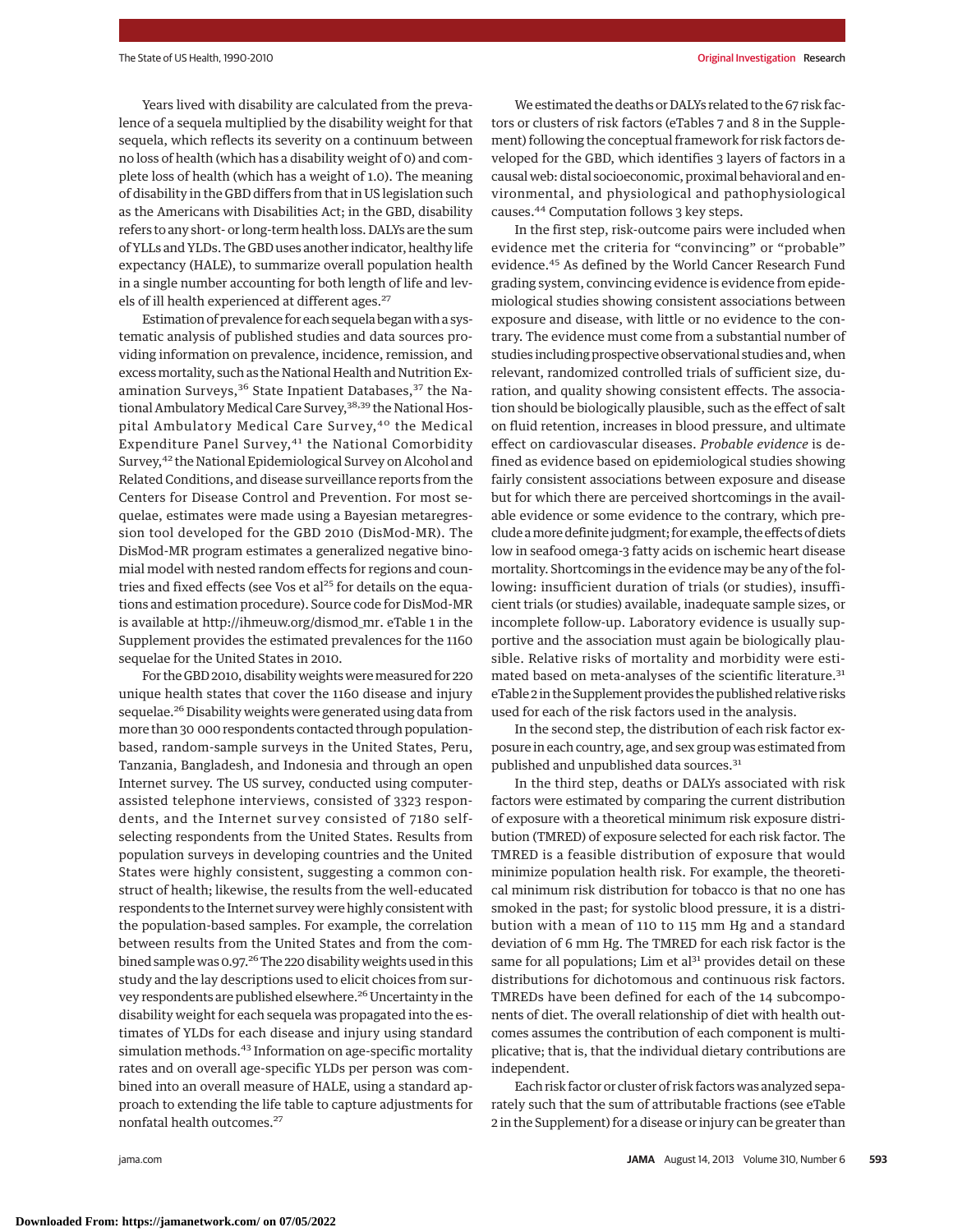100%. For example, a behavioral risk factor, such as some components of diet, may operate in part through reducing blood pressure. We included only risks for which there was convincing or probable evidence for pairs of risk factors and specific outcomes and that had sufficient epidemiological data to estimate risk factor–specific effect sizes, eg, relative risks. These risks included a range of behavioral, environmental, and metabolic risk factors, but distal socioeconomic factors were excluded because much of the literature on these risk factors focuses on all-cause mortality and morbidity outcomes.

Using simulation methods, $46,47$  we took 1000 draws (unbiased random samples) from the uncertainty distribution of the relative risks, prevalence of exposure estimates, theoreticalminimum risk distributions, and background outcome rates. Uncertainty intervals for burden related to a risk factor were based on computation of the results for each of the 1000 draws; the lower bound of the 95% uncertainty interval for the final quantity of interest is the 2.5 percentile of the distribution and the upper bound is the 97.5 percentile of the distribution. These uncertainty intervals reflect all sources of uncertainty, including sampling error and model parameter uncertainty, from each component of the analysis.

For outcomes measured for specific age groups (deaths, YLLs, YLDs, and DALYs), we directly computed agestandardized rates using the World Health Organization's age standard.<sup>48</sup> For each disease, injury, or risk factor, we ranked countries in 1990 and 2010 by the age-standardized rates for each outcome measure. We compared US outcomes with those of the 34 countries that aremembers of the OECD. These OECD members have been used in other comparative studies for the United States.<sup>49</sup> For a given country and disease, injury, or risk, we tested whether a country was significantly above the mean of all OECD countries, indistinguishable from the mean, or below the mean; we used a 1-sided test at the *P*<.05 significance level.

# **Results**

# Years of Life Lost

Table 1 shows, for the 30 leading diseases and injuries contributing to premature mortality in the United States in 2010, the number of deaths and YLLs and their rates of change from 1990 to 2010. Table 1 also shows the change in the agestandardized death rate to distinguish changes relating to population growth and aging from changes in age-specific rates. Ischemic heart disease and stroke were the first and third leading diseases contributing to premature death in 2010, but both are declining in terms of the number of YLLs and agestandardized rates. Despite declines, 15.9% of YLLs were related to ischemic heart disease and 4.3% of YLLs were related to stroke, highlighting the continued dominance of cardiovascular diseases in premature death. Lung cancer and chronic obstructive pulmonary disease (COPD) were the second and fourth leading diseases contributing to YLLs, respectively. Both diseases are increasing in absolute terms but have declining age-standardized rates; declines in COPD are notably slower than those in lung cancer. Road injury (which includes bicycle, motorcycle, motor vehicle, and pedestrian injury) and self-harm are the fifth and sixth leading diseases or injuries contributing to YLLs; in men, they are ranked third and fourth and

in women, eighth and 16th, respectively.

The next 3 leading diseases contributing to YLLs, diabetes, cirrhosis and Alzheimer disease, all increased in rank and the number of YLLs from 1990 to 2010. Colorectal cancer (10th), breast cancer (13th for both sexes combined and fifth in women), and pancreatic cancer (18th) are in the top 20 diseases and injuries contributing to premature death. Other large increases in premature mortality were seen for drug use disorders (moving from 44th to 15th), chronic kidney disease (CKD) (from 21st to 16th), kidney cancer (from 35th to 24th), and poisonings (from 31st to 26th); falls (from 33rd to 29th) and liver cancer (from 39th to 30th) also increased. The increase in YLLs associated with liver cancer may be related to a hepatitis C cohort effect.<sup>50</sup> Among the 30 leading diseases and injuries contributing to YLLs in 1990, declines of 25% or more were seen for interpersonal violence, preterm birth complications, congenital anomalies, HIV/AIDS, and sudden infant death syndrome. The YLLs related to HIV decreased by 64% and declined in rank from seventh to 23rd. eTables 3 and 4 in the Supplement provide estimates of deaths and YLLs, respectively, for all 223 diseases and injuries.

# Years Lived With Disability

Cardiovascular diseases, cancers, and chronic respiratory diseases are all related to YLDs, but the largest contributors are the mental and behavioral disorders and the musculoskeletal disorders (Figure 1). Table 2 provides details on the 30 leading diseases and injuries contributing to YLDs in 2010. The number of YLDs from the top 18 diseases and injuries increased between 1990 and 2010, driven mostly by the population increase and aging of the US population, as agestandardized rates have largely remain unchanged (Table 2). Of these 18 causes, age-standardized rates increased significantly (*P* < .05) only for stroke. The top 8 conditions were the same in 1990 and 2010: low back pain, major depressive disorder, other musculoskeletal disorders, neck pain, anxiety disorders, COPD, drug use disorders, and diabetes. Four more mental and behavioral disorders are in the top 20 YLDs: alcohol use disorders, schizophrenia, bipolar disorder, and dysthymia. Age-standardized rates increased by 20% ormore from 1990 to 2010 for drug use disorders, stroke, and eating disorders (eTable 5 in the Supplement provides detailed estimates of YLDs for the 267 diseases and injuries).

### Disability-Adjusted Life-Years

Combining YLLs and YLDs into DALYs provides a summary metric of the leading contributors to health loss. In 1990, 40% of DALYs were due to YLDs increasing to 45% in 2010. Figure 2 shows the rank of the leading diseases and injuries contributing to DALYs in 1990 and 2010. Communicable, maternal, neonatal, and nutritional disorders are red, noncommunicable causes are blue, and injuries are green. Diseases and injuries are connected by lines between 1990 and 2010. The top 15 diseases and risk factors contributing to DALYs are a complex mix of cardiovascular diseases (ischemic heart disease and stroke),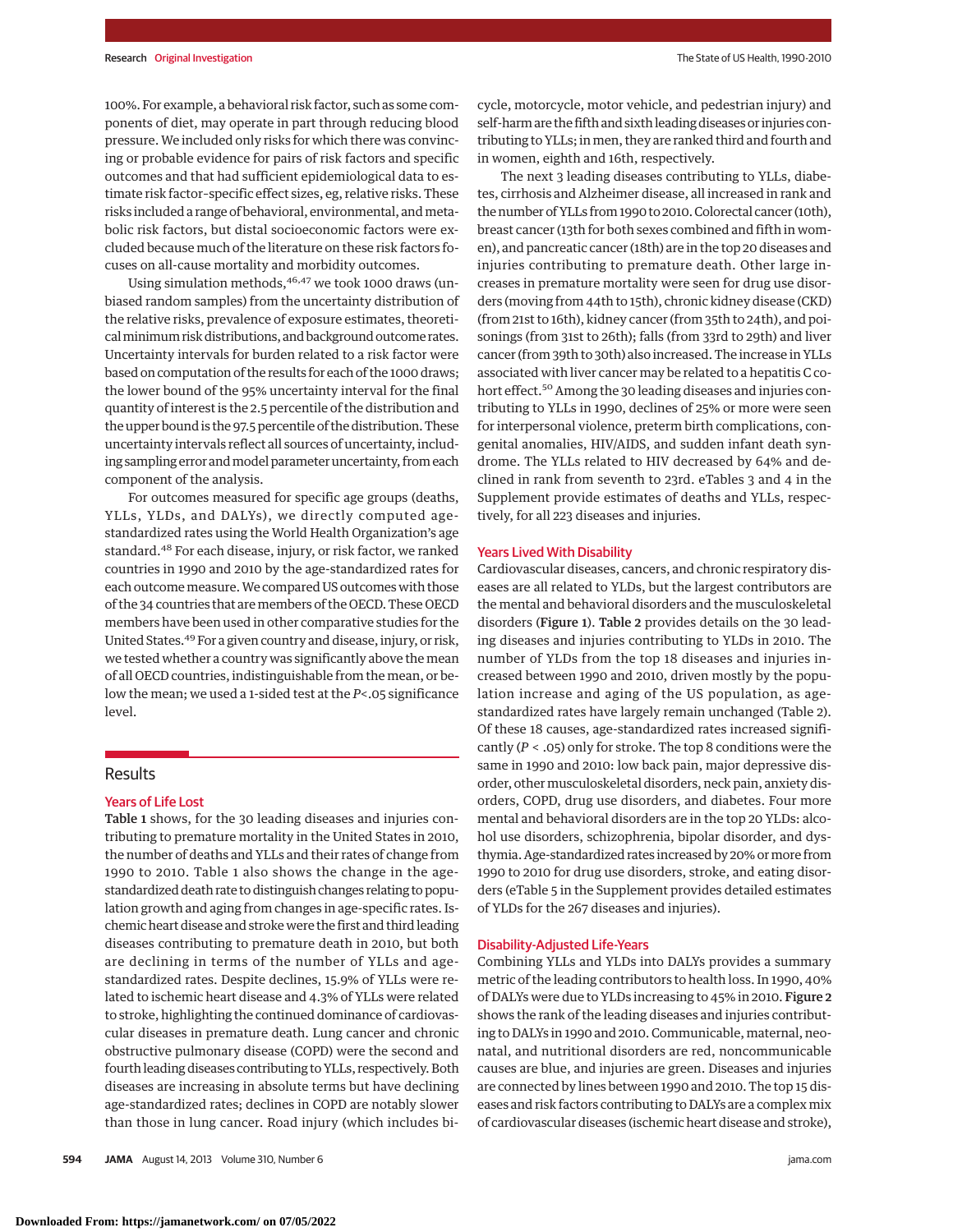Table 1. Deaths and YLLs From the 30 Leading Diseases and Injuries Contributing to YLLs in the United States in 1990 and 2010 and Percentage Change From 1990 to 2010 in YLLs and Age-Standardized YLL Rates<sup>a</sup>

|                                          |                           | <b>YLL Rank</b>           |                          | <b>Deaths</b>                                |                                        |                                                  |                                  |                                  |                                          |                                         |
|------------------------------------------|---------------------------|---------------------------|--------------------------|----------------------------------------------|----------------------------------------|--------------------------------------------------|----------------------------------|----------------------------------|------------------------------------------|-----------------------------------------|
|                                          |                           |                           |                          | No. (in Thousands)                           |                                        | Median Change, %                                 |                                  | No. (in Thousands)               |                                          | Median Change, %                        |
| Diseases and Injuries                    | 1990                      | 2010                      | 1990                     | 2010                                         | <b>Deaths</b>                          | Age-<br><b>Standardized</b><br><b>Death Rate</b> | 1990                             | 2010                             | <b>YLLs</b>                              | Age-<br>Standardized<br><b>YLL Rate</b> |
| Ischemic heart disease                   | $\mathbf{1}$<br>$(1-1)$   | $\mathbf{1}$<br>$(1-1)$   | 648.2                    | 562.9<br>$(600.8 - 676.1) (515.4 - 662.1)$   | $-14.4$<br>$(-20.6)$<br>to $2.6$ )     | $-43.6$<br>$(-47.1)$<br>$-33.2)$                 | 8990.3<br>$(8386.2 -$<br>9451.4) | 7164.5<br>$(6706.6 -$<br>8198.2) | $-21.2$<br>$(-25.6)$<br>$-9.1)$          | $-45.2$<br>$(-48.2)$ to<br>$-38.1)$     |
| Lung cancer                              | $\overline{2}$<br>$(2-3)$ | $\overline{2}$<br>$(2-2)$ | 143.5                    | 163.3<br>$(116.8 - 178.5)$ $(128.1 - 200.8)$ | 14.4<br>$(-1.1)$<br>26.0)              | $-22.5$<br>$(-31.8to$<br>$-14.7)$                | 2871.9<br>$(2325.8 -$<br>3523.2) | 2987.7<br>$(2418.1 -$<br>3731.2) | 3.6<br>$(-6.6)$<br>17.4)                 | $-30$<br>$(-36.1)$<br>$-18.9$           |
| Stroke                                   | $\overline{4}$<br>$(3-4)$ | 3<br>$(3-5)$              | 177.8                    | 172.3<br>$(163.7 - 200.9) (153.5 - 201.7)$   | $-3$<br>$(-13.6)$<br>to $8.2$ )        | $-36.7$<br>$(-43.0)$<br>$-30.4)$                 | 2250.4<br>$(2096.3 -$<br>2543.6) | 1945.3<br>$(1741.8 -$<br>2147.8) | $-13.2$<br>$(-21.5)$<br>$-6.2)$          | $-39.3$<br>$(-45.6)$<br>-34.8)          |
| Chronic obstructive<br>pulmonary disease | 5<br>$(5-8)$              | $\overline{4}$<br>$(3-5)$ | 97.5                     | 154.5<br>$(90.3-105.5)$ $(137.8-170.0)$      | 58.3<br>$(43.3)$ to<br>75.7)           | 5.6<br>$(-3.0)$ to<br>16.3)                      | 1416.1<br>$(1308.5 -$<br>1534.0) | 1913.1<br>$(1720.9 -$<br>2067.9) | 34.7<br>(24.7)<br>47.1)                  | $-5.8$<br>$(-12.5)$<br>2.7)             |
| Road injury                              | 3<br>$(2-4)$              | 5<br>$(3-6)$              | 49.6<br>$(43.4 - 59.2)$  | 44.0<br>$(36.2 - 53.5)$                      | $-11.7$<br>$(-21.8$<br>to $3.4$ )      | $-30.2$<br>$(-37.5)$<br>$-17.7)$                 | 2336.5<br>$(2022.5 -$<br>2752.3) | 1873.2<br>$(1569.0 -$<br>2280.1) | $-20.4$<br>$(-28.4)$<br>$-4.3)$          | $-33.3$<br>$(-39.7)$ to<br>$-19.4)$     |
| Self-harm                                | 6<br>$(5-10)$             | 6<br>$(5-10)$             | 33.7<br>$(25.6 - 43.7)$  | 37.3<br>$(27.6 - 47.1)$                      | 10.8<br>$(-6.2)$<br>26.7)              | $-12.9$<br>$(-27.2)$ to<br>$-1.6)$               | 1393.8<br>$(1068.6 -$<br>1808.7) | 1456.9<br>$(1066.1 -$<br>1779.0) | 5.7<br>$(-13.2)$ to<br>18.1)             | $-13.2$<br>$(-28.3)$ to<br>$-2.4$       |
| <b>Diabetes</b>                          | 15<br>$(11-15)$           | $\overline{7}$<br>$(6-9)$ | 50.2<br>$(45.3 - 60.0)$  | 86.1<br>$(73.0 - 99.3)$                      | 71.8<br>(43.7 to<br>97.1)              | 17.3<br>$(-1.3)$<br>32.4)                        | 875.0<br>$(788.0 -$<br>1042.3)   | 1392.4<br>$(1186.7 -$<br>1568.1) | 60.1<br>(34.5)<br>78.3)                  | 13.0<br>$(-5.4t)$<br>25.7)              |
| Cirrhosis                                | 14<br>$(10-15)$ $(7-12)$  | 8                         | 35.5<br>$(31.3 - 42.1)$  | 49.5<br>$(39.5 - 54.6)$                      | 43.3<br>(14.0 <sub>to</sub> )<br>56.0) | $-2$<br>$(-22.5)$ to<br>6.4)                     | 917.3<br>$(808.7 -$<br>1095.1)   | 1232.7<br>$(966.2 -$<br>1364.7)  | 37.9<br>(9.8 <sub>to</sub> )<br>50.8)    | $-5.3$<br>$(-23.8)$ to<br>3.3)          |
| Alzheimer disease                        | 32<br>$(23-38)$ $(6-20)$  | 9                         | 27.0<br>$(19.8 - 45.7)$  | 158.3<br>$(75.8 - 237.4)$                    | 524.3<br>(136.8)<br>to<br>877.4)       | 289.6<br>(56.5)<br>487.6)                        | 257.4<br>$(202.1 -$<br>407.1)    | 1192.4<br>$(637.0 -$<br>1648.1)  | 391.6<br>(128.5 to<br>593.1)             | 209.5<br>(60.4 to<br>315.7)             |
| Colorectal cancer                        | 11<br>$(9-14)$ $(7-13)$   | 10                        | 60.2<br>$(49.6 - 67.1)$  | 63.9<br>$(55.4 - 88.1)$                      | 1.6<br>$(-9.4)$<br>49.7)               | $-29.4$<br>$(-36.1)$<br>2.4)                     | 1018.9<br>$(855.4 -$<br>1127.3)  | 1073.6<br>$(946.9 -$<br>1412.7)  | 1.6<br>$(-7.6)$<br>41.8)                 | $-27.5$<br>$(-33.9)$ to<br>$-0.8$ )     |
| Lower respiratory tract<br>infections    | 10<br>$(7-11)$ $(8-13)$   | 11                        | 90.4<br>$(71.9 - 103.3)$ | 85.4<br>$(69.4 - 114.0)$                     | $-8.1$<br>$(-27.8)$<br>to 34.7)        | $-38.6$<br>$(-49.7)$<br>$-14.1)$                 | 1185.7<br>$(996.4 -$<br>1303.8)  | 1031.8<br>$(905.9 -$<br>1261.3)  | $-14.3$<br>$(-26.1$ to<br>8.4)           | $-37.6$<br>$(-44.9)$<br>$-26.1)$        |
| Interpersonal violence                   | 8<br>$(5-13)$ $(7-16)$    | 12                        | 25.2<br>$(17.7 - 30.9)$  | 19.9<br>$(15.9 - 28.3)$                      | $-24.4$<br>$(-33.8)$<br>to $8.2$ )     | $-34.4$<br>$(-42.7)$<br>$-7.9)$                  | 1344.3<br>$(948.9 -$<br>1660.1)  | 1019.1<br>$(795.8 -$<br>1427.6)  | $-26.5$<br>$(-36.0)$<br>2.9)             | $-33.9$<br>$(-42.8)$<br>$-8.9)$         |
| <b>Breast cancer</b>                     | 12<br>$(11-14)$ $(12-16)$ | 13                        | 43.2<br>$(40.4 - 47.0)$  | 42.6<br>$(37.4 - 47.5)$                      | $-1.2$<br>$(-12.6)$<br>to 10.0)        | $-33.4$<br>$(-40.0)$<br>$-26.6$                  | 953.7<br>$(890.0 -$<br>1020.1)   | 891.7<br>(804.6-<br>980.7)       | $-6.5$<br>$(-14.3)$<br>2.4)              | $-35.9$<br>$(-41.0)$<br>$-29.8$         |
| Preterm birth<br>complications           | 9<br>$(6-12)$ $(11-18)$   | 14                        | 14.1<br>$(11.3 - 16.8)$  | 10.0<br>$(8.0-12.3)$                         | $-29.6$<br>$(-45.9)$<br>to $-5.1$ )    | $-35.7$<br>$(-50.5)$<br>$-13.3)$                 | 1213.2<br>$(970.1 -$<br>1440.7)  | 858.4<br>$(687.4 -$<br>1061.3)   | $-29.6$<br>$(-45.9)$<br>$-5.1)$          | $-35.7$<br>$(-50.5)$<br>$-13.3)$        |
| Drug use disorders                       | 44<br>$(24-49)$ $(8-28)$  | 15                        | 3.8<br>$(2.6 - 8.5)$     | 19.4<br>$(9.3 - 28.6)$                       | 477.4<br>(105.1)<br>to<br>699.8)       | 376.6<br>(69.3)<br>559.6)                        | 174.1<br>$(118.4 -$<br>399.1)    | 840.6<br>$(387.6 -$<br>1239.2)   | 448.4<br>(88.0 <sub>to</sub> )<br>6/3.8) | 376.6<br>(65.3)<br>565.7)               |
| Chronic kidney disease                   | 21<br>$(19-25)$ $(13-20)$ | 16                        | 30.4<br>$(26.0 - 37.5)$  | 60.3<br>$(47.4 - 74.0)$                      | 99<br>(58.8 to<br>141.4)               | 33.9<br>(7.8 to<br>59.2)                         | 425.2<br>$(374.2 -$<br>521.6)    | 780.2<br>$(636.7 -$<br>908.4)    | 85.8<br>(47.4 to<br>112.2)               | 32.4<br>(4.2 <sub>to</sub> )<br>49.9)   |
| Other cardiovascular/<br>circulatory     | 16<br>$(16-18)(15-19)$    | 17                        | 40.9<br>$(38.6 - 43.3)$  | 56.6<br>$(50.5 - 63.7)$                      | 38.2<br>(21.8 <sub>to</sub><br>57.2)   | $-8.7$<br>$(-17.8)$ to<br>1.0)                   | 636.1<br>$(611.3 -$<br>662.0)    | 765.4<br>(709.1-<br>824.0)       | 20.3<br>(10.2 <sub>to</sub><br>30.2)     | $-14.4$<br>$(-21.1)$<br>$-7.6)$         |
| Pancreatic cancer                        | 19<br>$(16-23)(13-23)$    | 18                        | 28.6<br>$(21.7 - 39.1)$  | 39.0<br>$(28.7 - 52.8)$                      | 37<br>(15.5t)<br>58.7)                 | $-4.9$<br>$(-19.0)$<br>8.4)                      | 508.6<br>$(391.5 -$<br>669.5)    | 679.9<br>(500.1-<br>908.3)       | 34.3<br>(15.2)<br>51.4)                  | $-6.3$<br>$(-19.8)$<br>5.6)             |
| Congenital anomalies                     | 13<br>$(11-15)(15-22)$    | 19                        | 13.4<br>$(11.2 - 15.8)$  | 12.4<br>$(10.8 - 15.1)$                      | $-8.3$<br>$(-18.1$<br>to 8.2)          | $-32.3$<br>$(-39.0)$ to<br>$-14.7)$              | 937.1<br>$(762.0 -$<br>1086.5)   | 660.8<br>$(579.6 -$<br>842.1)    | $-31.3$<br>$(-39.0 to$<br>$-6.8)$        | $-41.1$<br>$(-48.1)$<br>$-18.3)$        |
| Cardiomyopathy                           | 18<br>$(16-19)$ $(13-22)$ | 20                        | 30.7<br>$(26.2 - 32.7)$  | 36<br>$(30.9 - 46.7)$                        | 15.4<br>$(-1.0)$<br>71.3)              | $-22.9$<br>$(-32.6)$<br>18.0)                    | 622.7<br>$(533.7 -$<br>659.8)    | 659.4<br>(571.7-<br>908.0)       | 3.3<br>$(-9.8)$<br>63.1)                 | $-24.2$<br>$(-34.1$ to<br>18.2)         |
| Hypertensive heart<br>disease            | 17<br>$(16-19)(16-23)$    | 21                        | 41.4<br>$(33.2 - 51.4)$  | 44.7<br>$(34.8 - 59.6)$                      | 7.4<br>$(-10.5)$<br>to 30.6)           | $-29.1$<br>$(-39.2)$<br>$-15.7)$                 | 625.8<br>$(522.0 -$<br>768.2)    | 641.9<br>$(531.5 -$<br>800.8)    | 2.2<br>$(-10.3)$ to<br>18.1)             | $-28.1$<br>$(-37.2)$<br>$-18.7)$        |

(continued)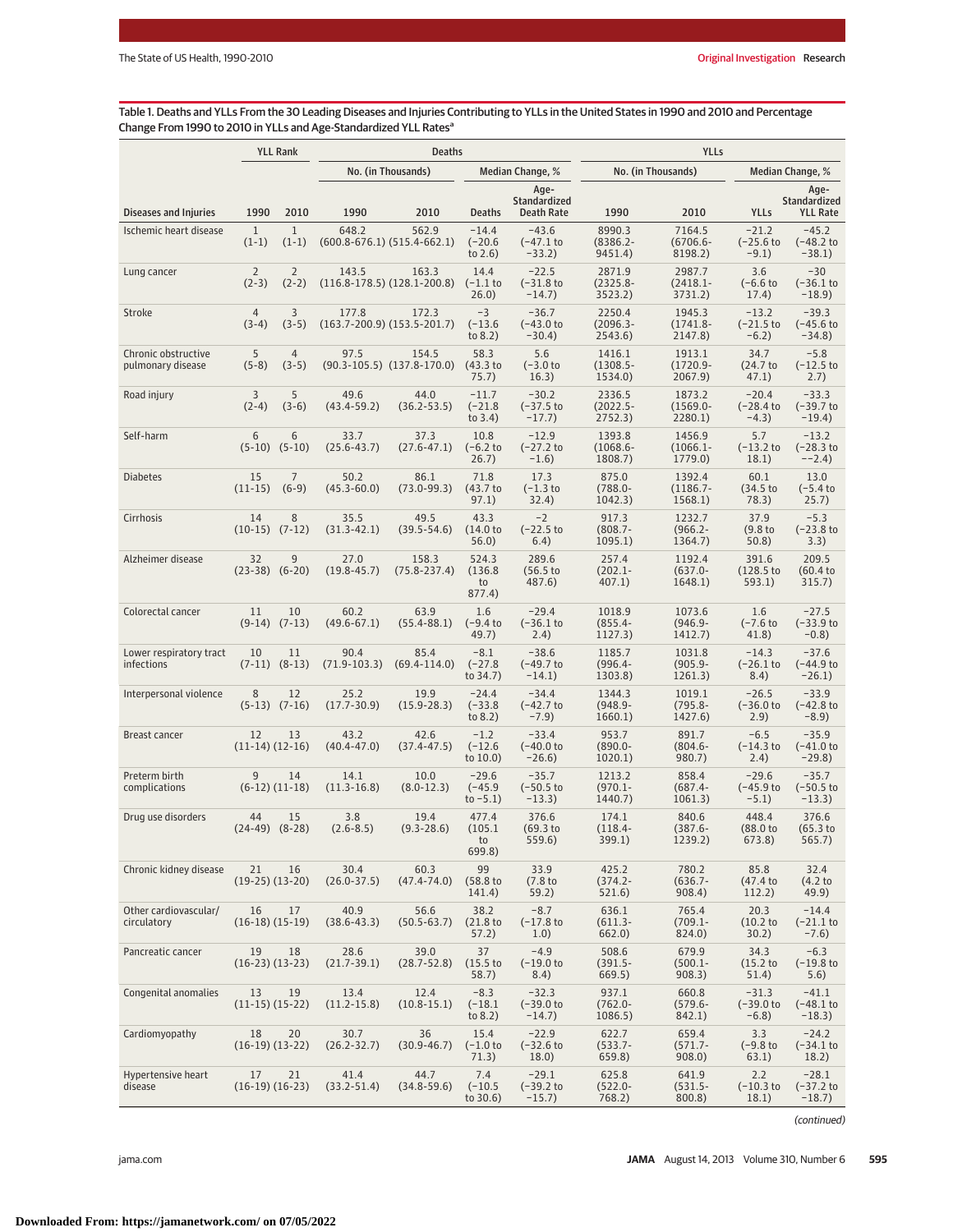Table 1. Deaths and YLLs From the 30 Leading Diseases and Injuries Contributing to YLLs in the United States in 1990 and 2010 and Percentage Change From 1990 to 2010 in YLLs and Age-Standardized YLL Rates<sup>a</sup> (continued)

|                                         | <b>YLL Rank</b>                           |                         | <b>Deaths</b>           |                                          |                                           | <b>YLLs</b>                      |                               |                                 |                                                |  |  |  |  |
|-----------------------------------------|-------------------------------------------|-------------------------|-------------------------|------------------------------------------|-------------------------------------------|----------------------------------|-------------------------------|---------------------------------|------------------------------------------------|--|--|--|--|
|                                         |                                           | No. (in Thousands)      |                         |                                          | Median Change, %                          |                                  | No. (in Thousands)            |                                 | Median Change, %                               |  |  |  |  |
| <b>Diseases and Injuries</b>            | 2010<br>1990                              | 1990                    | 2010                    | <b>Deaths</b>                            | Age-<br>Standardized<br><b>Death Rate</b> | 1990                             | 2010                          | <b>YLLs</b>                     | Age-<br><b>Standardized</b><br><b>YLL Rate</b> |  |  |  |  |
| Leukemia                                | 20<br>22<br>$(19-24)$ $(21-29)$           | 20.3<br>$(16.4 - 25.3)$ | 25.5<br>$(20.0 - 31.6)$ | 25.9<br>(3.3)<br>45.1)                   | $-13$<br>$(-25.2)$<br>$-2.7)$             | 458.3<br>$(373.9 -$<br>562.8)    | 493.6<br>$(402.2 -$<br>611.1) | 7.8<br>$(-3.7)$<br>19.3)        | $-20.5$<br>$(-28.9)$<br>$-11.1)$               |  |  |  |  |
| Human<br>immunodeficiency<br>virus/AIDS | 23<br>$\overline{7}$<br>$(5-9)$ $(22-27)$ | 28.6<br>$(25.6 - 31.9)$ | 12.1<br>$(10.6 - 13.7)$ | $-57.7$<br>$(-63.5)$<br>to<br>$-50.5$    | $-67.7$<br>$(-72.1)$<br>$-62.3$           | 1351.1<br>$(1201.1 -$<br>1508.5) | 479.2<br>$(417.4 -$<br>542.2) | $-64.5$<br>$(-69.6)$<br>$-58.1$ | $-71.6$<br>$(-75.8)$<br>$-66.5$                |  |  |  |  |
| Kidney cancers                          | 24<br>35<br>$(28-45)$ $(16-31)$           | 10.7<br>$(7.5 - 14.2)$  | 24.4<br>$(17.1 - 39.8)$ | 114.9<br>(60.0 <sub>to</sub> )<br>262.5) | 47<br>(9.7)<br>146.3)                     | 216.9<br>$(152.7 -$<br>282.0)    | 475.7<br>$(334.5 -$<br>796.4) | 104.7<br>$(53.1$ to<br>247.1)   | 40.9<br>(5.7)<br>144.0)                        |  |  |  |  |
| Non-Hodakin<br>lymphoma                 | 25<br>22<br>$(20-26)$ $(22-30)$           | 20<br>$(16.8 - 23.5)$   | 25.2<br>$(20.3 - 30.2)$ | 25.4<br>(2.4 <sub>to</sub> )<br>52.4)    | $-14.6$<br>$(-28.0)$<br>3.5)              | 407.8<br>$(339.9 -$<br>465.4)    | 451.6<br>$(375.7 -$<br>541.7) | 8.6<br>$(-5.7)$<br>38.5)        | $-23.6$<br>$(-33.4)$<br>$-0.2$                 |  |  |  |  |
| Poisonings                              | 26<br>31<br>$(22-38)$ $(18-45)$           | 5.9<br>$(4.5 - 9.6)$    | 11.4<br>$(4.2 - 16.2)$  | 117.1<br>$(-34.4)$<br>to<br>229.4)       | 76.1<br>$(-46.7)$<br>173.3)               | 263.6<br>$(201.7 -$<br>433.8)    | 485.7<br>$(172.9 -$<br>693.0) | 108.1<br>$(-39.3)$ to<br>220.0  | 74.3<br>$(-48.1)$<br>173.5)                    |  |  |  |  |
| Prostate cancer                         | 27<br>23<br>$(18-35)(16-35)$              | 30.8<br>$(16.6 - 44.3)$ | 35.9<br>$(20.8 - 65.4)$ | 9.7<br>$(-30.0)$<br>to 89.7)             | $-25.2$<br>$(-49.5)$<br>26.6)             | 417.9<br>$(223.7 -$<br>599.7)    | 445.6<br>$(250.9 -$<br>787.1) | $-1.6$<br>$(-30.1)$<br>62.4)    | $-29.6$<br>$(-48.8)$ to<br>15.5)               |  |  |  |  |
| <b>Brain cancer</b>                     | 24<br>28<br>$(19-31)$ $(21-34)$           | 14<br>$(9.8 - 21.1)$    | 16.5<br>$(10.9 - 24.4)$ | 18<br>$(-8.1)$<br>45.3)                  | $-18$<br>$(-33.4)$<br>$-3.4)$             | 383.3<br>$(262.8 -$<br>551.6)    | 411.2<br>$(279.8 -$<br>611.0) | 7.1<br>$(-9.9)$ to<br>26.9)     | $-22$<br>$(-33.8)$<br>$-7.5)$                  |  |  |  |  |
| Falls                                   | 29<br>33<br>$(26-36)$ $(24-35)$           | 14.5<br>$(12.1 - 19.7)$ | 31.6<br>$(18.7 - 41.7)$ | 136.4<br>(11.3 to<br>220.9               | 52<br>$(-25.4)$<br>96.0)                  | 245.4<br>$(215.5 -$<br>321.9)    | 400.2<br>$(265.4 -$<br>489.2) | 79.3<br>$(-3.6)$<br>117.3)      | 20.9<br>$(-30.3)$<br>42.9)                     |  |  |  |  |
| Liver cancer                            | 30<br>39<br>$(33-43)$ $(25-35)$           | 9.3<br>$(8.3 - 11.9)$   | 19.5<br>$(13.3 - 22.7)$ | 118.4<br>$(36.1$ to<br>151.3)            | 55.3<br>$(-4.9to)$<br>76.4)               | 184.7<br>$(167.7 -$<br>235.4)    | 398.9<br>$(260.6 -$<br>461.5) | 125.5<br>(34.9 to<br>156.5)     | 58.5<br>$(-6.4)$<br>80.5)                      |  |  |  |  |

a Diseases and injuries contributing to years of life lost due to premature mortality (YLLs) are ranked by the magnitude of YLLs in 2010. 95% uncertainty intervals are shown in parentheses for all data.

musculoskeletal disorders (low back pain, other musculoskeletal disorders, and neck pain), 1 cancer type (lung), mental and behavioral disorders (major depressive disorder, drug use disorder, and anxiety), COPD, diabetes, and 3 injury types (road injury, self-harm, and falls) (Figure 2). Of the 30 leading diseases and injuries contributing to DALYs, 10 (COPD, major depressive disorders, other musculoskeletal, diabetes, drug use disorders, Alzheimer, falls, cirrhosis, CKD, and osteoarthritis) increased by more than 30% from 1990 to 2010 (eTable 6 in the Supplement provides detail for the 272 diseases and injuries). Other disorders contributing to DALYs not in the top 30 that have also increased by more than 30% in the past 2 decades include liver cancer, atrial fibrillation, kidney cancers, eating disorders, and poisoning.

Figure 3 shows the number of deaths and the percentage of DALYs related to the 17 risk factors or risk factor clusters in 2010 each of which was associated with more than 0.1% of DALYs. The largest cluster of risk factors was the composition of diet, which was associated with 26% of deaths and 14% of DALYs (Figure 3). The overall composition of diet is made up of an analysis of 14 components of diet (eTables 7 and 8 in the Supplement provide further details for risks or clusters of risks for DALYs and associations with deaths, respectively). The most important dietary risks in the United States are diets low in fruits, low in nuts and seeds, high in sodium, high in processed meats, low in vegetables, and high in *trans* fats. Although the DALYs related to tobacco, including secondhand smoke, declined by 9% from 1990 to 2010, tobacco remains the second leading risk factor after diet. In terms of DALYs, body mass index (BMI, calculated as weight in kilograms divided by height in meters squared) greater than 21.0-23.0 is the third ranked risk factor, associated with 14% deaths and 11% of DALYs. High blood pressure (greater than 110-115mm Hg), high fasting plasma glucose level (greater than 88-95 mg/dL [4.9- 5.3mmol/L]), and physical inactivity or low activity are the next leading risk factors. DALYs related to high cholesterol levels (greater than 145-155mg/dL [3.8-4.0mmol/L]) declined by 36%, decreasing from the fifth to the eighth leading risk factor. In contrast, the burden associated with drug use disorders increased by 64%. Ambient particulate matter pollution remains in the top 10 risk factors associated with DALYs in the United States but declined by 35% since 1990.

#### Comparison With OECD Countries

Health outcomes and health progress in the United States, compared with OECD countries, are shown in Table 3 and Table 4, which include multiple summary metrics: age-standardized death rates, age-standardized YLL rates, age-standardized YLD rates, life expectancy at birth, and HALE at birth. For all mortality-based metrics, the US rank declined between 1990 and 2010 to 27th or 28th among the 34 OECD countries. Citizens living in countries with a substantially lower gross domestic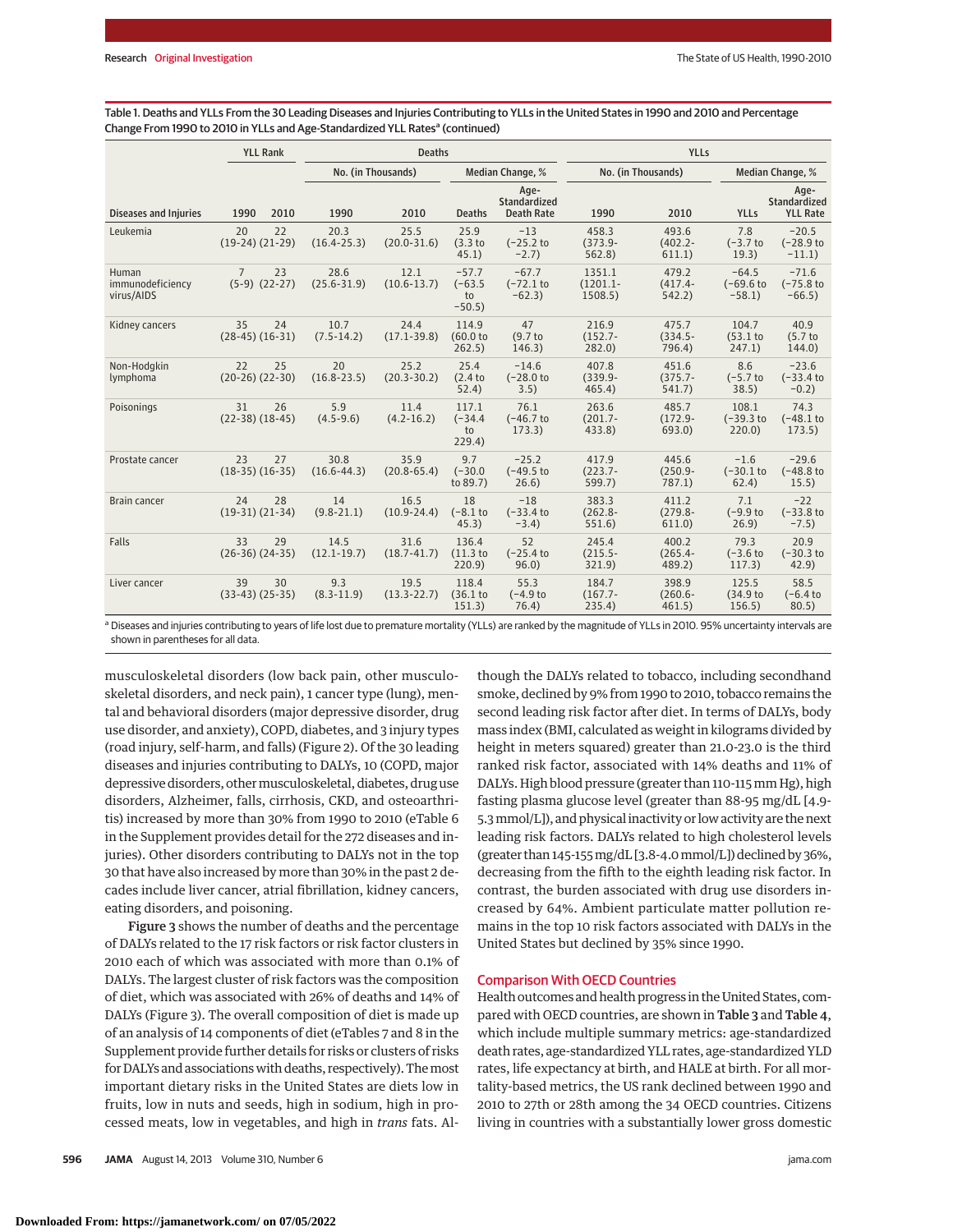

Figure 1. Number of Years Lived With Disability by Age for 20 Broad Groups of Diseases and Injuries in the United States in 2010 for Both Sexes Combined

product and health expenditure per capita, such as Chile, Portugal, Slovenia, and South Korea, have lower mortality rates than those in the United States. In contrast, the United States ranks toward the top for YLDs, fifth in 1990 and sixth in 2010, but wide uncertainty intervals mean that some countries have rates that are statistically indistinguishable from the United States. Relatively high mortality and low disability rates nevertheless translated into a comparatively poor HALE rank of 26 in 2010 because of the comparatively smaller variation in YLD rates than in YLLs across the OECD countries.

The rank of the age-standardized YLL rates across OECD countries for the 25 leading diseases and risk factors related to premature mortality in the United States in 2010 is shown in Figure 4. Countries are ordered from the lowest agestandardized YLL rate to the highest at the bottom. For 15 of 25 causes, mortality in the United States is significantly above the OECD mean (Figure 4). The 3 diseases and injuries contributing to YLL with the greatest potential to reduce premature deaths compared with other OECD countries and with higher than mean rates are ischemic heart disease, lung cancer, and road injury. Other examples of higher than mean rates with substantial potential to reduce YLLs include interpersonal violence, COPD, preterm birth complications, and diabetes, followed by drug use disorders, Alzheimer disease, and poisonings.

The same comparative analysis for YLDs confirms that the United States performs much better on agestandardized YLDs than on age-standardized YLLs. The leading diseases and injuries with the potential to reduce YLDs are COPD, other musculoskeletal disorders, drug use disorders, and

sickle cell disorders. The higher prevalence of sickle cell disorders in the United States is also likely related to a higher birth prevalence than in other OECD countries. The eFigure in the Supplement shows the same benchmarking analysis for risk factors across the OECD countries. Although the mean value for high blood pressure related to DALYs in the United States is lower than the mean of all OECD countries, blood pressure is seventh on the list of potential targets for reducing disease burden in the population. The biggest potential for burden reduction is high BMI, followed by tobacco use, dietary risks, alcohol use, and high fasting glucose levels. For each of these risk factors, the United States has a greater associated burden than the OECD mean.

# **Discussion**

Overall, population health in the United States improved from 1990 to 2010. Life expectancy at birth and HALE increased and all-cause death rates at all ages decreased. Although life span has increased, age-specific YLD rates have remained relatively stable, so the sharply increasing age gradient of YLD means that the overall volume of YLDs has increased in an aging US population, with an increase in the number of years lived with disability for the average American. The gap between life expectancy and HALE, a measure of the expected number of healthy years that an individual loses to disability—increased from 9.4 years to 10.1 years. In other words, individuals in the United States are living longer but are not necessarily in good health.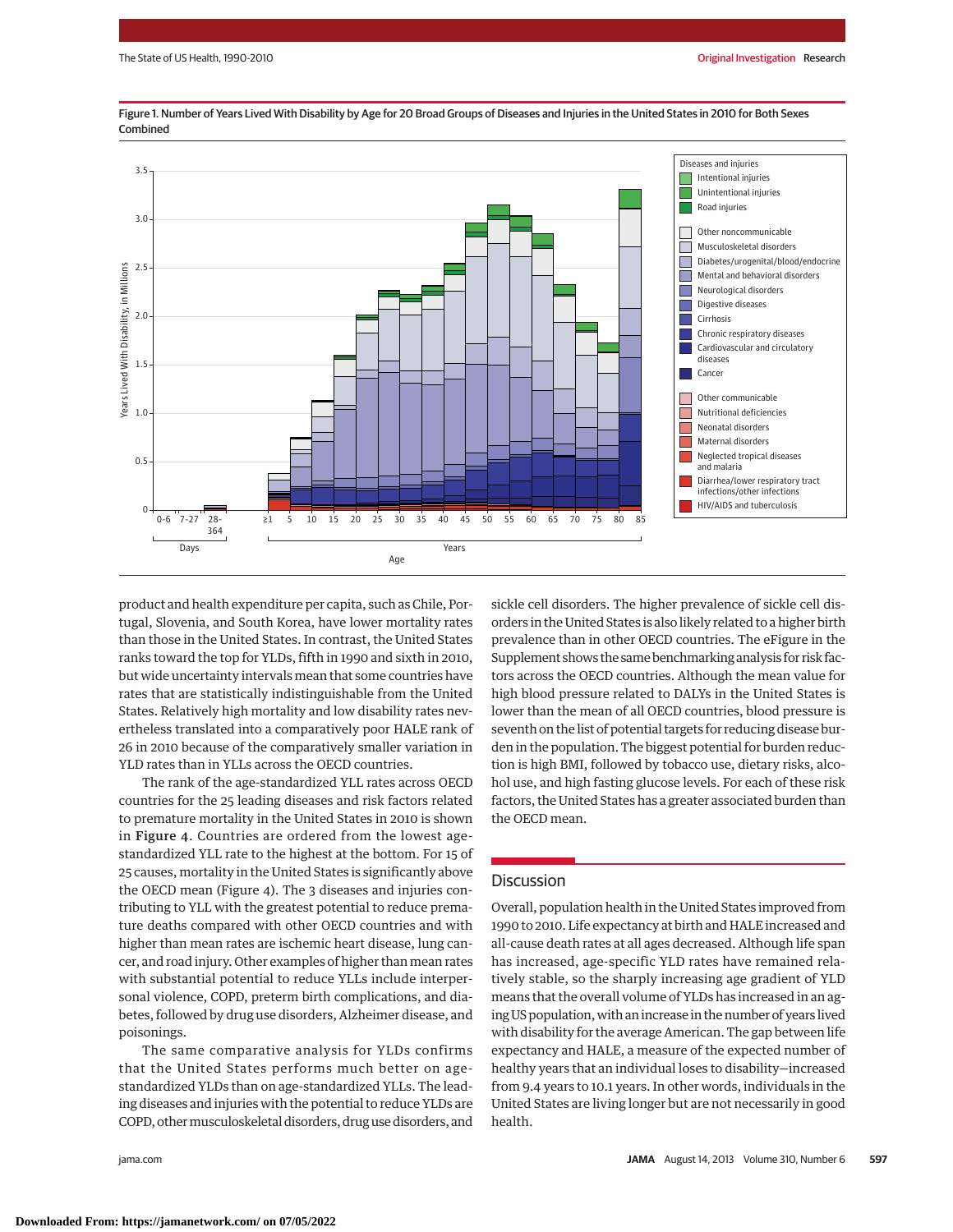Table 2. YLD Numbers in 1990 and 2010 for Both Sexes Combined for the 30 Leading Diseases and Injuries Contributing to YLDs in 2010 in the United States and Percentage Change From 1990 to 2010, Ranked by the Magnitude of YLDs in 2010<sup>a</sup>

|                                          |             | <b>YLD Rank</b> |                         | No. of YLDs (in Thousands)                  | Median Change, %               |                                     |  |  |  |
|------------------------------------------|-------------|-----------------|-------------------------|---------------------------------------------|--------------------------------|-------------------------------------|--|--|--|
| <b>Diseases and Injuries</b>             | 1990        | 2010            | 1990                    | 2010                                        | <b>YLDs</b>                    | <b>Age-Standardized YLD</b><br>Rate |  |  |  |
| Low back pain                            | $1(1-3)$    | $1(1-3)$        | 2538.00 (1771.4-3427.2) | 3180.60 (2179.5-4318.6) 24.9 (13.8 to 38.4) |                                | $-3$ ( $-11.6$ to 7.3)              |  |  |  |
| Major depressive<br>disorder             | $2(1-5)$    | $2(1-4)$        | 2142.50 (1525.2-2843.7) | 3048.90 (2151.3-4122.3) 42.7 (9.2 to 83.3)  |                                | 13.4 $(-12.9 \text{ to } 46.3)$     |  |  |  |
| Other<br>musculoskeletal<br>disorders    | $3(1-4)$    | $3(2-4)$        | 2024.40 (1664.7-2311.9) | 2602.50 (2138.0-2986.8) 28.5 (18.9 to 38.9) |                                | $-0.2$ ( $-8.0$ to 7.8)             |  |  |  |
| Neck pain                                | $4(2-6)$    | $4(2-6)$        | 1652.70 (1151.0-2296.4) | 2134.40 (1482.6-2934.4) 29.1 (17.4 to 41.1) |                                | $0.2$ (-9.1 to 9.5)                 |  |  |  |
| Anxiety disorders                        | $5(2-6)$    | $5(3-6)$        | 1541.00 (1078.5-2172.8) | 1866.10 (1310.2-2569.3) 21.3 (4.7 to 39.5)  |                                | $-1.5$ ( $-15.2$ to 13.1)           |  |  |  |
| Chronic obstructive<br>pulmonary disease | $6(4-9)$    | $6(3-10)$       | 1304.10 (761.3-2007.2)  | 1745.40 (1011.9-2601.4) 34.1 (4.6 to 70.9)  |                                | $-1.5$ ( $-23.2$ to 25.0)           |  |  |  |
| Drug use disorders                       | $7(6-10)$   | $7(6-10)$       | 996.9 (722.3-1337.9)    | 1295.50 (921.6-1725.1)                      | 29.8 (6.5 to 58.6)             | 20.1 $(-1.4 \text{ to } 47.1)$      |  |  |  |
| <b>Diabetes</b>                          | $8(7-15)$   | $8(6-11)$       | 747.7 (506.1-1059.3)    | 1164.90 (789.1-1648.6)                      | 56.2 (38.4 to 74.8)            | 11.2 $(-1.4 \text{ to } 24.5)$      |  |  |  |
| Osteoarthritis                           | $12(8-19)$  | $9(7-17)$       | 637.6 (393.1-972.0)     | 994 (611.5-1471.0)                          | 56.1 (28.3 to 88.3)            | 5.5 $(-13.7$ to 27.8)               |  |  |  |
| Asthma                                   | $9(7-19)$   | $10(7-19)$      | 769.3 (418.1-1229.5)    | 932 (504.7-1469.3)                          | 21.2 (11.5 to 31.6)            | $-0.8$ ( $-9.4$ to 8.2)             |  |  |  |
| Falls                                    | $15(10-20)$ | $11(9-18)$      | 561.9 (381.4-801.1)     | 864.3 (588.6-1224.8)                        | 54.1 (33.1 to 80.0)            | $9.6$ (-6.4 to 29.4)                |  |  |  |
| Alzheimer disease                        | $17(12-21)$ | $12(10-17)$     | 532.2 (375.9-714.7)     | 829.9 (594.9-1090.8)                        | 56 (43.9 to 68.9)              | $3.8$ (-4.1 to 11.8)                |  |  |  |
| Alcohol use disorders                    | $10(8-17)$  | $13(8-19)$      | 688.1 (437.3-1018.7)    | 835.7 (535.8-1222.1)                        | $21.4$ (-10.3 to 63.6)         | $-1.6$ ( $-27.3$ to 32.6)           |  |  |  |
| Migraine                                 | $11(8-18)$  | $14(8-19)$      | 676.8 (444.7-938.5)     | 805 (525.4-1136.3)                          | 18.9 (5.5 to 34.4)             | $-2.6$ ( $-13.8$ to 10.0)           |  |  |  |
| Schizophrenia                            | $13(8-19)$  | $15(8-20)$      | 644.2 (410.3-884.9)     | 825.3 (527.8-1150.1)                        | 27.9 (16.5 to 40.4)            | $-1.8$ ( $-11.1$ to 8.0)            |  |  |  |
| <b>Ischemic heart</b><br>disease         | $16(10-21)$ | $16(10-21)$     | 547.1 (351.0-797.0)     | 685 (452.2-975.1)                           | 25.4 (12.9 to 40.6)            | $-14.3$ (-22.6 to -4.3)             |  |  |  |
| Stroke                                   | $23(20-28)$ | $17(14-20)$     | 320.5 (263.3-375.9)     | 628.7 (520.2-729.0)                         | 96.4 (82.6 to 110.9)           | 40 (30.4 to 49.6)                   |  |  |  |
| Bipolar disorder                         | $18(10-25)$ | $18(11-26)$     | 481 (304.6-709.5)       | 578 (358.3-854.8)                           | 20.3 (2.2 to 40.7)             | 1.4 $(-14.0 \text{ to } 18.8)$      |  |  |  |
| Other hearing loss                       | $14(7-22)$  | $19(11-26)$     | 585.3 (336.5-967.1)     | 559.2 (322.5-916.4)                         | $-4.3$ ( $-17.2$ to 10.1)      | $-34.1$ ( $-43.4$ to $-23.8$ )      |  |  |  |
| Dysthymia                                | $19(12-27)$ | $20(14-27)$     | 435.9 (286.5-606.0)     | 545.5 (355.1-765.3)                         | 25 (12.3 to 40.3)              | $-1.2$ ( $-11.4$ to 10.7)           |  |  |  |
| Sickle cell disorder                     | $21(11-30)$ | $21(14-30)$     | 372.6 (202.6-729.4)     | 472 (272.3-882.5)                           | 28.4 (-21.5 to 109.4)          | 10.2 (-33.9 to 86.1)                |  |  |  |
| Chronic kidney<br>disease                | $27(21-30)$ | $22(19-29)$     | 285.2 (203.9-372.1)     | 410.4 (294.3-545.6)                         | 43.8 (28.5 to 61.3)            | 4.4 $(-6.7 \text{ to } 17.9)$       |  |  |  |
| Rheumatoid arthritis                     | 24 (20-30)  | 23 (20-29)      | 313.9 (223.9-409.4)     | 403.1 (288.2-528.3)                         | 28.3 (18.0 to 39.3)            | $-4.8$ ( $-12.7$ to 3.2)            |  |  |  |
| Benign prostatic<br>hyperplasia          | $28(21-34)$ | 24 (19-30)      | 258.4 (167.4-389.5)     | 396.8 (247.6-604.7)                         | 54 (17.0 to 96.3)              | $3.2$ (-22.1 to 32.4)               |  |  |  |
| Eczema                                   | $25(18-35)$ | $25(18-34)$     | 303.8 (156.7-483.5)     | 390.2 (202.4-619.6)                         | 28.7 (16.3 to 41.2)            | 7.1 $(-4.0 \text{ to } 18.0)$       |  |  |  |
| Road injury                              | $22(18-29)$ | $26(20-31)$     | 325.9 (214.0-470.3)     | 373.1 (249.0-545.9)                         | 14.5 $(-7.3 \text{ to } 41.9)$ | $-9.9$ ( $-26.8$ to 12.1)           |  |  |  |
| Other vision loss                        | 29 (16-41)  | 27 (14-39)      | 270.6 (118.8-551.2)     | 375 (162.2-762.4)                           | 39.3 (-20.6 to 151.1)          | $0.7$ (-42.6 to 81.0)               |  |  |  |
| Edentulism                               | 20 (14-28)  | 28 (22-37)      | 386.2 (220.2-618.2)     | 314.5 (182.1-499.4)                         | $-18.9$ ( $-28.5$ to $-7.3$ )  | $-41.9$ (-48.9 to -33.7)            |  |  |  |
| Diarrheal diseases                       | 26 (20-30)  | 29 (25-36)      | 293.8 (196.1-418.1)     | 283.3 (189.8-409.5)                         | $-3.4$ ( $-14.9$ to 7.2)       | $-21.9$ ( $-31.1$ to $-12.9$ )      |  |  |  |
| Epilepsy                                 | 30 (26-37)  | 30 (25-37)      | 208.6 (157.3-268.1)     | 260.7 (199.7-334.6)                         | 25 (10.5 to 41.7)              | 2.9 (-9.0 to 17.0)                  |  |  |  |

Abbreviation: YLD, years lived with disability.

a 95% uncertainty intervals are shown in parentheses for all data.

Morbidity and chronic disability now account for nearly half of the health burden in the United States. The key contributors to this burden, however, are not the same as the major diseases and injuries contributing to premature mortality. Mental and behavioral disorders, musculoskeletal disorders, vision and hearing loss, anemias, and neurological disorders all contribute to the increases in chronic disability. Research and development has been much more successful at finding solutions for cardiovascular diseases and some cancers and their associated risk factors than for these leading causes of disability. These conditions receive less National Institutes of Health funding than cardiovascular diseases and cancers.<sup>51</sup> The progressive and likely irreversible shift in the disease burden profile to these causes also has implications for the type of resources needed in the US health system.

### Diet, BMI, and Disease Burden

In this analysis, the aggregate of the 14 subcomponents of diet is amore important factor associated with disease burden than either physical inactivity or high BMI. The effect sizes for dietary components were based on meta-analyses of observational cohort studies and for selected dietary components, on intervention studies.31,52,53 The results for diet are limited by difficulties in measurement, various levels of conflicting evidence, and potential influence of unmeasured confounders and mediators. In addition, because each component of diet is analyzed separately, the complex relationships among components of diet may not be fully considered or understood, which might overestimate the effects of each component. For example, individuals who consume large amounts of fruit also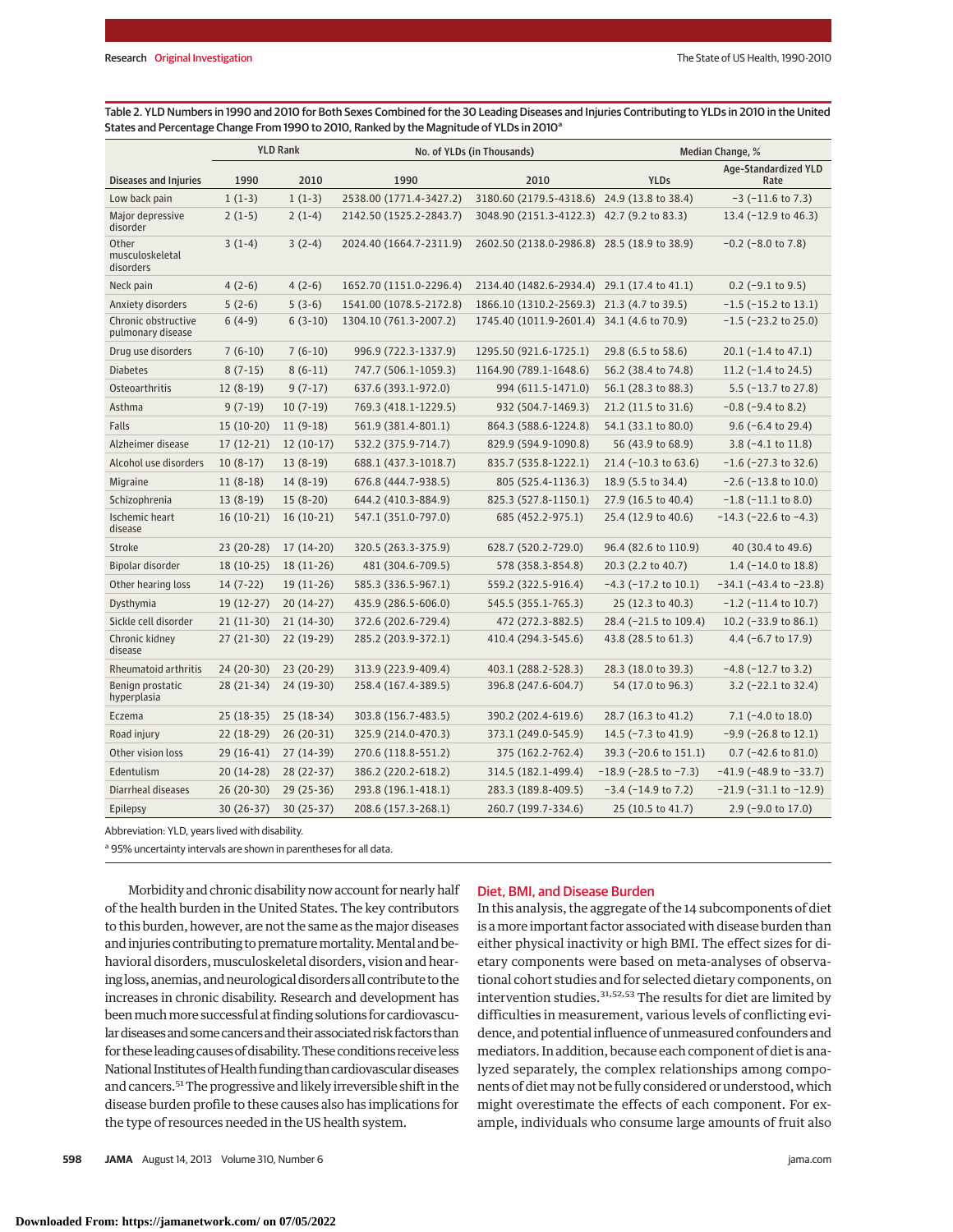#### Figure 2. Disability-Adjusted Life-Year Ranks for the Top 30 Diseases and Injuries in 1990 and 2010 and Percentage Change Between 1990 and 2010

 $\Box$ 

| Noncommunicable diseases<br>Communicable, maternal, neonatal, and nutritional diseases<br>1990<br>2010<br>Mean rank<br>Median change, %<br>Mean rank<br>(95% UI)<br>$(95%$ UI)<br>Disease or injury<br>Disease or injury<br>$(95\%$ UI)<br>$-19(-23 to -7)$<br>$1.0(1-1)$<br>1 Ischemic heart disease<br>1 Ischemic heart disease<br>$1.0(1-1)$<br>$2.8(2-6)$<br>2 Lung cancer<br>2 Chronic obstructive pulmonary disease<br>$2.5(2-4)$<br>34 (19 to 52)<br>$3.9(2-7)$<br>3 Chronic obstructive pulmonary disease<br>3 Low back pain<br>$4.4(2-10)$<br>25 (14 to 38)<br>$4.2(2-7)$<br>4 Road injury<br>$4.4(2-8)$<br>$4(-6 to 18)$<br>4 Lung cancer<br>$4.9(2-7)$<br>5 Stroke<br>5 Major depressive disorder<br>$4.9(2-10)$<br>43 (9 to 83)<br>6 Other musculoskeletal<br>$5.1(2-8)$<br>6 Low back pain<br>$5.5(3-8)$<br>34 (24 to 45)<br>$7.2(3-11)$<br>7 Major depressive disorder<br>7 Stroke<br>$7.3(5-10)$<br>$0$ (-8 to 7)<br>$7.5(6-9)$<br>58 (43 to 71)<br>8 Other musculoskeletal<br>$7.4(4-10)$<br>8 Diabetes<br>$10.3(8-14)$<br>9 Diabetes<br>9 Road injury<br>$9.8(7-13)$<br>$-16$ ( $-24$ to $-1$ )<br>$10.8(7-17)$<br>10 Drug use disorders<br>$10.4(6-13)$<br>85 (37 to 129)<br>10 Neck pain<br>11 HIV/AIDS<br>11 Neck pain<br>29 (17 to 41)<br>$11.4(9-14)$<br>$10.5(6-14)$<br>$11.9(7-18)$<br>12 Anxiety disorders<br>12 Alzheimer disease<br>$11.3(8-14)$<br>159 (84 to 229)<br>$13.6(9-21)$<br>13 Interpersonal violence<br>13 Anxiety disorders<br>$12.1(8-15)$<br>21 (5 to 40)<br>14 Self-harm<br>14 Self-harm<br>$13.6(9-19)$<br>$14.6(12-21)$<br>$6$ ( $-13$ to 18)<br>$14.0(10-18)$<br>15 Preterm birth complications<br>15 Falls<br>$17.0(14-24)$<br>58 (29 to 84)<br>$15.9(13-19)$<br>16 Lower respiratory tract infections<br>16 Cirrhosis<br>38 (10 to 50)<br>$17.0(14-25)$<br>$17.2(11-22)$<br>17 Drug use disorders<br>17 Chronic kidney disease<br>$18.0(15-23)$<br>69 (45 to 86)<br>18 Colorectal cancer<br>$18.5(16-22)$<br>18 Colorectal cancer<br>19.3 (14-24)<br>$3(-6 to 42)$<br>$18.8(17-21)$<br>19 Breast cancer<br>19 Alcohol use disorders<br>$20.0(14-27)$<br>26 (-1 to 59)<br>$20.0(16-24)$<br>20 Congenital anomalies<br>20 Lower respiratory tract infections<br>$20.7(15-25)$<br>$-13$ ( $-24$ to 9)<br>21 Cirrhosis<br>21 Breast cancer<br>$-2$ ( $-9$ to $7$ )<br>$21.8(18-25)$<br>$21.9(18-26)$<br>$22.4(16-29)$<br>22 Alcohol use disorders<br>$-26 (-35 to 3)$<br>22 Interpersonal violence<br>22.0 (14-28)<br>$22.9(15-33)$<br>23 Asthma<br>23 Preterm birth complications<br>$22.7(16-27)$<br>$-25$ ( $-40$ to $-2$ )<br>24.8 (20-30)<br>24 Falls<br>24 Asthma<br>$22.7(14-34)$<br>14 (6 to 24)<br>$25.4(21-31)$<br>25 Alzheimer disease<br>25 Osteoarthritis<br>$23.9(15-34)$<br>56 (28 to 88)<br>26 Other cardiovascular and circulatory<br>26 Other cardiovascular and circulatory<br>27 (16 to 40)<br>25.7 (23-29)<br>24.2 (19-28)<br>$28.0(24-31)$<br>27 Chronic kidney disease<br>27 Schizophrenia<br>28.4 (19-37)<br>29 (17 to 42)<br>$29.2(22-38)$<br>28 Migraine<br>$28.5(20-37)$<br>19 (5 to 34)<br>28 Migraine<br>29 Congenital anomalies<br>$-26$ ( $-34$ to $-3$ )<br>$30.1(26-33)$<br>29 Cardiomyopathy<br>$28.9(25-33)$<br>30 Cardiomyopathy<br>$30.5(25-35)$<br>30 Hypertensive heart disease<br>$30.8(25-35)$<br>$6$ ( $-7$ to $63$ ) |  | Injuries |  |
|-------------------------------------------------------------------------------------------------------------------------------------------------------------------------------------------------------------------------------------------------------------------------------------------------------------------------------------------------------------------------------------------------------------------------------------------------------------------------------------------------------------------------------------------------------------------------------------------------------------------------------------------------------------------------------------------------------------------------------------------------------------------------------------------------------------------------------------------------------------------------------------------------------------------------------------------------------------------------------------------------------------------------------------------------------------------------------------------------------------------------------------------------------------------------------------------------------------------------------------------------------------------------------------------------------------------------------------------------------------------------------------------------------------------------------------------------------------------------------------------------------------------------------------------------------------------------------------------------------------------------------------------------------------------------------------------------------------------------------------------------------------------------------------------------------------------------------------------------------------------------------------------------------------------------------------------------------------------------------------------------------------------------------------------------------------------------------------------------------------------------------------------------------------------------------------------------------------------------------------------------------------------------------------------------------------------------------------------------------------------------------------------------------------------------------------------------------------------------------------------------------------------------------------------------------------------------------------------------------------------------------------------------------------------------------------------------------------------------------------------------------------------------------------------------------------------------------------------------------------------------------------------------------------------------------------------------------------------------------------------------------------------------------------------------------------------------------------------------------------------------------------------------------------------------------------------------------------------------------------------------------------------------------------------------------------|--|----------|--|
|                                                                                                                                                                                                                                                                                                                                                                                                                                                                                                                                                                                                                                                                                                                                                                                                                                                                                                                                                                                                                                                                                                                                                                                                                                                                                                                                                                                                                                                                                                                                                                                                                                                                                                                                                                                                                                                                                                                                                                                                                                                                                                                                                                                                                                                                                                                                                                                                                                                                                                                                                                                                                                                                                                                                                                                                                                                                                                                                                                                                                                                                                                                                                                                                                                                                                                             |  |          |  |
|                                                                                                                                                                                                                                                                                                                                                                                                                                                                                                                                                                                                                                                                                                                                                                                                                                                                                                                                                                                                                                                                                                                                                                                                                                                                                                                                                                                                                                                                                                                                                                                                                                                                                                                                                                                                                                                                                                                                                                                                                                                                                                                                                                                                                                                                                                                                                                                                                                                                                                                                                                                                                                                                                                                                                                                                                                                                                                                                                                                                                                                                                                                                                                                                                                                                                                             |  |          |  |
|                                                                                                                                                                                                                                                                                                                                                                                                                                                                                                                                                                                                                                                                                                                                                                                                                                                                                                                                                                                                                                                                                                                                                                                                                                                                                                                                                                                                                                                                                                                                                                                                                                                                                                                                                                                                                                                                                                                                                                                                                                                                                                                                                                                                                                                                                                                                                                                                                                                                                                                                                                                                                                                                                                                                                                                                                                                                                                                                                                                                                                                                                                                                                                                                                                                                                                             |  |          |  |
|                                                                                                                                                                                                                                                                                                                                                                                                                                                                                                                                                                                                                                                                                                                                                                                                                                                                                                                                                                                                                                                                                                                                                                                                                                                                                                                                                                                                                                                                                                                                                                                                                                                                                                                                                                                                                                                                                                                                                                                                                                                                                                                                                                                                                                                                                                                                                                                                                                                                                                                                                                                                                                                                                                                                                                                                                                                                                                                                                                                                                                                                                                                                                                                                                                                                                                             |  |          |  |
|                                                                                                                                                                                                                                                                                                                                                                                                                                                                                                                                                                                                                                                                                                                                                                                                                                                                                                                                                                                                                                                                                                                                                                                                                                                                                                                                                                                                                                                                                                                                                                                                                                                                                                                                                                                                                                                                                                                                                                                                                                                                                                                                                                                                                                                                                                                                                                                                                                                                                                                                                                                                                                                                                                                                                                                                                                                                                                                                                                                                                                                                                                                                                                                                                                                                                                             |  |          |  |
|                                                                                                                                                                                                                                                                                                                                                                                                                                                                                                                                                                                                                                                                                                                                                                                                                                                                                                                                                                                                                                                                                                                                                                                                                                                                                                                                                                                                                                                                                                                                                                                                                                                                                                                                                                                                                                                                                                                                                                                                                                                                                                                                                                                                                                                                                                                                                                                                                                                                                                                                                                                                                                                                                                                                                                                                                                                                                                                                                                                                                                                                                                                                                                                                                                                                                                             |  |          |  |
|                                                                                                                                                                                                                                                                                                                                                                                                                                                                                                                                                                                                                                                                                                                                                                                                                                                                                                                                                                                                                                                                                                                                                                                                                                                                                                                                                                                                                                                                                                                                                                                                                                                                                                                                                                                                                                                                                                                                                                                                                                                                                                                                                                                                                                                                                                                                                                                                                                                                                                                                                                                                                                                                                                                                                                                                                                                                                                                                                                                                                                                                                                                                                                                                                                                                                                             |  |          |  |
|                                                                                                                                                                                                                                                                                                                                                                                                                                                                                                                                                                                                                                                                                                                                                                                                                                                                                                                                                                                                                                                                                                                                                                                                                                                                                                                                                                                                                                                                                                                                                                                                                                                                                                                                                                                                                                                                                                                                                                                                                                                                                                                                                                                                                                                                                                                                                                                                                                                                                                                                                                                                                                                                                                                                                                                                                                                                                                                                                                                                                                                                                                                                                                                                                                                                                                             |  |          |  |
|                                                                                                                                                                                                                                                                                                                                                                                                                                                                                                                                                                                                                                                                                                                                                                                                                                                                                                                                                                                                                                                                                                                                                                                                                                                                                                                                                                                                                                                                                                                                                                                                                                                                                                                                                                                                                                                                                                                                                                                                                                                                                                                                                                                                                                                                                                                                                                                                                                                                                                                                                                                                                                                                                                                                                                                                                                                                                                                                                                                                                                                                                                                                                                                                                                                                                                             |  |          |  |
|                                                                                                                                                                                                                                                                                                                                                                                                                                                                                                                                                                                                                                                                                                                                                                                                                                                                                                                                                                                                                                                                                                                                                                                                                                                                                                                                                                                                                                                                                                                                                                                                                                                                                                                                                                                                                                                                                                                                                                                                                                                                                                                                                                                                                                                                                                                                                                                                                                                                                                                                                                                                                                                                                                                                                                                                                                                                                                                                                                                                                                                                                                                                                                                                                                                                                                             |  |          |  |
|                                                                                                                                                                                                                                                                                                                                                                                                                                                                                                                                                                                                                                                                                                                                                                                                                                                                                                                                                                                                                                                                                                                                                                                                                                                                                                                                                                                                                                                                                                                                                                                                                                                                                                                                                                                                                                                                                                                                                                                                                                                                                                                                                                                                                                                                                                                                                                                                                                                                                                                                                                                                                                                                                                                                                                                                                                                                                                                                                                                                                                                                                                                                                                                                                                                                                                             |  |          |  |
|                                                                                                                                                                                                                                                                                                                                                                                                                                                                                                                                                                                                                                                                                                                                                                                                                                                                                                                                                                                                                                                                                                                                                                                                                                                                                                                                                                                                                                                                                                                                                                                                                                                                                                                                                                                                                                                                                                                                                                                                                                                                                                                                                                                                                                                                                                                                                                                                                                                                                                                                                                                                                                                                                                                                                                                                                                                                                                                                                                                                                                                                                                                                                                                                                                                                                                             |  |          |  |
|                                                                                                                                                                                                                                                                                                                                                                                                                                                                                                                                                                                                                                                                                                                                                                                                                                                                                                                                                                                                                                                                                                                                                                                                                                                                                                                                                                                                                                                                                                                                                                                                                                                                                                                                                                                                                                                                                                                                                                                                                                                                                                                                                                                                                                                                                                                                                                                                                                                                                                                                                                                                                                                                                                                                                                                                                                                                                                                                                                                                                                                                                                                                                                                                                                                                                                             |  |          |  |
|                                                                                                                                                                                                                                                                                                                                                                                                                                                                                                                                                                                                                                                                                                                                                                                                                                                                                                                                                                                                                                                                                                                                                                                                                                                                                                                                                                                                                                                                                                                                                                                                                                                                                                                                                                                                                                                                                                                                                                                                                                                                                                                                                                                                                                                                                                                                                                                                                                                                                                                                                                                                                                                                                                                                                                                                                                                                                                                                                                                                                                                                                                                                                                                                                                                                                                             |  |          |  |
|                                                                                                                                                                                                                                                                                                                                                                                                                                                                                                                                                                                                                                                                                                                                                                                                                                                                                                                                                                                                                                                                                                                                                                                                                                                                                                                                                                                                                                                                                                                                                                                                                                                                                                                                                                                                                                                                                                                                                                                                                                                                                                                                                                                                                                                                                                                                                                                                                                                                                                                                                                                                                                                                                                                                                                                                                                                                                                                                                                                                                                                                                                                                                                                                                                                                                                             |  |          |  |
|                                                                                                                                                                                                                                                                                                                                                                                                                                                                                                                                                                                                                                                                                                                                                                                                                                                                                                                                                                                                                                                                                                                                                                                                                                                                                                                                                                                                                                                                                                                                                                                                                                                                                                                                                                                                                                                                                                                                                                                                                                                                                                                                                                                                                                                                                                                                                                                                                                                                                                                                                                                                                                                                                                                                                                                                                                                                                                                                                                                                                                                                                                                                                                                                                                                                                                             |  |          |  |
|                                                                                                                                                                                                                                                                                                                                                                                                                                                                                                                                                                                                                                                                                                                                                                                                                                                                                                                                                                                                                                                                                                                                                                                                                                                                                                                                                                                                                                                                                                                                                                                                                                                                                                                                                                                                                                                                                                                                                                                                                                                                                                                                                                                                                                                                                                                                                                                                                                                                                                                                                                                                                                                                                                                                                                                                                                                                                                                                                                                                                                                                                                                                                                                                                                                                                                             |  |          |  |
|                                                                                                                                                                                                                                                                                                                                                                                                                                                                                                                                                                                                                                                                                                                                                                                                                                                                                                                                                                                                                                                                                                                                                                                                                                                                                                                                                                                                                                                                                                                                                                                                                                                                                                                                                                                                                                                                                                                                                                                                                                                                                                                                                                                                                                                                                                                                                                                                                                                                                                                                                                                                                                                                                                                                                                                                                                                                                                                                                                                                                                                                                                                                                                                                                                                                                                             |  |          |  |
|                                                                                                                                                                                                                                                                                                                                                                                                                                                                                                                                                                                                                                                                                                                                                                                                                                                                                                                                                                                                                                                                                                                                                                                                                                                                                                                                                                                                                                                                                                                                                                                                                                                                                                                                                                                                                                                                                                                                                                                                                                                                                                                                                                                                                                                                                                                                                                                                                                                                                                                                                                                                                                                                                                                                                                                                                                                                                                                                                                                                                                                                                                                                                                                                                                                                                                             |  |          |  |
|                                                                                                                                                                                                                                                                                                                                                                                                                                                                                                                                                                                                                                                                                                                                                                                                                                                                                                                                                                                                                                                                                                                                                                                                                                                                                                                                                                                                                                                                                                                                                                                                                                                                                                                                                                                                                                                                                                                                                                                                                                                                                                                                                                                                                                                                                                                                                                                                                                                                                                                                                                                                                                                                                                                                                                                                                                                                                                                                                                                                                                                                                                                                                                                                                                                                                                             |  |          |  |
|                                                                                                                                                                                                                                                                                                                                                                                                                                                                                                                                                                                                                                                                                                                                                                                                                                                                                                                                                                                                                                                                                                                                                                                                                                                                                                                                                                                                                                                                                                                                                                                                                                                                                                                                                                                                                                                                                                                                                                                                                                                                                                                                                                                                                                                                                                                                                                                                                                                                                                                                                                                                                                                                                                                                                                                                                                                                                                                                                                                                                                                                                                                                                                                                                                                                                                             |  |          |  |
|                                                                                                                                                                                                                                                                                                                                                                                                                                                                                                                                                                                                                                                                                                                                                                                                                                                                                                                                                                                                                                                                                                                                                                                                                                                                                                                                                                                                                                                                                                                                                                                                                                                                                                                                                                                                                                                                                                                                                                                                                                                                                                                                                                                                                                                                                                                                                                                                                                                                                                                                                                                                                                                                                                                                                                                                                                                                                                                                                                                                                                                                                                                                                                                                                                                                                                             |  |          |  |
|                                                                                                                                                                                                                                                                                                                                                                                                                                                                                                                                                                                                                                                                                                                                                                                                                                                                                                                                                                                                                                                                                                                                                                                                                                                                                                                                                                                                                                                                                                                                                                                                                                                                                                                                                                                                                                                                                                                                                                                                                                                                                                                                                                                                                                                                                                                                                                                                                                                                                                                                                                                                                                                                                                                                                                                                                                                                                                                                                                                                                                                                                                                                                                                                                                                                                                             |  |          |  |
|                                                                                                                                                                                                                                                                                                                                                                                                                                                                                                                                                                                                                                                                                                                                                                                                                                                                                                                                                                                                                                                                                                                                                                                                                                                                                                                                                                                                                                                                                                                                                                                                                                                                                                                                                                                                                                                                                                                                                                                                                                                                                                                                                                                                                                                                                                                                                                                                                                                                                                                                                                                                                                                                                                                                                                                                                                                                                                                                                                                                                                                                                                                                                                                                                                                                                                             |  |          |  |
|                                                                                                                                                                                                                                                                                                                                                                                                                                                                                                                                                                                                                                                                                                                                                                                                                                                                                                                                                                                                                                                                                                                                                                                                                                                                                                                                                                                                                                                                                                                                                                                                                                                                                                                                                                                                                                                                                                                                                                                                                                                                                                                                                                                                                                                                                                                                                                                                                                                                                                                                                                                                                                                                                                                                                                                                                                                                                                                                                                                                                                                                                                                                                                                                                                                                                                             |  |          |  |
|                                                                                                                                                                                                                                                                                                                                                                                                                                                                                                                                                                                                                                                                                                                                                                                                                                                                                                                                                                                                                                                                                                                                                                                                                                                                                                                                                                                                                                                                                                                                                                                                                                                                                                                                                                                                                                                                                                                                                                                                                                                                                                                                                                                                                                                                                                                                                                                                                                                                                                                                                                                                                                                                                                                                                                                                                                                                                                                                                                                                                                                                                                                                                                                                                                                                                                             |  |          |  |
|                                                                                                                                                                                                                                                                                                                                                                                                                                                                                                                                                                                                                                                                                                                                                                                                                                                                                                                                                                                                                                                                                                                                                                                                                                                                                                                                                                                                                                                                                                                                                                                                                                                                                                                                                                                                                                                                                                                                                                                                                                                                                                                                                                                                                                                                                                                                                                                                                                                                                                                                                                                                                                                                                                                                                                                                                                                                                                                                                                                                                                                                                                                                                                                                                                                                                                             |  |          |  |
|                                                                                                                                                                                                                                                                                                                                                                                                                                                                                                                                                                                                                                                                                                                                                                                                                                                                                                                                                                                                                                                                                                                                                                                                                                                                                                                                                                                                                                                                                                                                                                                                                                                                                                                                                                                                                                                                                                                                                                                                                                                                                                                                                                                                                                                                                                                                                                                                                                                                                                                                                                                                                                                                                                                                                                                                                                                                                                                                                                                                                                                                                                                                                                                                                                                                                                             |  |          |  |
|                                                                                                                                                                                                                                                                                                                                                                                                                                                                                                                                                                                                                                                                                                                                                                                                                                                                                                                                                                                                                                                                                                                                                                                                                                                                                                                                                                                                                                                                                                                                                                                                                                                                                                                                                                                                                                                                                                                                                                                                                                                                                                                                                                                                                                                                                                                                                                                                                                                                                                                                                                                                                                                                                                                                                                                                                                                                                                                                                                                                                                                                                                                                                                                                                                                                                                             |  |          |  |
|                                                                                                                                                                                                                                                                                                                                                                                                                                                                                                                                                                                                                                                                                                                                                                                                                                                                                                                                                                                                                                                                                                                                                                                                                                                                                                                                                                                                                                                                                                                                                                                                                                                                                                                                                                                                                                                                                                                                                                                                                                                                                                                                                                                                                                                                                                                                                                                                                                                                                                                                                                                                                                                                                                                                                                                                                                                                                                                                                                                                                                                                                                                                                                                                                                                                                                             |  |          |  |
|                                                                                                                                                                                                                                                                                                                                                                                                                                                                                                                                                                                                                                                                                                                                                                                                                                                                                                                                                                                                                                                                                                                                                                                                                                                                                                                                                                                                                                                                                                                                                                                                                                                                                                                                                                                                                                                                                                                                                                                                                                                                                                                                                                                                                                                                                                                                                                                                                                                                                                                                                                                                                                                                                                                                                                                                                                                                                                                                                                                                                                                                                                                                                                                                                                                                                                             |  |          |  |
|                                                                                                                                                                                                                                                                                                                                                                                                                                                                                                                                                                                                                                                                                                                                                                                                                                                                                                                                                                                                                                                                                                                                                                                                                                                                                                                                                                                                                                                                                                                                                                                                                                                                                                                                                                                                                                                                                                                                                                                                                                                                                                                                                                                                                                                                                                                                                                                                                                                                                                                                                                                                                                                                                                                                                                                                                                                                                                                                                                                                                                                                                                                                                                                                                                                                                                             |  |          |  |
|                                                                                                                                                                                                                                                                                                                                                                                                                                                                                                                                                                                                                                                                                                                                                                                                                                                                                                                                                                                                                                                                                                                                                                                                                                                                                                                                                                                                                                                                                                                                                                                                                                                                                                                                                                                                                                                                                                                                                                                                                                                                                                                                                                                                                                                                                                                                                                                                                                                                                                                                                                                                                                                                                                                                                                                                                                                                                                                                                                                                                                                                                                                                                                                                                                                                                                             |  |          |  |
|                                                                                                                                                                                                                                                                                                                                                                                                                                                                                                                                                                                                                                                                                                                                                                                                                                                                                                                                                                                                                                                                                                                                                                                                                                                                                                                                                                                                                                                                                                                                                                                                                                                                                                                                                                                                                                                                                                                                                                                                                                                                                                                                                                                                                                                                                                                                                                                                                                                                                                                                                                                                                                                                                                                                                                                                                                                                                                                                                                                                                                                                                                                                                                                                                                                                                                             |  |          |  |
|                                                                                                                                                                                                                                                                                                                                                                                                                                                                                                                                                                                                                                                                                                                                                                                                                                                                                                                                                                                                                                                                                                                                                                                                                                                                                                                                                                                                                                                                                                                                                                                                                                                                                                                                                                                                                                                                                                                                                                                                                                                                                                                                                                                                                                                                                                                                                                                                                                                                                                                                                                                                                                                                                                                                                                                                                                                                                                                                                                                                                                                                                                                                                                                                                                                                                                             |  |          |  |
|                                                                                                                                                                                                                                                                                                                                                                                                                                                                                                                                                                                                                                                                                                                                                                                                                                                                                                                                                                                                                                                                                                                                                                                                                                                                                                                                                                                                                                                                                                                                                                                                                                                                                                                                                                                                                                                                                                                                                                                                                                                                                                                                                                                                                                                                                                                                                                                                                                                                                                                                                                                                                                                                                                                                                                                                                                                                                                                                                                                                                                                                                                                                                                                                                                                                                                             |  |          |  |
| 31 Osteoarthritis<br>32 Hypertensive heart disease<br>30.9 (22-40)<br>$32.3(27-37)$<br>$3$ (-9 to 19)                                                                                                                                                                                                                                                                                                                                                                                                                                                                                                                                                                                                                                                                                                                                                                                                                                                                                                                                                                                                                                                                                                                                                                                                                                                                                                                                                                                                                                                                                                                                                                                                                                                                                                                                                                                                                                                                                                                                                                                                                                                                                                                                                                                                                                                                                                                                                                                                                                                                                                                                                                                                                                                                                                                                                                                                                                                                                                                                                                                                                                                                                                                                                                                                       |  |          |  |
| 33 HIV/AIDS<br>$-61$ ( $-66$ to $-55$ )<br>$31.0(23-39)$<br>32 Schizophrenia<br>35.2 (32-39)                                                                                                                                                                                                                                                                                                                                                                                                                                                                                                                                                                                                                                                                                                                                                                                                                                                                                                                                                                                                                                                                                                                                                                                                                                                                                                                                                                                                                                                                                                                                                                                                                                                                                                                                                                                                                                                                                                                                                                                                                                                                                                                                                                                                                                                                                                                                                                                                                                                                                                                                                                                                                                                                                                                                                                                                                                                                                                                                                                                                                                                                                                                                                                                                                |  |          |  |

Abbreviations: UI, uncertainty interval; HIV, human immunodeficiency virus.

may consume less sodium. Yet, most studies used in the metaanalyses of each dietary component controlled for BMI and other key behaviors such as physical activity and tobacco use. Also, the individual dietary component effect sizes are consistent with overall dietary pattern studies; for example, the recent PREDIMED<sup>54</sup> trial reported significant benefits of healthful diet patterns on clinical cardiovascular events, and themagnitudes of benefits in that trial are highly consistent with our predicted risk estimates (D. M., unpublished data, March 2013). Furthermore, randomized feeding study results are consistent with significant benefits to blood pressure and cholesterol.55,56 Another limitation of the evidence on diet is that many studies have limited periods of follow-up, whereas the chronic diseases related to diet develop over decades. To the extent that some diet components may also contribute to energy imbalance and ultimately to elevated BMI, the full relationships between diet and health outcomes are not captured in our analysis of the composition of diet.<sup>57</sup>

Between 1990 and 2010, DALYs related to elevated BMI independent of diet composition increased by 45%. Detailed analysis of BMI suggests that increases are even larger in

some parts of the United States, such as the Southeast. These same assessments suggest that levels of physical activity may be improving at the same time that overweight and obesity rates are increasing.<sup>58</sup> Rising obesity rates are a potentially unique challenge for the United States and the world. There is some controversy, however, surrounding the BMI level corresponding to the lowest relative risks. Flegal et al<sup>59</sup> reported a systematic review of published studies and argued that excess mortality is only observed for a BMI over 35. However, this study did not incorporate the standardized analyses based on the large pooling projects that were the basis for the GBD 2010, which included more than 11 million person-years of observation.<sup>60-62</sup> These pooling studies reported a stronger and more consistent relationship across a range of BMI values than did the Flegal metaanalysis, with excess mortality increasing steadily beginning at a BMI of 21.0 to 23.0.<sup>63-65</sup> The risks of diet composition, physical inactivity and low activity, and high BMI are highly intertwined; currently, more effective strategies<sup>66,67</sup> are available for modifying diet and physical inactivity than for lowering high BMI.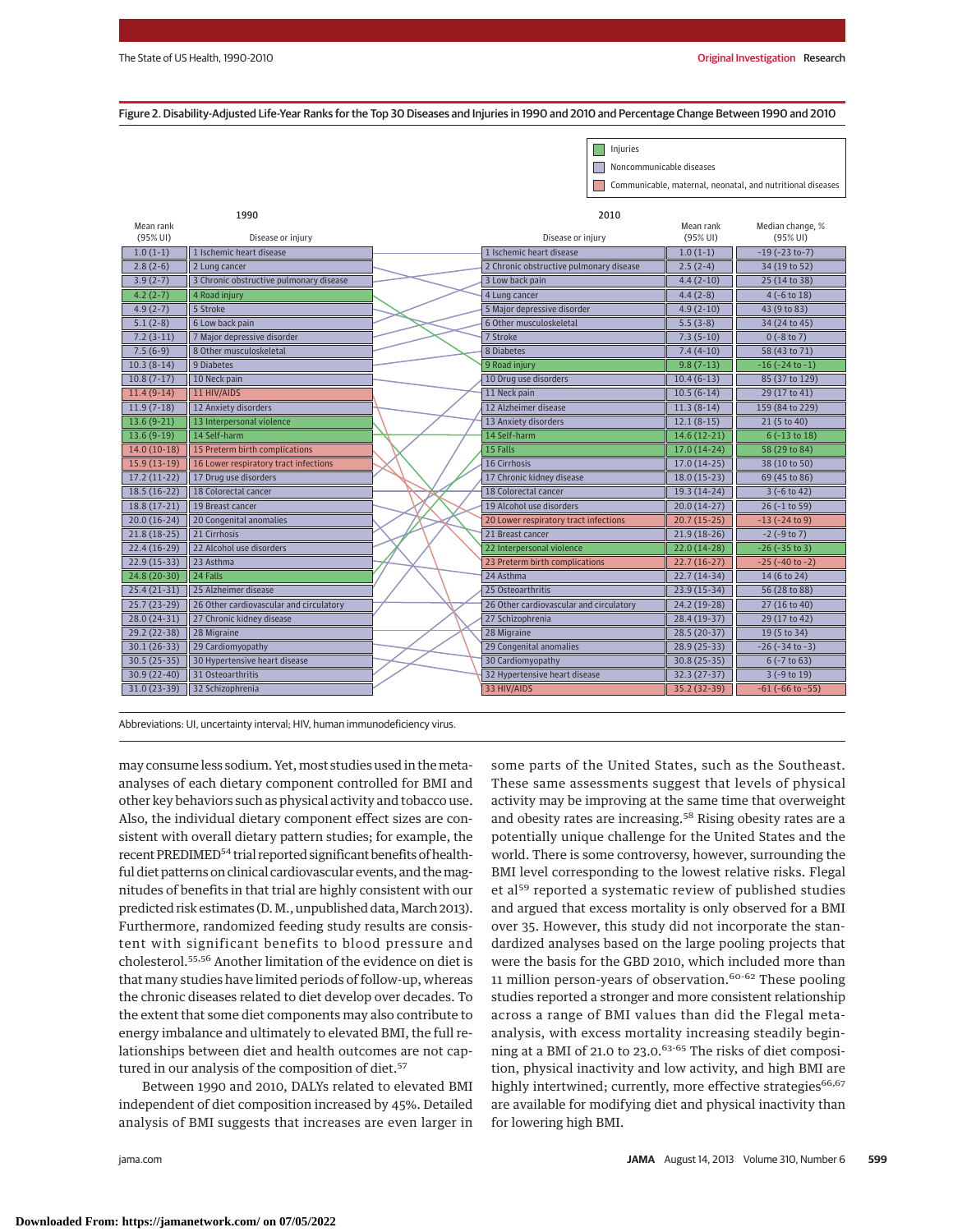#### Figure 3. Number of Deaths and Percentage of Disability-Adjusted Life-Years Related to the 17 Leading Risk Factors in the United States in 2010 for Both Sexes Combined



# Diabetes, Kidney Disease, and Neurological Disorders

The increase in disease burden from diabetes and CKD is particularly noteworthy. We estimate in this study that in 2010, 23.5% of CKD and 76.0% of diabetes DALYs were related to BMI, increases from 18.1% and 64.3% in 1990, respectively. The increase in CKD-related mortality was larger than the increase in mortality related to diabetes, which suggests that other causes of CKD may also be increasing. Given the costs associated with long-term management of diabetes and CKD, these trends are likely to continue to increase health costs.<sup>68</sup> Improved survival among persons with diabetes by effective management of major cardiovascular and renal risks such as hyperglycemia, hypertension, and high cholesterol may improve overall population health but will likely increase costs as well. Recent data indicate improvements in the quality of care for diabetes.<sup>69</sup> Evidence that diabetes can be substantially prevented or postponed in people with prediabetes through focused lifestyle or drug therapy has accumulated over the past few years.70

Neurological conditions increased from 2.0% of DALYs in 1990 to 3.0% in 2010. Both Alzheimer disease and Parkinson disease are associated with large increases in DALYs. Although the increase in Alzheimer disease may be confounded by changes in ascertainment and coding practice, these increases suggest an important trend. Migraine and epilepsy are also ranked 14th and 30th as diseases contributing to YLDs, respectively. Both aging and increasing agestandardized prevalence rates are contributing to a growing challenge of neurological disease.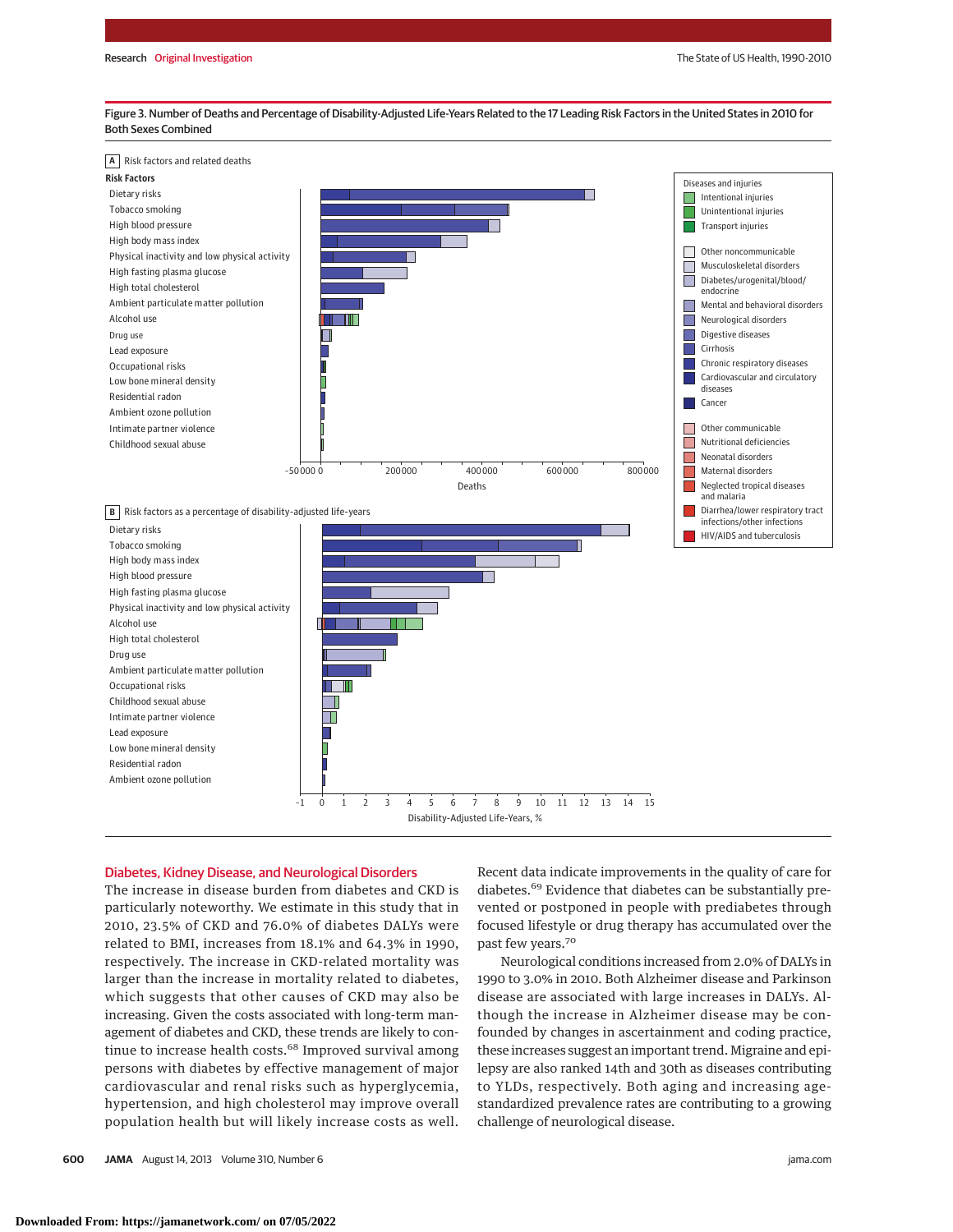Table 3. Age-Standardized Rates of Death, Years of Life Lost Due to Premature Mortality (YLL), and Years Lived With Disability (YLD) for Organisation for Economic Co-operation and Development Countries in 1990 and 2010, Both Sexes Combined, With 95% Uncertainty Intervals

|                         |                              |                           | Age-Standardized Death Rate (per 100 000)          |                           |                                    |                           | Age-Standardized YLL Rate (per 100 000)    |                            | Age-Standardized YLD Rate (per 100 000) |                            |                                  |                            |  |  |  |
|-------------------------|------------------------------|---------------------------|----------------------------------------------------|---------------------------|------------------------------------|---------------------------|--------------------------------------------|----------------------------|-----------------------------------------|----------------------------|----------------------------------|----------------------------|--|--|--|
|                         | 1990                         |                           | 2010                                               |                           | 1990                               |                           | 2010                                       |                            | 1990                                    |                            |                                  | 2010                       |  |  |  |
| Country                 | Rate                         | Rank                      | Rate                                               | Rank                      | Rate                               | Rank                      | Rate                                       | Rank                       | Rate                                    | Rank                       | Rate                             | Rank                       |  |  |  |
| United<br><b>States</b> | 639<br>$(637-642)$           | 18<br>$(16-19)$           | 516<br>$(513-519)$ $(27-27)$                       | 27                        | 15 130<br>$(14957 -$<br>15 283)    | 23<br>$(23-23)$           | 11 447<br>$(11312 -$<br>11 630)            | 28<br>$(28-28)$            | 10 503<br>$(8753 -$<br>12 449)          | 5<br>$(3-13)$              | 10 509<br>$(8803 -$<br>12 375)   | 6<br>$(5-15)$              |  |  |  |
| Australia               | 568<br>$(564 - 571)$         | 9<br>$(9-9)$              | 389<br>$(386 - 393)$                               | $\overline{4}$<br>$(4-5)$ | 12 3 8 1<br>$(12 213 -$<br>12 520) | 10<br>$(9-10)$            | 7722<br>8<br>$(7610 -$<br>$(6-8)$<br>7897) |                            | 11 153<br>$(9223 -$<br>13 293)          | 18<br>$(9-29)$             |                                  | 14<br>$(8-26)$             |  |  |  |
| Austria                 | 622<br>$(616-626)$           | 15<br>$(15-15)$           | 418<br>$(414 - 424)$                               | 11<br>$(11-12)$           | 13732<br>(13 482-<br>13 905)       | 16<br>$(16-16)$           | 8401<br>(8290-<br>8596)                    | 11<br>$(11-12)$            | 11 0 52<br>$(8996 -$<br>13 572)         | 14<br>$(3-33)$             | 11 381<br>$(9227 -$<br>13 801)   | 26<br>$(6-34)$             |  |  |  |
| <b>Belgium</b>          | 615<br>$(610-619)$           | 14<br>$(14-14)$           | 460<br>$(453 - 469)$                               | 21<br>$(20-22)$           | 13 4 58<br>$(13269 -$<br>13 603)   | 15<br>$(14-15)$           | 9381<br>(9216-<br>9625)                    | 22<br>$(22-24)$            | 11 119<br>$(9183 -$<br>13 337)          | 16<br>$(7-29)$             | 10 933<br>$(9042 -$<br>13 071)   | 13<br>$(6-28)$             |  |  |  |
| Canada                  | 558<br>$(554 - 561)$         | $\overline{7}$<br>$(6-7)$ | 422<br>$(418-427)$                                 | 12<br>$(11-13)$           | 12 0 79<br>$(11923 -$<br>12 203)   | $\overline{7}$<br>$(6-8)$ | 8546<br>$(8429 -$<br>8714)                 | 14<br>$(12-16)$            | 10 806<br>$(8988 -$<br>12 878)          | 8<br>$(4-22)$              | 10 845<br>$(9035 -$<br>12 8 54)  | 11<br>$(5-25)$             |  |  |  |
| Chile                   | 760<br>$(752 - 767)$         | 27<br>$(26-27)$           | 490<br>$(482 - 500)$                               | 25<br>$(25-25)$           | 18 2 10<br>$(17880 -$<br>18 511)   | 26<br>$(26-26)$           | 11 136<br>$(10920 -$<br>11 448)            | 27<br>$(26-27)$            | 11 185<br>$(9275 -$<br>13 408)          | 20<br>$(6-31)$             | 10 407<br>$(8562 -$<br>12 391)   | 5<br>$(3-23)$              |  |  |  |
| Czech<br>Republic       | 876<br>$(868 - 880)$         | 30<br>$(30-30)$           | 548<br>$(545-554)$                                 | 28<br>$(28-28)$           | 19 3 11<br>$(18959 -$<br>19 521)   | 28<br>$(28-28)$           | 10 997<br>$(10894 -$<br>11 188)            | 26<br>$(26-27)$            | 11 0 15<br>$(9009 -$<br>13 2 5 4 )      | 10<br>$(5-30)$             | 10 7 5 9<br>$(8799 -$<br>12 879) | $\overline{7}$<br>$(5-27)$ |  |  |  |
| Denmark                 | 656<br>$(650 - 660)$         | 22<br>$(21-22)$           | 504<br>$(499-510)$ $(26-26)$                       | 26                        | 14 3 8 3<br>$(14129 -$<br>14 547)  | 20<br>$(18-21)$           | 9592<br>$(9480 -$<br>9775)                 | 25<br>$(24-25)$            | 11 209<br>$(9240 -$<br>13 542)          | 21<br>$(7-31)$             | 11 4 5 6<br>$(9449 -$<br>13 662) | 28<br>$(14-33)$            |  |  |  |
| Estonia                 | 910<br>$(897-918)$           | 32<br>$(32-33)$           | 603<br>$(595-617)$                                 | 30<br>$(30-32)$           | 23 4 43<br>(22 786-<br>23 925)     | 32<br>$(31-33)$           | 13 9 54<br>$(13651 -$<br>14 490)           | 31<br>$(30-31)$            | 11 129<br>$(9204 -$<br>13 286)          | 17<br>$(5-31)$             | 11 165<br>$(9237 -$<br>13 205)   | 22<br>$(7-32)$             |  |  |  |
| Finland                 | 655<br>$(648-660)$           | 21<br>$(21-22)$           | 437<br>$(433 - 443)$                               | 17<br>$(16-17)$           | 14 4 67<br>$(14 220 -$<br>14 6 14) | 21<br>$(20-22)$           | 9050<br>$(8941 -$<br>9221)                 | 21<br>$(20-21)$            | 11 092<br>$(9158 -$<br>13 200)          | 15<br>$(8-28)$             | 11 248<br>$(9355 -$<br>13 3 68)  | 25<br>$(11-31)$            |  |  |  |
| France                  | 549<br>$(545 - 553)$         | 5<br>$(4-5)$              | 408<br>$(403 - 416)$                               | 9<br>$(8-9)$              | 12 7 17<br>$(12535 -$<br>12 858)   | 12<br>$(11-13)$           | 8666<br>(8516-<br>8912)                    | 16<br>$(14-17)$            | 11 3 5 8<br>$(9418 -$<br>13 475)        | 27<br>$(12-31)$            | 11 194<br>$(9279 -$<br>13 307)   | 23<br>$(10-30)$            |  |  |  |
| Germany                 | 644<br>$(641 - 646)$         | 20<br>$(19-20)$           | 433<br>$(429 - 440)$                               | 16<br>$(15-16)$           | 14 0 32<br>$(13863 -$<br>14 171)   | 17<br>$(17-18)$           | 8512<br>$(8383 -$<br>8739)                 | 13<br>$(12-14)$            | 11 165<br>$(9271 -$<br>13 253)          | 19<br>$(10-28)$            | 11 0 15<br>$(9177 -$<br>13 070)  | 15<br>$(9-26)$             |  |  |  |
| Greece                  | 573<br>$(569-577)$           | 11<br>$(10-11)$           | 465<br>$(458-472)$                                 | 23<br>$(21-24)$           | 12 011<br>$(11801 -$<br>12 187)    | 6<br>$(6-7)$              | 8806<br>$(8654 -$<br>9000)                 | 18<br>$(16-19)$            | 11 040<br>$(8964 -$<br>13 2 2 4 )       | 13<br>$(5-31)$             | 10 809<br>$(8962 -$<br>12 947)   | 9<br>$(5-28)$              |  |  |  |
| Hungary                 | 970<br>$(963-974)$           | 34<br>$(33-34)$           | 694<br>$(691 - 700)$                               | 34<br>$(34-34)$           | 23 806<br>$(23 476 -$<br>24 044)   | 33<br>$(32-33)$           | 15 27 1<br>(15 147-<br>15 4 68)            | 32<br>$(32-32)$            | 11 665<br>$(9624 -$<br>13 981)          | 31<br>$(15-33)$            | 11 589<br>$(9569 -$<br>13 866)   | 32<br>$(17-33)$            |  |  |  |
| Iceland                 | 548<br>$(533 - 558)$         | $\overline{4}$<br>$(3-6)$ | 365<br>$(356-376)$                                 | 2<br>$(2-3)$              | 11 3 10<br>$(10897 -$<br>11 575)   | 3<br>$(2-3)$              | 6675<br>(6482-<br>7016)                    | $\mathbf{1}$<br>$(1-2)$    | 10 763<br>$(8808 -$<br>12 855)          | $\overline{7}$<br>$(3-26)$ | 11 108<br>$(9158 -$<br>13 286)   | 21<br>$(6-32)$             |  |  |  |
| Ireland                 | 692<br>$(683 - 698)$         | 24<br>$(24-24)$           | 453<br>$(447-459)$                                 | 19<br>$(19-20)$           | 14 2 9 8<br>(14 048-<br>14 491)    | 19<br>$(18-20)$           | 8764<br>(8662-<br>8936)                    | 17<br>$(16-18)$            | 11 0 24<br>$(8858 -$<br>13 3 14)        | 11<br>$(3-33)$             | 11 138<br>$(9042 -$<br>13 602)   | 19<br>$(5-34)$             |  |  |  |
| Israel                  | 584                          | 13                        | 406<br>$(577-588)$ $(12-13)$ $(401-409)$           | 8<br>$(7-9)$              | 12 760<br>$(12511 -$<br>12 962)    | 13<br>$(11-13)$           | 7682<br>(7578-<br>7815)                    | 6<br>$(6-8)$               | 10 877<br>$(8950 -$<br>12 984)          | 9<br>$(5-25)$              | 10 7 9 2<br>$(8891 -$<br>12 912) | 8<br>$(5-25)$              |  |  |  |
| <b>Italy</b>            | 561<br>$(558-563)$           | $\,8\,$<br>$(8-8)$        | 389<br>$(386 - 396)$                               | 5<br>$(4-5)$              | 12 202<br>$(12053 -$<br>12 330)    | 8<br>$(8-9)$              | 7485<br>$(7359 -$<br>7703)                 | $5\phantom{.0}$<br>$(5-5)$ | 11 0 38<br>$(9150 -$<br>13 174)         | 12<br>$(7-27)$             | 10 907<br>$(9081 -$<br>12 895)   | 12<br>$(7-25)$             |  |  |  |
| Japan                   | 469<br>$(466 - 471)$         | $\mathbf{1}$<br>$(1-1)$   | 352<br>$(350 - 356)$                               | $\mathbf{1}$<br>$(1-1)$   | 9658<br>$(9552 -$<br>9750)         | 1<br>$(1-1)$              | 6827<br>$(6761 -$<br>6939)                 | $\overline{2}$<br>$(1-2)$  | 9406<br>$(7794 -$<br>11 361)            | $\mathbf{1}$<br>$(1-2)$    | 9094<br>$(7465 -$<br>10 904)     | $\mathbf{1}$<br>$(1-3)$    |  |  |  |
| Luxembourg              | 641<br>$(629-649)$           | 19<br>$(16-20)$           | 432<br>$(423-445)$ $(14-17)$                       | 15                        | 14 2 5 5<br>$(13882 -$<br>14 510)  | 18<br>$(17-20)$           | 8484<br>$(8282 -$<br>8845)                 | 12<br>$(11-15)$            | 11 370<br>$(9100 -$<br>13 868)          | 23<br>$(5-34)$             | 11 683<br>$(9503 -$<br>14 3 5 0) | 30<br>$(8-34)$             |  |  |  |
| Mexico                  | 740<br>$(732-749)$ $(25-25)$ | 25                        | 604<br>$(599-609)$ $(30-32)$                       | 31                        | 22 7 7 5<br>$(22 171 -$<br>23 502) | 31<br>$(31-32)$           | 15 658<br>$(15365 -$<br>15 976)            | 33<br>$(33-34)$            | 10 092<br>$(8414 -$<br>12 094)          | $\overline{2}$<br>$(2-8)$  | 9364<br>$(7762 -$<br>11 2 45)    | $\overline{2}$<br>$(1-3)$  |  |  |  |
| Netherlands             | 572                          | 10                        | 426<br>$(567-575)$ $(10-11)$ $(422-430)$ $(13-15)$ | 14                        | 11 847<br>$(11666 -$<br>11 974)    | 5<br>$(4-5)$              | 7988<br>$(7898 -$<br>8127)                 | 10<br>$(9-10)$             | 11 3 5 5<br>$(9498 -$<br>13 387)        | 28<br>$(13-31)$            | 11 4 92<br>$(9624 -$<br>13 4 45) | 31<br>$(17-33)$            |  |  |  |

(continued)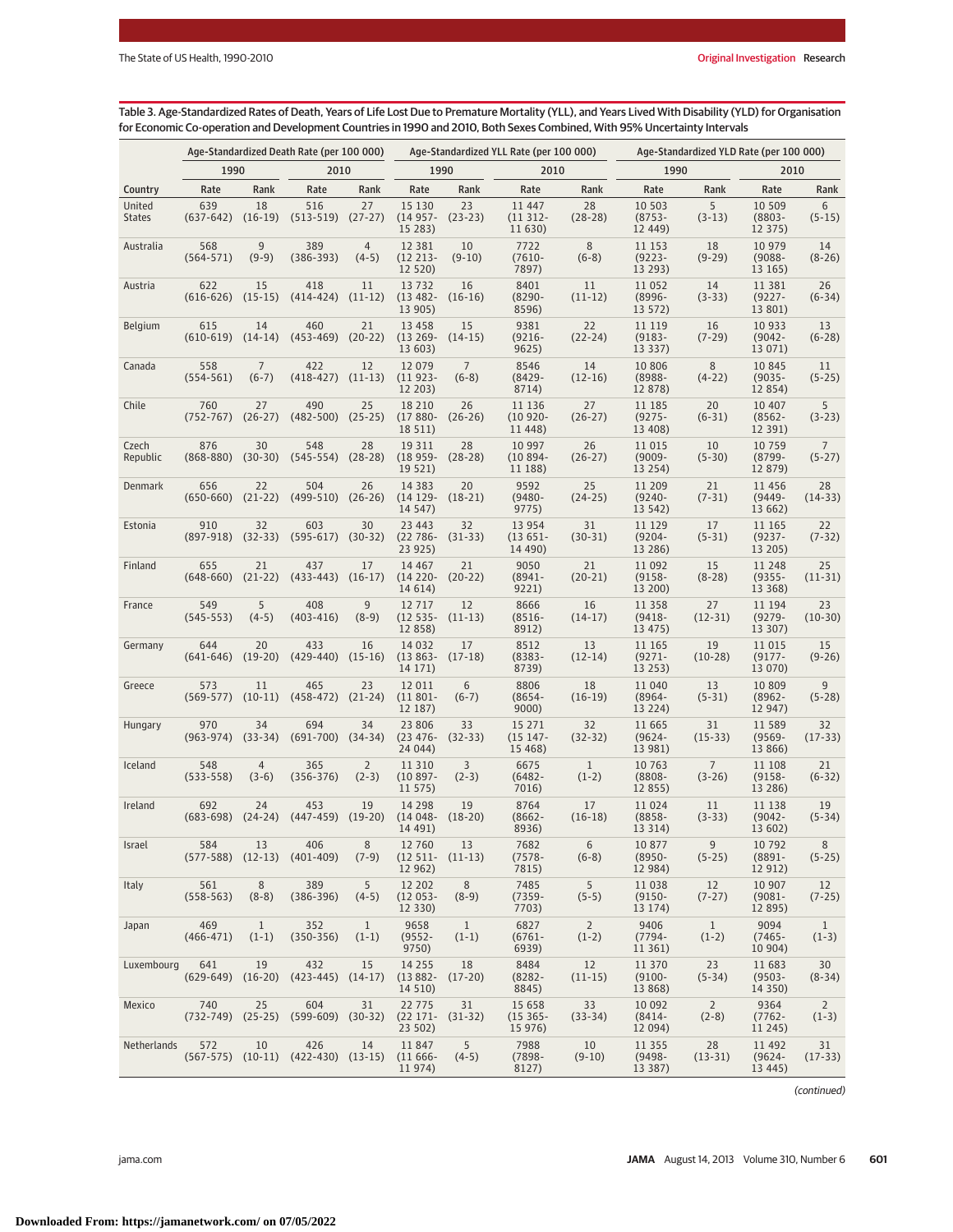| Table 3. Age-Standardized Rates of Death, Years of Life Lost Due to Premature Mortality (YLL), and Years Lived With Disability (YLD) for Organisation |
|-------------------------------------------------------------------------------------------------------------------------------------------------------|
| for Economic Co-operation and Development Countries in 1990 and 2010, Both Sexes Combined, With 95% Uncertainty Intervals (continued)                 |

|                       |                      |                           | Age-Standardized Death Rate (per 100 000) |                           |                                     |                           | Age-Standardized YLL Rate (per 100 000) |                           | Age-Standardized YLD Rate (per 100 000) |                            |                                   |                           |  |  |  |
|-----------------------|----------------------|---------------------------|-------------------------------------------|---------------------------|-------------------------------------|---------------------------|-----------------------------------------|---------------------------|-----------------------------------------|----------------------------|-----------------------------------|---------------------------|--|--|--|
|                       | 1990                 |                           | 2010                                      |                           | 1990                                |                           | 2010                                    |                           | 1990                                    |                            | 2010                              |                           |  |  |  |
| Country               | Rate                 | Rank                      | Rate                                      | Rank                      | Rate                                | Rank<br>Rate<br>Rank      |                                         |                           | Rate                                    | Rank                       | Rate                              | Rank                      |  |  |  |
| <b>New</b><br>Zealand | 637<br>$(629-641)$   | 16<br>$(16-18)$           | 413<br>$(408 - 420)$                      | 10<br>$(10-10)$           | 14 5 23<br>$(14230 -$<br>14 722)    | 22<br>$(20-22)$           | 8611<br>$(8443 -$<br>8863)              | 15<br>$(13-17)$           | 11 247<br>$(9340 -$<br>13 3 3 7)        | 22<br>$(9-30)$             | 11 067<br>$(9143 -$<br>13 117)    | 17<br>$(8-28)$            |  |  |  |
| Norway                | 580<br>$(572 - 584)$ | 12<br>$(12-13)$           | 422<br>$(418-429)$                        | 13<br>$(12-14)$           | 12 2 9 1<br>$(12041 -$<br>12 495)   | 9<br>$(8-10)$             | 7904<br>$(7793 -$<br>8095)              | 9<br>$(9-10)$             | 12 3 6 5<br>$(10177 -$<br>14 638)       | 33<br>$(30-34)$            | 12 3 2 9<br>$(10248 -$<br>14 634) | 34<br>$(30-34)$           |  |  |  |
| Poland                | 872<br>$(867 - 876)$ | 29<br>$(29-29)$           | 589<br>$(586-592)$                        | 29<br>$(29-30)$           | 21 1 36<br>$(20820 -$<br>21 3 6 6 ) | 30<br>$(30-30)$           | 13 059<br>$(12965 -$<br>13 213)         | 29<br>$(29-29)$           | 11 652<br>$(9519 -$<br>14 3 2 6 )       | 30<br>$(9-34)$             | 11 401<br>$(9348 -$<br>14 029)    | 27<br>$(6-34)$            |  |  |  |
| Portugal              | 679<br>$(672 - 683)$ | 23<br>$(23-23)$           | 468<br>$(464 - 474)$                      | 24<br>$(23-24)$           | 16 152<br>$(15800 -$<br>16 4 15)    | 24<br>$(24-24)$           | 9407<br>$(9310 -$<br>9602)              | 23<br>$(22-24)$           | 11 409<br>$(9250 -$<br>13 971)          | 24<br>$(5-34)$             | 11 123<br>$(9002 -$<br>13 600)    | 18<br>$(5-34)$            |  |  |  |
| Slovakia              | 893<br>$(885 - 898)$ | 31<br>$(31-31)$           | 652<br>$(647 - 658)$                      | 33<br>$(32-33)$           | 20 667<br>$(20373 -$<br>20 880)     | 29<br>$(29-29)$           | 13 7 7 9<br>$(13640 -$<br>13 936)       | 30<br>$(30-31)$           | 11 905<br>$(9872 -$<br>14 185)          | 32<br>$(16-34)$            | 11 042<br>$(9109 -$<br>13 100)    | 16<br>$(6-31)$            |  |  |  |
| Slovenia              | 760<br>$(749-767)$   | 26<br>$(26-27)$           | 465<br>$(459-474)$                        | 22<br>$(21-24)$           | 17 330<br>$(16946 -$<br>17 558)     | 25<br>$(25-25)$           | 9491<br>$(9325 -$<br>9793)              | 24<br>$(23-25)$           | 11 4 10<br>$(9512 -$<br>13 844)         | 26<br>$(8-32)$             | 11 0 95<br>$(9093 -$<br>13 276)   | 20<br>$(6-32)$            |  |  |  |
| South<br>Korea        | 813<br>$(802 - 822)$ | 28<br>$(28-28)$           | 447<br>$(441 - 452)$                      | 18<br>$(18-18)$           | 18 8 30<br>$(18158 -$<br>19 3 18)   | 27<br>$(27-27)$           | 8941<br>$(8801 -$<br>9093)              | 19<br>$(18-21)$           | 10 0 74<br>$(8289 -$<br>12 073)         | $\overline{4}$<br>$(1-12)$ | 9575<br>$(7888 -$<br>11 559)      | 3<br>$(1-5)$              |  |  |  |
| Spain                 | 557<br>$(553 - 560)$ | 6<br>$(5-7)$              | 393<br>$(389 - 399)$                      | 6<br>$(6-6)$              | 12 630<br>$(12423 -$<br>12 786)     | 11<br>$(11-12)$           | 7694<br>$(7565 -$<br>7909)              | $\overline{7}$<br>$(6-8)$ | 10 13 6<br>$(8452 -$<br>12 010)         | 3<br>$(2-7)$               | 10 068<br>$(8399 -$<br>11 965)    | $\overline{4}$<br>$(3-7)$ |  |  |  |
| Sweden                | 539<br>$(535-543)$   | 3<br>$(3-4)$              | 403<br>$(400-408)$                        | $\overline{7}$<br>$(7-8)$ | 11 196<br>$(11006 -$<br>11 329)     | $\overline{2}$<br>$(2-3)$ | 7296<br>$(7208 -$<br>7453)              | $\overline{4}$<br>$(4-4)$ | 11 378<br>$(9453 -$<br>13 4 14)         | 25<br>$(10-32)$            | 11 2 50<br>$(9236 -$<br>13 372)   | 24<br>$(9-32)$            |  |  |  |
| Switzerland           | 532<br>$(526 - 536)$ | $\overline{2}$<br>$(2-2)$ | 369<br>$(366-374)$                        | 3<br>$(2-3)$              | 11825<br>$(11568 -$<br>11 981)      | $\overline{4}$<br>$(4-5)$ | 7071<br>$(6972 -$<br>7253)              | 3<br>$(3-3)$              | 10 663<br>$(8689 -$<br>12 738)          | 6<br>$(3-25)$              | 10 807<br>$(8883 -$<br>12 902)    | 10<br>$(5-30)$            |  |  |  |
| Turkey                | 942<br>$(895 - 980)$ | 33<br>$(32-34)$           | 628<br>$(584 - 660)$                      | 32<br>$(29-33)$           | 30 0 25<br>$(28350 -$<br>31 541)    | 34<br>$(34-34)$           | 16 760<br>$(15331 -$<br>18 071)         | 34<br>$(33-34)$           | 12 442<br>$(10380 -$<br>14 783)         | 34<br>$(30-34)$            | 11885<br>$(9895 -$<br>14 020)     | 33<br>$(24-34)$           |  |  |  |
| United<br>Kingdom     | 638<br>$(634-642)$   | 17<br>$(16-19)$           | 455<br>$(452 - 458)$                      | 20<br>$(19-21)$           | 13 4 52<br>$(13296 -$<br>13 581)    | 14<br>$(14-15)$           | 8949<br>$(8871 -$<br>9052)              | 20<br>$(19-20)$           | 11 453<br>$(9466 -$<br>13 603)          | 29<br>$(16-31)$            | 11 4 35<br>$(9482 -$<br>13 569)   | 29<br>$(18-32)$           |  |  |  |

# Road Injury

Road injury YLLs declined by 33% from 1990 to 2010. Nevertheless, road injuries remained the second and fifth disease or injury contributing to YLLs for males and females, respectively, in 2010. Age-standardized YLLs related to road injuries in the United States are exceeded only by those of South Korea, Greece, and Mexico. Compared with Sweden and Iceland, which have the lowest road injury death rates in the OECD, mortality from this cause in the United States is 3-fold greater; although exposure in terms of miles driven per capita may be higher in the United States. Sweden is pursuing Vision Zero, which seeks to eliminate all road injury deaths through a range of interventions.<sup>71</sup> Interventions to reduce road injury deaths work. In 1990, age-standardized YLL rates from road injury in Spain were nearly identical to those in the United States; concerted public action,<sup>72</sup> however, has led to a 62% decline in Spain over the past 20 years. Given the critical role of road injury as a contributor to US premature mortality, a more concerted intervention approach, drawing on lessons from other countries, would seem to be a key US public health priority.<sup>73</sup> Such interventions include more stringent antidrunk driving measures, such as ignition interlocks for persons convicted of driving while intoxicated, increased use of sobriety checkpoints, and greater enforcement of underage

**602 JAMA** August 14, 2013 Volume 310, Number 6 jama.com

drinking laws; increased use of motorcycle helmets; increased enactment of primary seat belt laws together with enhanced enforcement programs; and greater use of graduated driver licensing for teen drivers.<sup>74</sup>

# Comparison With OECD Countries

From 1990 to 2010, improvements in population health in the United States did not keep pace with advances in population health in other wealthy nations. Compared with other OECD nations, the US rank for various measures of mortality declined by between 5 and 9 ranks, depending on the metric. In contrast, the United States ranks high overall for age-standardized YLD rates compared with OECD countries, although agestandardized YLD rates are measured with wider uncertainty intervals than age-standardized YLL rates. Relative to other OECD nations, the United States has below-average agestandardized DALY rates for low back pain, stroke, falls, and colorectal cancer. It has higher than OECD mean rates for a number of leading diseases and injuries, such as COPD, road injury, diabetes, Alzheimer disease, and interpersonal violence.

In 2010, the United States had age-standardized rates above the mean for OECD countries for 16 of the top 30 diseases and injuries contributing to YLLs. At the same time, the US rates were below the mean in men for stroke, colorectal cancer, and falls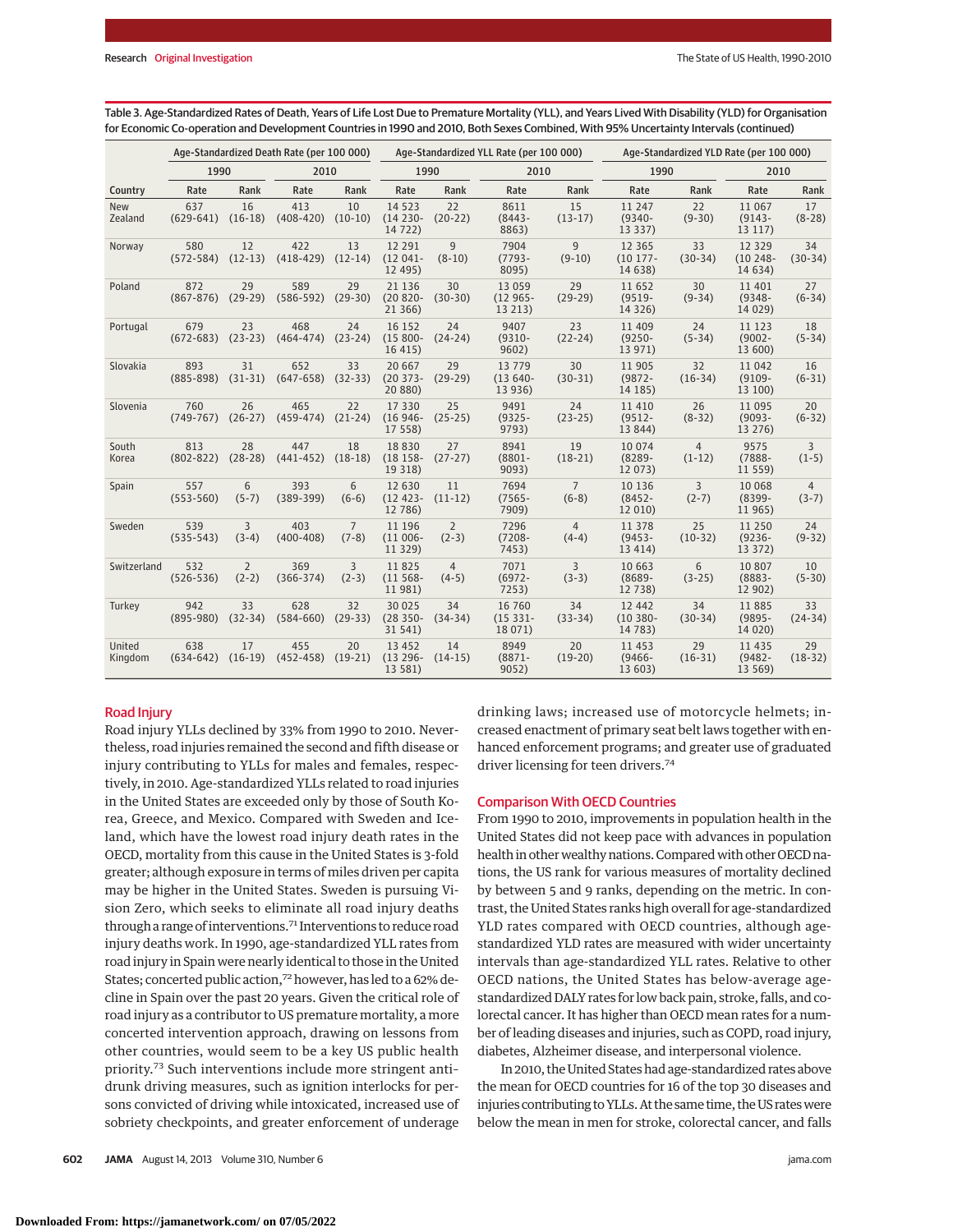Table 4. Age-Standardized Life Expectancy and Healthy Life Expectancy (HALE) at Birth for Organisation for Economic Co-operation and Development Countries in 1990 and 2010, Both Sexes Combined, With 95% Uncertainty Intervals

|                      |                   |             | Life Expectancy at Birth, y |             | HALE at Birth, y  |             |                  |             |  |  |  |  |  |  |
|----------------------|-------------------|-------------|-----------------------------|-------------|-------------------|-------------|------------------|-------------|--|--|--|--|--|--|
|                      | 1990              |             | 2010                        |             | 1990              |             | 2010             |             |  |  |  |  |  |  |
| Country              | <b>Estimate</b>   | Rank        | Estimate                    | Rank        | <b>Estimate</b>   | Rank        | <b>Estimate</b>  | Rank        |  |  |  |  |  |  |
| <b>United States</b> | 75.2 (75.2-75.2)  |             | 20 (19-21) 78.2 (78.2-78.3) | $27(27-27)$ | 65.8 (64.0-67.4)  | $14(12-19)$ | 68.1 (66.3-69.8) | $26(21-27)$ |  |  |  |  |  |  |
| Australia            | 76.9 (76.8-76.9)  | $11(9-12)$  | 81.5 (81.4-81.6)            | $4(4-6)$    | 66.6 (64.7-68.4)  | $9(6-12)$   | 70.4 (68.2-72.3) | $5(4-9)$    |  |  |  |  |  |  |
| Austria              | 75.7 (75.6-75.8)  |             | 15 (15-16) 80.6 (80.5-80.7) | $13(11-14)$ | 65.8 (63.6-67.6)  | $15(8-23)$  | 69.2 (66.8-71.3) | $15(8-26)$  |  |  |  |  |  |  |
| <b>Belgium</b>       | 75.9 (75.8-76.0)  |             | 14 (14-14) 79.5 (79.3-79.8) | $22(20-24)$ | 65.8 (63.8-67.6)  | $13(12-20)$ | 68.7 (66.7-70.6) | $21(15-25)$ |  |  |  |  |  |  |
| Canada               | 77.2 (77.1-77.3)  | $5(5-5)$    | 80.6 (80.4-80.8)            | $12(10-14)$ | $67.1(65.2-68.8)$ | $5(2-9)$    | 69.7 (67.8-71.6) | $10(7-16)$  |  |  |  |  |  |  |
| Chile                | 72.9 (72.8-73.0)  |             | 26 (25-26) 78.5 (78.3-78.8) | $26(26-26)$ | 63.4 (61.5-65.1)  | $26(24-28)$ | 68.6 (66.7-70.4) | $23(14-27)$ |  |  |  |  |  |  |
| Czech<br>Republic    | 71.6 (71.5-71.7)  |             | 28 (28-29) 77.5 (77.4-77.6) | 28 (28-28)  | $62.6(60.8-64.3)$ | $29(27-29)$ | 67.4 (65.5-69.3) | $28(26-29)$ |  |  |  |  |  |  |
| Denmark              | 75.2 (75.0-75.3)  |             | 21 (19-22) 78.9 (78.8-79.1) | $25(25-25)$ | 65.2 (63.2-67.0)  | $23(15-24)$ | 67.9 (65.8-69.8) | $27(23-28)$ |  |  |  |  |  |  |
| Estonia              | 69.8 (69.5-70.1)  |             | 32 (32-32) 75.9 (75.6-76.2) | $30(30-30)$ | $61.1(59.3-62.6)$ | 32 (30-33)  | 65.8 (64.0-67.5) | $31(30-32)$ |  |  |  |  |  |  |
| Finland              | 75.1 (75.0-75.2)  | $22(20-22)$ | 80.1 (79.9-80.2)            | $17(15-18)$ | 65.3 (63.4-67.0)  | $20(15-23)$ | 69.0 (67.0-70.9) | $16(13-23)$ |  |  |  |  |  |  |
| France               | 77.1 (77.0-77.1)  | $6(6-7)$    | 80.9 (80.7-81.1)            | $9(8-11)$   | 66.6 (64.6-68.4)  | $11(6-12)$  | 69.7 (67.6-71.6) | $11(8-16)$  |  |  |  |  |  |  |
| Germany              | 75.4 (75.3-75.4)  | $17(17-19)$ | 80.2 (80.1-80.4)            | $15(15-17)$ | 65.4 (63.5-67.1)  | $18(15-22)$ | 69.3 (67.3-71.1) | $13(11-19)$ |  |  |  |  |  |  |
| Greece               | 76.9 (76.8-77.0)  | $9(7-11)$   | 79.6 (79.4-79.8)            | $21(20-23)$ | 66.7 (64.7-68.7)  | $8(4-13)$   | 69.0 (66.9-70.8) | $17(11-24)$ |  |  |  |  |  |  |
| Hungary              | 69.4 (69.3-69.5)  |             | 33 (33-33) 74.5 (74.4-74.6) | 34 (33-34)  | 60.3 (58.5-61.9)  | 33 (32-33)  | 64.3 (62.3-66.1) | 33 (33-34)  |  |  |  |  |  |  |
| Iceland              | 77.6 (77.3-78.0)  | $3(2-4)$    | 82.2 (81.7-82.6)            | $2(2-3)$    | 67.5 (65.6-69.4)  | $2(2-8)$    | 70.7 (68.5-72.7) | $4(2-10)$   |  |  |  |  |  |  |
| Ireland              | 74.8 (74.7-75.0)  |             | 23 (23-23) 79.9 (79.7-80.1) | 18 (16-20)  | 65.2 (63.1-67.0)  | $22(13-24)$ | 69.0 (66.6-71.0) | $18(9-27)$  |  |  |  |  |  |  |
| Israel               | 76.4 (76.3-76.5)  |             | 13 (13-13) 81.1 (81.0-81.3) | $8(8-9)$    | 66.3 (64.4-68.1)  | $12(8-14)$  | 69.9 (67.8-71.9) | $9(6-14)$   |  |  |  |  |  |  |
| Italy                | 77.0 (76.9-77.0)  | $8(7-10)$   | 81.5 (81.3-81.6)            | $5(4-7)$    | 66.8 (64.8-68.6)  | $7(5-12)$   | 70.3 (68.3-72.2) | $6(4-9)$    |  |  |  |  |  |  |
| Japan                | 79.1 (79.1-79.1)  | $1(1-1)$    | 82.6 (82.6-82.7)            | $1(1-1)$    | 69.9 (68.0-71.5)  | $1(1-1)$    | 73.0 (71.2-74.7) | $1(1-1)$    |  |  |  |  |  |  |
| Luxembourg           | 75.3 (75.0-75.6)  |             | 18 (17-22) 80.2 (79.8-80.5) | $16(14-19)$ | 65.2 (63.0-67.2)  | $19(13-25)$ | 68.7 (66.2-70.8) | $19(10-28)$ |  |  |  |  |  |  |
| Mexico               | 71.5 (71.2-71.9)  |             | 29 (28-29) 75.5 (75.2-75.7) | $31(31-33)$ | 62.9 (61.1-64.4)  | 28 (26-29)  | 66.9 (65.2-68.4) | $29(28-30)$ |  |  |  |  |  |  |
| Netherlands          | 77.0 (76.9-77.1)  | $7(6-8)$    | 80.6 (80.5-80.7)            | $14(11-14)$ | 66.6 (64.7-68.3)  | $10(6-12)$  | 69.3 (67.3-71.1) | $14(11-21)$ |  |  |  |  |  |  |
| New Zealand          | 75.3 (75.2-75.4)  |             | 19 (17-21) 80.7 (80.5-80.9) | $11(10-14)$ | 65.3 (63.4-67.0)  | $21(15-23)$ | 69.6 (67.5-71.6) | $12(8-16)$  |  |  |  |  |  |  |
| Norway               | 76.8 (76.7-76.9)  |             | 12 (11-12) 80.8 (80.7-81.0) | $10(9-12)$  | 65.5 (63.5-67.5)  | $16(13-23)$ | 68.6 (66.4-70.6) | 24 (16-26)  |  |  |  |  |  |  |
| Poland               | 70.9 (70.8-70.9)  |             | 31 (30-31) 76.3 (76.3-76.4) | 29 (29-29)  | $61.5(59.3-63.3)$ | 30 (30-32)  | 66.0 (63.6-67.9) | 30 (29-32)  |  |  |  |  |  |  |
| Portugal             | 74.3 (74.2-74.4)  |             | 24 (24-24) 79.4 (79.2-79.5) | $23(22-24)$ | 64.3 (62.2-66.2)  | 24 (20-27)  | 68.6 (66.2-70.6) | $22(12-28)$ |  |  |  |  |  |  |
| Slovakia             | 71.0 (70.8-71.1)  |             | 30 (30-31) 75.4 (75.2-75.5) | $32(31-33)$ | 61.4 (59.5-63.0)  | $31(30-32)$ | 65.5 (63.6-67.3) | 32 (30-32)  |  |  |  |  |  |  |
| Slovenia             | 73.1 (72.9-73.2)  |             | 25 (25-26) 79.3 (79.1-79.5) | $24(22-24)$ | 63.4 (61.4-65.0)  | 27 (24-29)  | 68.4 (66.2-70.4) | $25(16-27)$ |  |  |  |  |  |  |
| South Korea          | 72.1 (71.6-72.6)  |             | 27 (27-28) 79.7 (79.6-79.8) | $20(19-22)$ | 63.8 (62.1-65.4)  | $25(23-27)$ | 70.3 (68.4-72.0) | $7(3-12)$   |  |  |  |  |  |  |
| Spain                | 76.9 (76.9-77.0)  | $10(8-11)$  | 81.4 (81.2-81.5)            | $7(4-7)$    | $67.5(65.7-69.1)$ | $3(2-6)$    | 71.0 (69.1-72.7) | $2(2-4)$    |  |  |  |  |  |  |
| Sweden               | 77.6 (77.5-77.7)  | $2(2-4)$    | 81.4 (81.3-81.5)            | $6(4-7)$    | $67.1(65.2-68.9)$ | $6(3-11)$   | 70.1 (67.9-72.1) | $8(4-13)$   |  |  |  |  |  |  |
| Switzerland          | 77.5 (77.4-77.7)  | $4(2-4)$    | 82.2 (82.0-82.3)            | $3(2-3)$    | $67.5(65.5-69.3)$ | $4(2-7)$    | 70.9 (68.9-72.9) | $3(2-7)$    |  |  |  |  |  |  |
| Turkey               | $67.1(66.1-68.1)$ |             | 34 (34-34) 74.4 (72.8-75.7) | 33 (31-34)  | 57.7 (55.8-59.4)  | 34 (34-34)  | 64.0 (61.7-66.2) | 34 (33-34)  |  |  |  |  |  |  |
| United<br>Kingdom    | 75.7 (75.6-75.7)  |             | 16 (15-16) 79.9 (79.9-80.0) | $19(17-19)$ | 65.5 (63.6-67.3)  | $17(14-22)$ | 68.8 (66.7-70.7) | $20(16-24)$ |  |  |  |  |  |  |

and in women for stroke. The United States also had lower mean rates in 1990 for a longer list of diseases and injuries contributing to YLLs including stroke, self-harm, lower respiratory tract infections, colorectal cancer, congenital anomalies, cirrhosis, and stomach cancer. How much of the US advantage for these conditions is related to risk factors and how much is related to health care cannot be determined from the GBD data alone. Fiveyear survival for breast cancer and colorectal cancer are higher in the United States than in many OECD countries.75 Although the number of conditions forwhich the United States has belowaverage age-standardized rates is small, it does point out that poor health outcomes in the United States are not preordained. There are potential roles for public health programs, access to high-quality medical care, and policy and legislation in addressing both diseases and risk factors.

# Limitations

A study of this scope has many limitations, including most of those of the GBD 2010.<sup>3,19,25-27,29-31</sup> First, there are inherent limitations of the data used to determine prevalence estimates and disability weights across countries. For some of the 1160 disabling sequelae, there are no data for some, or even many, countries. As detailed elsewhere, Bayesian statistical models have been used to estimate prevalence for these conditions in each country and by age, sex, and year.<sup>25</sup> Comparisons of YLDs are influenced by the disability weights derived from the general population; to the extent that the general population did not understand the lay descriptions used to elicit judgments about levels of health, disability weights may be biased. Although Salomon et al<sup>26</sup> found little evidence of variation in disability weights as a function of population or educational sta-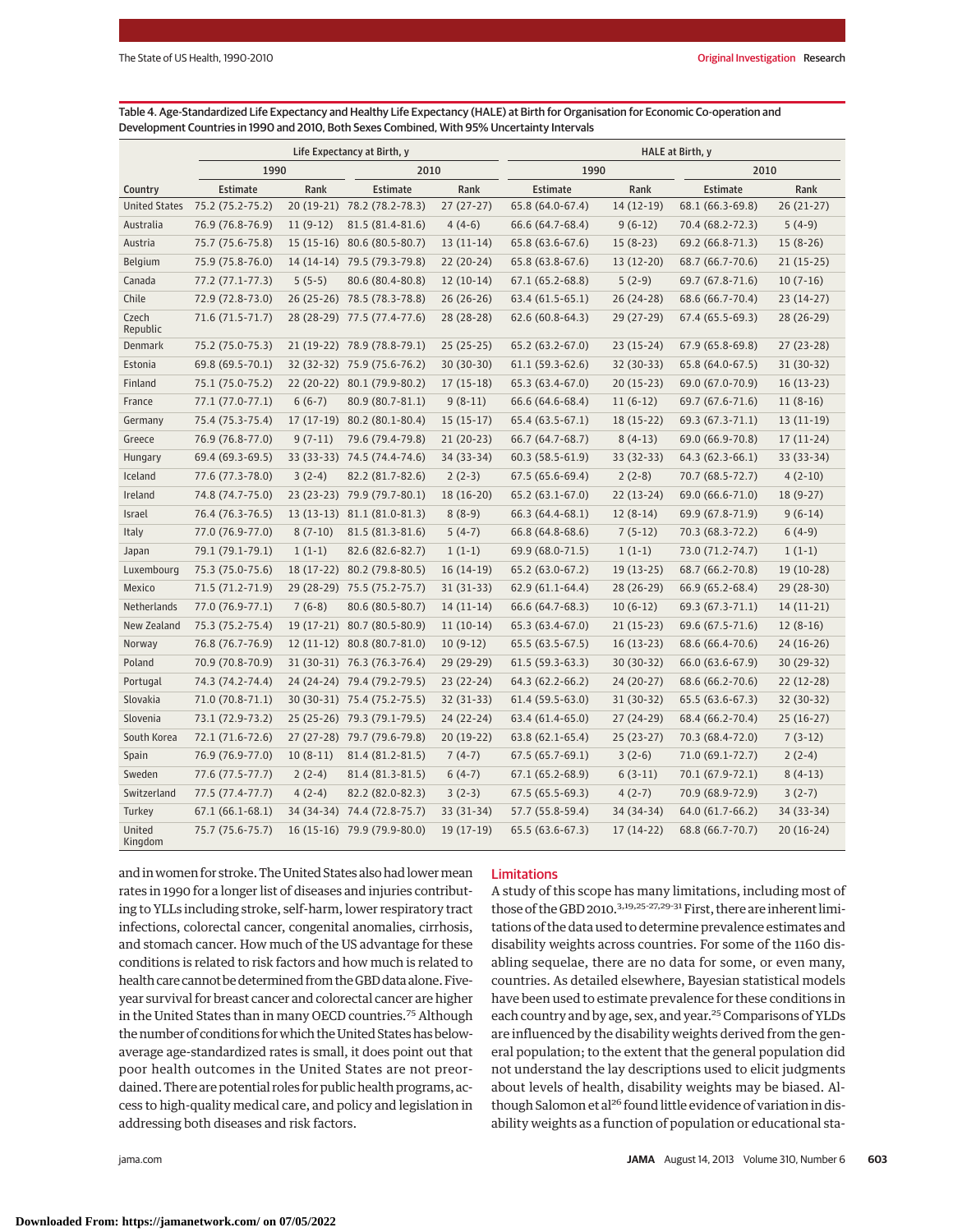| Figure 4. Rank of Age-Standardized YLL Rates Relative to the 34 OECD Countries in 2010 |                       |                      |                |                |                        |                                       |                                |                |                 |                    |                    |                      |                 |                                    |                      |                 |                           |                      |                 |                                         |                           |                 |                   |                      |                 |                                                                                                                    |
|----------------------------------------------------------------------------------------|-----------------------|----------------------|----------------|----------------|------------------------|---------------------------------------|--------------------------------|----------------|-----------------|--------------------|--------------------|----------------------|-----------------|------------------------------------|----------------------|-----------------|---------------------------|----------------------|-----------------|-----------------------------------------|---------------------------|-----------------|-------------------|----------------------|-----------------|--------------------------------------------------------------------------------------------------------------------|
| Country                                                                                | schemic heart disease | Lung cancer          | Road injury    | Self-harm      | Interpersonal violence | Chronic obstructive pulmomary disease | complications<br>Preterm birth | Diabetes       | Cirrhosis       | Drug use disorders | Congenital anomali | disease<br>Alzheimer | Poisonings      | Lower respiratory tract infections | Cardiomyopathy       | HIV/AIDS        | disease<br>Chronic kidney | cancer<br>Colorectal | Breast cancer   | cardiovascular and circulatory<br>Other | Hypertensive heart diseas | Stroke          | cancers<br>Kidney | Pancreatic cance     | Leukemia        | Ranking legend<br>(95% uncertainty interval)<br>Lower than mean<br>Indistinguishable from mear<br>Higher than mean |
| Iceland                                                                                | 12                    | 14                   |                | 10             | 16                     | 11                                    | 5                              | 2              |                 | 22                 | $\overline{2}$     | 32                   | 13              | 6                                  | $\overline{4}$       | 28              | 3                         | 5                    | 5               | 5                                       | $\overline{4}$            | 1               | 32                | $\overline{7}$       | $\mathbf{1}$    |                                                                                                                    |
| Japan                                                                                  | $\overline{2}$        | $\overline{4}$       | $\overline{2}$ | 31             | $\mathbf{1}$           | 1                                     | $\mathbf{1}$                   | $\mathbf{1}$   | 13              | $\overline{2}$     | $\bf 8$            | $\overline{2}$       | 10              | 30                                 | $\bf 8$              | 1               | 25                        | 12                   | $\overline{2}$  | $\overline{2}$                          | 13                        | 22              | $\overline{2}$    | 22                   | 6               |                                                                                                                    |
| Switzerland                                                                            | 9                     | 9                    | $\,$ 8 $\,$    | 24             | $\overline{7}$         | 6                                     | 10                             | 11             | 10              | 14                 | 25                 | 15                   | $\,$ 8 $\,$     | 5                                  | 3                    | 26              | $\mathbf{1}$              | 6                    | 20              | 8                                       | $\overline{7}$            | 3               | 11                | 9                    | $\overline{4}$  |                                                                                                                    |
| Sweden                                                                                 | 17                    | 3                    | 3              | 19             | 13                     | 12                                    | 3                              | 14             | $6\phantom{1}6$ | 23                 | 6                  | 30                   | 28              | $\overline{7}$                     | 14                   | 5               | $\overline{4}$            | 9                    | 6               | 10                                      | 6                         | 8               | 17                | 20                   | $\overline{3}$  |                                                                                                                    |
| Italy                                                                                  | 7                     | 13                   | 22             | 3              | 15                     | 5                                     | 21                             | 22             | 14              | 16                 | 17                 | 14                   | 5               | $\mathbf{1}$                       | 20                   | 23              | 13                        | 16                   | 24              | $\overline{7}$                          | 25                        | 16              | 16                | 15                   | 30              |                                                                                                                    |
| Israel                                                                                 | 10                    | 6                    | 12             | 5              | 29                     | 9                                     | 25                             | 33             | 7               | 17                 | 16                 | 13                   | $\mathbf{1}$    | 13                                 | $6\phantom{1}$       | 18              | 32                        | 17                   | 28              | 16                                      | 12                        | 5               | 9                 | 27                   | 29              |                                                                                                                    |
| Spain                                                                                  | 5                     | 16                   | 13             | $\overline{4}$ | 6                      | 15                                    | 12                             | 9              | 16              | 15                 | 15                 | 28                   | 22              | 9                                  | 22                   | 27              | 18                        | 20                   | 8               | 18                                      | 15                        | 15              | 13                | 5                    | 11              |                                                                                                                    |
| Australia                                                                              | 11                    | 7                    | 21             | 13             | 17                     | 18                                    | 18                             | 17             | 5               | 25                 | 14                 | 21                   | 32              | $\overline{4}$                     | 15                   | 16              | 14                        | 23                   | 12              | $\overline{4}$                          | $\overline{2}$            | $\overline{4}$  | 18                | 6                    | 27              |                                                                                                                    |
| Norway                                                                                 | 13                    | 12                   | 5              | 15             | 3                      | 25                                    | フ                              | 8              | 3               | 33                 | 9                  | 25                   | 26              | 16                                 | 5                    | 7               | 7                         | 25                   | 7               | 12                                      | 5                         | 12              | 22                | 19                   | $\overline{2}$  |                                                                                                                    |
| Netherlands                                                                            | 6                     | 30                   | $\overline{4}$ | 8              | 14                     | 26                                    | 13                             | 18             | $\overline{4}$  | 8                  | 18                 | 26                   | $\overline{2}$  | 20                                 | 11                   | 8               | 9                         | 27                   | 32              | 23                                      | 8                         | 13              | 24                | 18                   | 17              |                                                                                                                    |
| Austria                                                                                | 21                    | 15                   | 14             | 22             | $\overline{2}$         | 17                                    | 26                             | 24             | 24              | 24                 | 20                 | 9                    | 6               | 2                                  | 21                   | 15              | 23                        | 11                   | 11              | 13                                      | 24                        | 11              | 19                | 26                   | 10              |                                                                                                                    |
| Luxembourg                                                                             | 14                    | 20                   | 17             | 9              | 18                     | 22                                    | $\overline{4}$                 | $\overline{4}$ | 18              | 29                 | п                  | 20                   | 23              | 11                                 | 23                   | 22              | 10                        | 21                   | 17              | 30                                      | 17                        | 19              | 5                 | 31                   | 9               |                                                                                                                    |
| Germany                                                                                | 23                    | 19                   |                | 12             | $\overline{4}$         | 20                                    | $\overline{20}$                | 16             | $\overline{22}$ | 20                 | 10                 | 11                   | $\overline{4}$  | 12                                 | 26                   | 14              | 20                        | 19                   | $\overline{23}$ | 26                                      | 22                        | 10              | 26                | 24                   | 15              |                                                                                                                    |
| Canada                                                                                 | 20                    | 27                   | 19             | 18             | 26                     | 21                                    | 24                             | 26             | 11              | 21                 | 23                 | 31                   | 33              | 15                                 | 13                   | 24              | 19                        | 13                   | 22              | 9                                       | 1                         | 2               | $\overline{28}$   | 13                   | 21              |                                                                                                                    |
| New Zealand                                                                            | 19                    | 10                   | 28             | 21             | 20                     | 27                                    | $\overline{23}$                | 20             | $\overline{2}$  | 19                 | 27                 | 23                   | 9               | 3                                  | 24                   | 6               | 28                        | 30                   | 26              | $\overline{3}$                          | $\overline{3}$            | 7               | $\overline{20}$   | $\overline{4}$       | 16              |                                                                                                                    |
| France                                                                                 | 3                     | $\overline{24}$      | 20             | 27             | 11                     | 3                                     | 9                              | 10             | 20              | 11                 | 5                  | 19                   | 18              | 10                                 | 17                   | 21              | 8                         | 15                   | 27              | 27                                      | 11                        | 6               | 10                | 14                   | 26              |                                                                                                                    |
| Ireland                                                                                | $\overline{24}$       | 17                   | 10             | 17             | 10                     | 24                                    | 19                             |                | 12              | 26                 | 26                 | 17                   | $\overline{31}$ | 25                                 | 16                   | 10              | 17                        | 24                   | 29              | 15                                      | 10                        | 14              | 8                 | 16                   | $\overline{7}$  |                                                                                                                    |
| Greece                                                                                 | 28                    | 25                   | 33             | 1              | 12                     | 10                                    | $\overline{22}$                | 5              | 9               | 27                 | $\overline{21}$    | 8                    | 16              | 24                                 | 1                    | 31              | $\overline{27}$           | $\overline{4}$       | 14              | 14                                      | $\overline{20}$           | 26              | $\overline{7}$    | 12                   | $\overline{19}$ |                                                                                                                    |
| South Korea                                                                            | $\mathbf{1}$          | 11                   | 26             | 32             | 19                     |                                       | $\overline{8}$                 | 32             | 29              |                    | $\overline{4}$     | 18                   | 11              | 18                                 | 2                    | 19              | 24                        | 10                   | 1               | $\mathbf{1}$                            | 21                        | 28              | $\mathbf{1}$      | 10                   | 14              |                                                                                                                    |
| <b>United Kingdom</b>                                                                  | 22                    | 21                   | 6              |                | 5                      | 29                                    | 27                             | 3              | 17              | 28                 | 22                 | 24                   | 25              | 28                                 | 12                   | 12              | 6 <sup>1</sup>            | 18                   | 33              | 24                                      | 9                         | 17              | 12                | 11                   | 12              |                                                                                                                    |
| Finland                                                                                | 26                    | 5                    | 9              | 34             | 27                     | $\overline{4}$                        |                                | 6              | 25              | 31                 | 11                 | 34                   | 29              | 8                                  | 30                   | 9               | $\overline{2}$            | 3                    | 9               | 11                                      | 19                        | 20              | 21                | $\overline{30}$      | 5               |                                                                                                                    |
| Belgium                                                                                | 16<br>$\overline{4}$  | 29<br>$\overline{8}$ | 29<br>27       | 30<br>11       | 23<br>25               | 28<br>14                              | 17<br>6                        | 13<br>27       | 15<br>26        | 13                 | 12                 | 29<br>12             | 19<br>3         | 21<br>29                           | 19<br>$\overline{9}$ | 17<br>33        | 11<br>29                  | 22<br>31             | 34<br>25        | 25<br>28                                | 16<br>18                  | 18<br>27        | 23<br>3           | 17<br>$\overline{8}$ | 18<br>25        |                                                                                                                    |
| Portugal<br>Slovenia                                                                   | 15                    | 22                   | 23             | 29             | 9                      | 8                                     | 16                             | 12             | 30              | 18                 | 13                 | 3                    | 7               | 19                                 | 29                   | 13              | $\overline{5}$            | $\overline{28}$      | 21              | 21                                      | $\overline{29}$           | $\overline{25}$ | 14                | $\overline{25}$      | $\overline{8}$  |                                                                                                                    |
| Denmark                                                                                | 18                    | 31                   | 11             | 14             | $\overline{8}$         | 31                                    | 14                             | 25             | 19              | 30                 | 19                 | $\overline{22}$      | 24              | 17                                 | 10                   | $\overline{20}$ | $\overline{12}$           | 29                   | 31              | $\overline{20}$                         | 14                        | 21              | 29                | 29                   | 13              |                                                                                                                    |
| <b>Czech Republic</b>                                                                  | 29                    | 26                   | 18             | 23             | 21                     | 16                                    | 15                             | 19             | 27              | 6                  | 3                  | 6                    | 27              | 26                                 | 18                   | 3               | 16                        | 32                   | 15              | 32                                      | 23                        | 29              | 34                | 34                   | 24              |                                                                                                                    |
| Chile                                                                                  | 8                     | $\overline{2}$       | 30             | 25             | 31                     | 19                                    | 29                             | 28             | 31              | 3                  | 32                 | 27                   | 12              | 31                                 | 25                   | 30              | 33                        | $\overline{2}$       | $\overline{4}$  | 6                                       | 26                        | 24              | 15                | 3                    | 31              |                                                                                                                    |
| <b>United States</b>                                                                   | 27                    | 28                   | 32             | 16             | 33                     | 32                                    | 31                             | 31             | 21              | 32                 | 24                 | 33                   | 34              | 23                                 | 31                   | 29              | 31                        | 8                    | 16              | 22                                      | 27                        | 9               | 31                | 23                   | 23              |                                                                                                                    |
| Poland                                                                                 | 30                    | 32                   | 31             | 28             | 24                     | 23                                    | 28                             | 23             | 28              | 5                  | 30                 |                      | 30              | 27                                 | $\overline{32}$      | 11              | 26                        | 26                   | 19              | 29                                      | 31                        | 33              | 25                | 21                   | $\overline{22}$ |                                                                                                                    |
| Slovakia                                                                               | 34                    | 23                   | 24             | 20             | 30                     | 13                                    | 30                             | 21             | 32              | 10                 | 31                 | 5                    | 15              | 33                                 | 27                   | $\overline{2}$  | 30                        | 33                   | 18              | 33                                      | 30                        | 31              | 33                | 32                   | 28              |                                                                                                                    |
| Estonia                                                                                | 31                    | 18                   | 15             | 26             | 32                     | $\overline{2}$                        | 11                             | 15             | $\overline{23}$ | 34                 | 29                 | 10                   | $\overline{20}$ | 22                                 | 34                   | 34              | 15                        | 14                   | 10              | 17                                      | 34                        | 30              | 30                | 28                   | $\overline{20}$ |                                                                                                                    |
| Hungary                                                                                | 32                    | 34                   | 25             | 33             | 22                     | 33                                    | 32                             | 30             | 33              | 4                  | 28                 | 16                   | 14              | 14                                 | 33                   | 25              | 21                        | 34                   | 30              | 31                                      | 33                        | 32              | 27                | 33                   | $\overline{32}$ |                                                                                                                    |
| Mexico                                                                                 | 25                    |                      | 34             | $\overline{2}$ | 34                     | 30                                    | 33                             | 34             | 34              | $\overline{9}$     | 33                 | $\overline{4}$       | 21              | 34                                 |                      | $\overline{32}$ | 34                        |                      | З               | 19                                      | 28                        | 23              | 6                 |                      | 33              |                                                                                                                    |
|                                                                                        |                       |                      |                |                |                        |                                       |                                |                |                 |                    |                    |                      |                 |                                    |                      |                 |                           |                      |                 |                                         |                           |                 |                   |                      |                 |                                                                                                                    |

Numbers in cells indicate the ranks of each country for each cause, with 1 representing the best-performing country. Countries are sorted on the basis of age-standardized all-cause years of life lost (YLLs) for 2010. Diseases and injuries contributing to YLLs are ordered by the difference between the US rate and the lowest rate in the Organisation for Economic Co-operation and

Development (OECD) countries for each cause. Colors indicate whether the age-standardized YLL rate for the country is significantly lower (green), indistinguishable (yellow), or higher (red) from the mean age-standardized YLL rate across the OECD countries. HIV indicates human immunodeficiency virus.

tus, it is possible that disability weights may vary across different populations or across socioeconomic or race and ethnicity groups within populations. To highlight differences in epidemiology, cross-country comparisons should use a common set of weights. However, if disability weights are found to vary, local weights could be used for within-country studies. The ongoing assessment of the burden of disease for the United States would benefit from a systematic evaluation of where the data are most limited. Important sources of data may not have been identified or been available or these data may not have been collected.

Second, there are limitations related to the extent, quality, and consistency of some information used in the analyses and estimates in this study. The reporting of 95% uncertainty intervals that incorporate both sampling error and error from

**Turkey** 

model estimation provides some information on the extent and quality of the information available for the United States. Uncertainty could be underestimated for a range of reasons, such as unrecognized bias in published studies. However, the nature of the estimation process both for causes of death and the prevalence of sequelae more generally exaggerate uncertainty intervals in a high-income country such as the United States. These wide uncertainty intervals limit the ability to determine whether a country is above or below the OECD mean for YLDs. Country ranks across age-standardized YLL rates could still be affected by differences in national death certification practice, although after careful and detailed examination of the cause-of-death data, we have not identified any reason to suspect that this is a major problem in the United States.<sup>30</sup> However, some of the increase in Alzheimer disease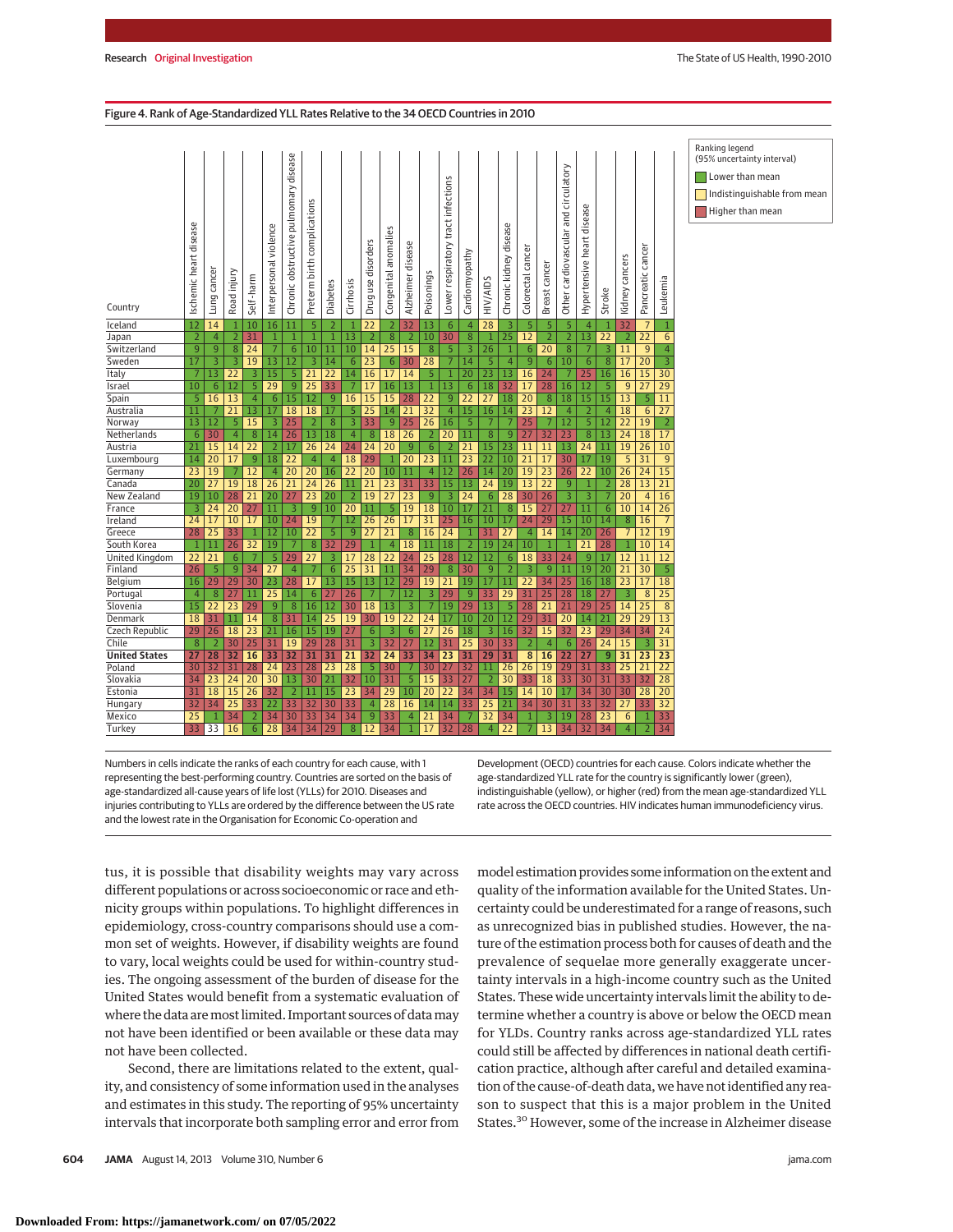from 1990 to 2010 may be related to changes in certification and coding.<sup>72</sup> Concerns have been raised that in some countries, variable implementation of the World Health Organization's definition of a live birth may affect comparisons of early neonatal death rates<sup>76</sup> across countries; because early neonatal deaths account for only 0.5% of deaths and 2.6% of YLLs, these considerations are unlikely to affect the comparisons shown here. However, the same problems related to how countries define and count diseases, injuries, and risk factors could affect estimates of other diseases included in these analysis.

Third, the analysis of risk factors in this study focused on behavioral, environmental, and metabolic risks and did not evaluate the social determinants of health. The important role of social determinants of health<sup>5,6</sup> was not quantified in the GBD 2010, largely because of the study requirement that evidence meet the World Cancer Research Fund criteria of convincing or probable evidence and that epidemiological data be available to estimate effect sizes for a risk factor on specific causes of death or disability. Much of the substantial body of evidence on the important influence of socioeconomic factors relates determinants such as income, education, and inequality to all-cause outcomes. The World Cancer Research Fund criteria emphasize consistency of evidence whether across trials or cohort studies. However, given the complex pathways through which socioeconomic factors influence health in different communities, effect sizes often vary.<sup>5,77-79</sup> In some cases, intervention studies for income and education have yielded results that are not entirely consistent with those of observational studies. 80,81 Authoritative reviews $^{18,44,78,82}$  nevertheless support the critical importance of these factors in determining population health. The absence of these in this current assessment should not be taken as implying that they are less important than the more proximal factors studied here. Despite their omission, the evidence suggests that interventions to reduce behavioral, environmental, and metabolic risks can have substantial benefits across diverse socioeconomic groups.70,83,84

# **Conclusion**

Overall, population health in the United States has improved from 1990 to 2010. Life expectancy at birth and HALE have increased and all-cause death rates at all ages have decreased. Although life span has increased, rates of age-specific YLDs have remained stable, andmorbidity and chronic disability now account for nearly half of the health burden in the United States. However, improvements in population health in the United States have not kept pace with advances in population health in other wealthy nations. Regular assessments of the local burden of disease and matching information on health expenditures for the same disease and injury categories could allow for a more direct assessment of how changes in health spending have affected or, indeed, not affected changes in the burden of disease and may provide insights into where the US health care system could most effectively invest its resources to obtain maximum benefits for the nation's population health. In many cases, the best investments for improving population health would likely be public health programs and multisectoral action to address risks such as physical inactivity, diet, ambient particulate pollution, and alcohol and tobacco consumption.

#### ARTICLE INFORMATION

**Published Online:** July 10, 2013. doi:10.1001/jama.2013.13805.

**US Burden of Disease Collaborators:** Christopher J. L. Murray, MD, DPhil; Jerry Abraham, MPH; Mohammed K. Ali, MBChB, MSc; Miriam Alvarado, BA; Charles Atkinson, BS; Larry M. Baddour, MD; David H. Bartels, BA; Emelia J. Benjamin, MD, ScM; Kavi Bhalla, PhD; Gretchen Birbeck, MD; Ian Bolliger, AB; Roy Burstein, BA; Emily Carnahan, BA; Honglei Chen, PhD; David Chou, BA; Sumeet S. Chugh, MD; Aaron Cohen, MPH, DSc; K. Ellicott Colson, BA; Leslie T. Cooper, MD; William Couser, MD; Michael H. Criqui, MD, MPH; Kaustubh C. Dabhadkar, MBBS, MPH; Nabila Dahodwala, MD, MS; Goodarz Danaei, DrSc, MS; Robert P. Dellavalle, MD, PhD, MSPH; Don C. Des Jarlais, PhD; Daniel Dicker, BS; Eric L. Ding, ScD; E. Ray Dorsey, MD, MBA; Herbert Duber, MD, MPH; Beth E. Ebel, MD, MSc, MPH; Rebecca E. Engell, BA; Majid Ezzati, PhD; David T. Felson, MD; Mariel M. Finucane, PhD; Seth Flaxman, BA; Abraham D. Flaxman, PhD; Thomas Fleming, BA; Mohammad H. Forouzanfar, MD, PhD; Greg Freedman, BA; Michael K. Freeman, BA; Sherine E. Gabriel, MD; Emmanuela Gakidou, PhD; Richard F. Gillum, MD; Diego Gonzalez-Medina, BA; Richard Gosselin, MD; Bridget Grant, PhD; Hialy R. Gutierrez, BS; Holly Hagan, PhD; Rasmus Havmoeller, MD, PhD; Howard Hoffman, MA; Kathryn H. Jacobsen, PhD; Spencer L. James, MPHc; Rashmi Jasrasaria, BA; Sudha

Jayaraman, MD, MSc; Nicole Johns, MPH; Nicholas Kassebaum, MD; Shahab Khatibzadeh, MD, MPH; Lisa Marie Knowlton, MD, MPH; Qing Lan, PhD; Janet L. Leasher, OD, MPH; Stephen Lim, PhD; John Kent Lin, AB; Steven E. Lipshultz, MD; Stephanie London, MD, DrPH; Rafael Lozano, MD, PhD; Yuan Lu, MSc; Michael F. MacIntyre, EdM; Leslie Mallinger, MPH; Mary M. McDermott, MD; Michele Meltzer, MD, MBE; George A. Mensah, MD; Catherine Michaud, MD, PhD; Ted R. Miller, PhD; Charles Mock, MD, PhD; Terrie E. Moffitt, PhD; Ali A. Mokdad, MD, MS; Ali H. Mokdad, PhD; Andrew E. Moran, MD, MPH; Dariush Mozaffarian, MD, DrPH; Tasha Murphy, PhD; Mohsen Naghavi, PhD; K. M. Venkat Narayan, MD; Robert G. Nelson, MD, PhD; Casey Olives, PhD; Saad B. Omer, MBBS, MPH, PhD; Katrina Ortblad, BA; Bart Ostro, PhD; Pamela M. Pelizzari, MPH; David Phillips, BS; C. Arden Pope III, PhD; Murugesan Raju, PhD; Dharani Ranganathan, BS; Homie Razavi, PhD; Beate Ritz, MD, PhD; Frederick P. Rivara, MD, MPH; Thomas Roberts, BA; Ralph L. Sacco, MD, MS; Joshua A. Salomon, PhD; Uchechukwu Sampson, MD, MPH, MBA, MSc(Oxon); Ella Sanman, BS; Amir Sapkota, PhD; David C. Schwebel, PhD; Saeid Shahraz, MD; Kenji Shibuya, MD, DrPH; Rupak Shivakoti, BA; Donald Silberberg, MD; Gitanjali M. Singh, PhD; David Singh, MD; Jasvinder A. Singh, MBBS, MPH; David A. Sleet, PhD; Kyle Steenland, PhD; Mohammad Tavakkoli, MD, MPH, MSc; Jennifer A. Taylor, PhD, MPH; George D. Thurston, ScD; Jeffrey A. Towbin, MD; Monica S. Vavilala, MD; Theo Vos, PhD;

Gregory R. Wagner, MD; Martin A. Weinstock, MD, PhD; Marc G. Weisskopf, PhD; James D. Wilkinson, MD, MPH; Sarah Wulf, MPH; Azadeh Zabetian, MD; Alan D. Lopez, PhD.

**US Burden of Disease Collaborators Affiliations:** Institute for Health Metrics and Evaluation, Seattle, Washington (Murray, Alvarado, Atkinson, Bolliger, Burstein, Carnahan, Chou, Colson, Dicker, Duber, Engell, A. D. Flaxman, Fleming, Forouzanfar, Freedman, Freeman, Gakidou, Gonzalez-Medina, James, Jasrasaria, Johns, Lim, MacIntyre, Mallinger, A. A. Mokdad, A. H. Mokdad, Murphy, Naghavi, Ortblad, Phillips, Ranganathan, Roberts, Sanman, Vos, Wulf); University of Washington, Seattle (Couser, Ebel, Kassebaum, Mock, Olives, Rivara, Vavilala); University of Texas School of Medicine, San Antonio (Abraham); Rollins School of Public Health, Emory University, Atlanta, Georgia (Omer, Steenland); Emory University, Atlanta, Georgia (Ali, Dabhadkar, Narayan, Zabetian); Mayo Clinic, Rochester, Minnesota (Baddour, Gabriel); Harvard School of Public Health, Boston, Massachusetts (Danaei, Ding, Finucane, Khatibzadeh, Knowlton, Lin, Lu, Salomon, G. M. Singh, Tavakkoli, Weisskopf); Harvard Medical School, Boston, Massachusetts (Bartels, Jayaraman, Mozaffarian); Harvard University, Boston, Massachusetts (Bhalla); Boston University School of Medicine, Boston, Massachusetts (Benjamin); Boston University, Boston, Massachusetts (Felson); Michigan State University, East Lansing (Birbeck); National Institute of Environmental Health Sciences, Research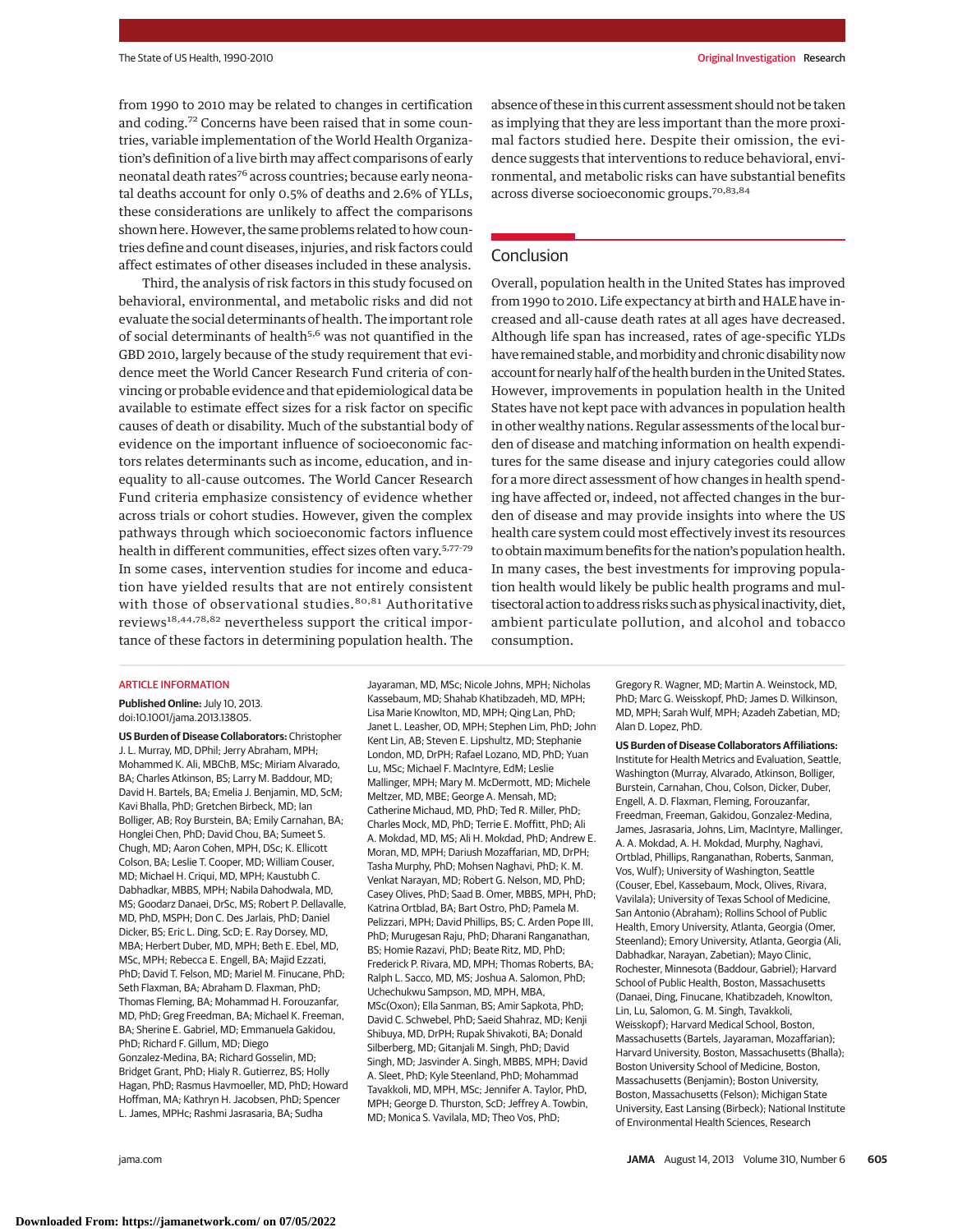Triangle Park, North Carolina (Chen, London); Occupational and Environmental Epidemiology Branch, Division of Cancer Epidemiology and Genetics, National Cancer Institute, Bethesda, Maryland (Lan); National Institutes of Health, Bethesda, Maryland (Grant, Hoffman, Mensah); National Institute of Diabetes and Digestive and Kidney Diseases, Bethesda, Maryland (Nelson); National Institute for Occupational Safety and Health, Baltimore, Maryland (Wagner); Cedars-Sinai Medical Center, Los Angeles, California (Chugh, Havmoeller); Karolinska Institute, Stockholm, Sweden (Havmoeller); Health Effects Institute, Boston, Massachusetts (Cohen); Loyola University Medical School, Chicago, Illinois (Cooper); University of California, San Diego, La Jolla (Criqui); University of Pennsylvania, Philadelphia (Dahodwala, Silberberg); Denver VA Medical Center, Denver, Colorado (Dellavalle); Beth Israel Medical Center, New York, New York (Des Jarlais); Johns Hopkins University, Baltimore, Maryland (Dorsey, Shivakoti); MRC-HPA Centre for Environment and Health, Department of Epidemiology and Biostatistics, School of Public Health, Imperial College London, London, England (Ezzati); Carnegie Mellon University, Pittsburgh, Pennsylvania (S. Flaxman); Howard University College of Medicine, Washington, DC (Gillum); University of California, San Francisco (Gosselin); Mailman School of Public Health, New York, New York (Gutierrez); Columbia University, New York, New York (Moran); New York University, New York, New York (Hagan, Thurston); George Mason University, Fairfax, Virginia (Jacobsen); Nova Southeastern University, Fort Lauderdale, Florida (Leasher); Miller School of Medicine, University of Miami, Miami, Florida (Lipshultz, Sacco, Wilkinson); School of Population and Global Health, University of Melbourne, Melbourne, Victoria, Australia (Lopez); Centro de Investigación en Sistemas de Salud, Instituto Nacional de Salud Pública, Cuernavaca, Morelos, Mexico (Lozano); Northwestern University Feinberg School of Medicine, Evanston, Illinois (McDermott); Thomas Jefferson University, Philadelphia, Pennsylvania (Meltzer); China Medical Board, Boston, Massachusetts (Michaud); Pacific Institute for Research and Evaluation, Calverton, Maryland (Miller); Duke University, Durham, North Carolina (Moffitt); Brigham and Women's Hospital, Boston, Massachusetts (Mozaffarian); California Environmental Protection Agency, Sacramento (Ostro); Centers for Medicare & Medicaid Services, Baltimore, Maryland (Pelizzari); Brigham Young University, Provo, Utah (Pope); Mason Eye Institute, University of Missouri, Columbia (Raju); Center for Disease Analysis, Louisville, Colorado (Razavi); University of California, Los Angeles (Ritz); Vanderbilt University, Nashville, Tennessee (Sampson); University of Maryland School of Public Health, College Park (Sapkota); University of Alabama at Birmingham (Schwebel, J. A. Singh); Brandeis University, Waltham, Massachusetts (Shahraz); Department of Global Health Policy, University of Tokyo, Tokyo, Japan (Shibuya); Queens Medical Center, Honolulu, Hawaii (D. Singh); National Center for Injury Prevention and Control, Atlanta, Georgia (Sleet); Drexel University School of Public Health, Philadelphia, Pennsylvania (Taylor); Cincinnati Children's Hospital, Cincinnati, Ohio (Towbin); Brown University, Providence, Rhode Island (Weinstock). Dr Rivara is also Editor, JAMA Pediatrics.

**Author Contributions:** Dr Murray had full access to all of the data in the study and takes responsibility for the integrity of the data and the accuracy of the data analysis.

Study concept and design: Atkinson, Bhalla, Birbeck, Burstein, Chou, Dellavalle, Danaei, Ezzati, Fahimi, A. D. Flaxman, Foreman, Gabriel, Gakidou, Kassebaum, Khatibzadeh, Lim, Lipshultz, London, Lopez, MacIntyre, A.H. Mokdad, A. Moran, Mozaffarian, Murphy, Naghavi, Pope, Roberts, Salomon, Schwebel, Shahraz, Sleet, Murray. Acquisition of data: Abraham, Ali, Atkinson, Bartels, Bhalla, Birbeck, Burstein, Chen, Criqui, Dahodwala, Jarlais, Ding, Dorsey, Ebel, Ezzati, Fahimi, S. Flaxman, A. D. Flaxman, Gonzalez-Medina, Grant, Hagan, Hoffman, Kassebaum, Khatibzadeh, Leasher, Lin, Lipshultz, Lozano, Lu, Mallinger, McDermott, Micha, Miller, A. A. Mokdad, A. H. Mokdad, Mozaffarian, Naghavi, Narayan, Omer, Pelizzari, Phillips, Ranganathan, Rivara, Roberts, Sampson, Sanman, Sapkota, Schwebel, Shahraz, Shivakoti, G. Singh, D. Singh, Tavakkoli, Towbin, Wilkinson, Zabetian, Murray.

Analysis and interpretation of data: Abraham, Ali, Alvarado, Atkinson, Baddour, Benjamin, Bhalla, Birbeck, Bolliger, Burstein, Carnahan, Chou, Chugh, Cohen, Colson, Cooper, Couser, Criqui, Dabhadkar, Dellavalle, Jarlais, Dicker, Dorsey, Duber, Ebel, Engell, Ezzati, Felson, Finucane, S. Flaxman, A. D. Flaxman, Fleming, Foreman, Forouzanfar, Freedman, Freeman, Gakidou, Gillum, Gonzalez-Medina, Gosselin, Gutierrez, Hagan, Havmoeller, Hoffman, Jacobsen, James, Jasrasaria, Jayaraman, Johns, Kassebaum, Khatibzadeh, Lan, Leasher, Lim, Lipshultz, London, Lopez, Lozano, Lu, Mallinger, Meltzer, Mensah, Michaud, Miller, Mock, Moffitt, A. A. Mokdad, A. H. Mokdad, A. Moran, Naghavi, Narayan, Nelson, Olives, Omer, Ortblad, Ostro, Pelizzari, Phillips, Raju, Razavi, Ritz, Roberts, Sacco, Salomon, Sampson, Schwebel, Shahraz, Shibuya, Silberberg, J. Singh, Steenland, Taylor, Thurston, Vavilala, Vos, Wagner, Weinstock, Weisskopf, Wulf, Murray.

Drafting of the manuscript: Birbeck, Fleming, Gakidou, Havmoeller, James, Jayaraman, Lozano, MacIntyre, Meltzer, Naghavi, Roberts, Vavilala, Vos, Murray.

Critical revision of the manuscript for important intellectual content: Ali, Alvarado, Atkinson, Baddour, Bartels, Benjamin, Bhalla, Birbeck, Bolliger, Burstein, Carnahan, Chen, Chou, Chugh, Cohen, Colson, Cooper, Couser, Criqui, Dabhadkar, Dahodwala, Dellavalle, Jarlais, Danaei, Dicker, Ding, Dorsey, Duber, Ebel, Engell, Ezzati, Fahimi, Felson, Finucane, S. Flaxman, A. D. Flaxman, Foreman, Forouzanfar, Freedman, Freeman, Gabriel, Gillum, Gonzalez-Medina, Gosselin, Grant, Gutierrez, Hagan, Havmoeller, Hoffman, Jacobsen, Jasrasaria, Jayaraman, Johns, Kassebaum, Khatibzadeh, Lan, Leasher, Lim, Lin, Lipshultz, London, Lopez, Lu, Mallinger, McDermott, Meltzer, Mensah, Micha, Michaud, Miller, Mock, Moffitt, A. A. Mokdad, A. H. Mokdad, A. Moran, Mozaffarian, Murphy, Narayan, Nelson, Olives, Omer, Ortblad, Ostro, Pelizzari, Phillips, Pope, Raju, Ranganathan, Razavi, Ritz, Rivara, Roberts, Sacco, Salomon, Sampson, Sanman, Sapkota, Schwebel, Shahraz, Shibuya, Shivakoti, Silberberg, G. Singh, D. Singh, J. Singh, Sleet, Steenland, Tavakkoli, Taylor, Thurston, Towbin, Vavilala, Vos, Wagner, Weinstock, Weisskopf, Wilkinson, Wulf, Zabetian, Murray. Statistical analysis: Abraham, Alvarado, Atkinson, Bhalla, Bolliger, Burstein, Carnahan, Chou, Colson,

Dabhadkar, Danaei, Dicker, Engell, Finucane, S. Flaxman, A. D. Flaxman, Foreman, Forouzanfar, Freedman, Freeman, Gillum, Gonzalez-Medina, Grant, Havmoeller, Hoffman, Jacobsen, James, Jasrasaria, Johns, Kassebaum, Khatibzadeh, Lim, Lin, MacIntyre, Mallinger, A. A. Mokdad, A. Moran, Naghavi, Olives, Omer, Ortblad, Pelizzari, Phillips, Ranganathan, Razavi, Roberts, Salomon, Sanman, Shahraz, Shibuya, G. Singh, Steenland, Tavakkoli, Vos, Wulf, Murray.

Obtained funding: A. H. Mokdad, Murray. Administrative, technical, or material support: Ali, Atkinson, Birbeck, Ebel, Hoffman, Lipshultz, Mensah, Micha, Michaud, A. H. Mokdad, A. Moran, Mozaffarian, Murphy, Narayan, Pelizzari, Phillips, Pope, Shivakoti, J. Singh, Taylor, Thurston, Towbin, Vavilala, Weinstock, Weisskopf.

Study supervision: Baddour, Birbeck, Criqui, Ezzati, A. D. Flaxman, Gakidou, Hoffman, Kassebaum, Lim, Lipshultz, Lopez, MacIntyre, A. H. Mokdad, Murphy, Salomon, Silberberg, Thurston, Wilkinson, Murray.

**Conflict of Interest Disclosures:** All authors have completed and submitted the ICMJE Form for Disclosure of Potential Conflicts of Interest. Dr Benjamin reports consulting fee/honoraria from Circulation as associate editor. Dr Couser reports fees for data safety monitoring board participation from Lilly and travel/meeting expenses from the International Society of Nephrology. Dr Dellavalle reports royalties from UpToDate and the Journal of the American Academy of Dermatology. Dr Gillum reports consultancy as an associate editor for Elsevier. Dr Lopez reports consultancy for IHME. Dr McDermott reports consulting fee from Ironwood Pharmaceuticals. Dr Mensah reports stock/stock options in PepsiCo, travel/meeting expenses from Chevron, and an honorarium from Elsevier. Dr Moffitt reports board membership with Nuffield Foundation. Dr Ostro reports consultancy for the World Bank and grants/grants pending from the US EPA. Dr Schwebel reports consultancy for ORCAS Inc, IRIS, and Marshfield Clinics, expert testimony for Carr and Carr, and grants/grants pending from Carr and Carr, Morris Animal Foundation, and Blue Dog Foundation, payment for lectures/speakers bureau from various university and government entities, and royalties from Erlbaum. Dr D. Singh reports payment for lectures/speakers bureau from Bristol Myers. Dr Moran reports travel/meeting expenses from the Institute for Health Metrics and Evaluation. Dr J. Singh reports consultancy for Savient, Takeda, URL, Novartis, Ardea, Allergan, and Regeneron and grants/grants pending from Takeda and Savient. He is on the steering committee of OMERACT. No other disclosures were reported.

**Funding/Support:** This study is supported in part by the Intramural Program of the National Institutes of Health, the National Institute of Environmental Health Sciences, and in part by the Bill and Melinda Gates Foundation.

**Role of the Sponsors:** The sponsors of the study had no role in the design and conduct of the study; collection, management, analysis, and interpretation of the data; preparation, review, and approval of the manuscript; or decision to submit the manuscript for publication.

**Disclaimer:** Dr McDermott (senior editor of JAMA) and Dr Rivara (editor in chief of JAMA Pediatrics) were not involved in the editorial review of or decision to publish this article.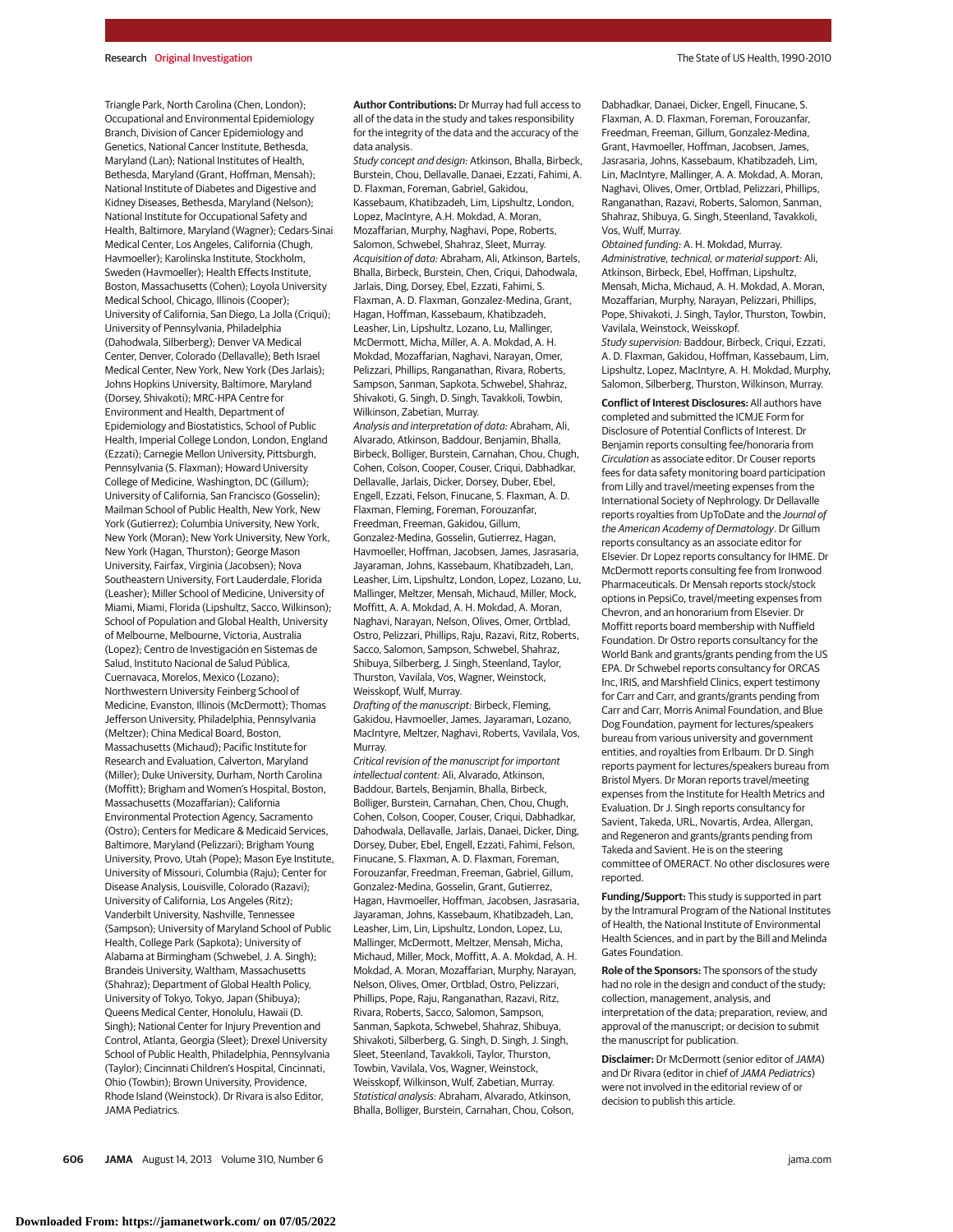**Additional Contributions:** We acknowledge all additional collaborators who were part of the Global Burden of Disease 2010 Study.

#### **REFERENCES**

**1**. OECD health data 2012—frequently requested data. http://www.oecd.org/health/health-systems /oecdhealthdata2012-frequentlyrequested -data.htm. Accessed April 29, 2013.

**2**. World Health Organization. Global health expenditure database. http://www.who.int/nha /expenditure\_database/en/. Accessed April 29, 2013.

**3**. Wang H, Dwyer-Lindgren L, Lofgren KT, et al. Age-specific and sex-specific mortality in 187 countries, 1970-2010: a systematic analysis for the Global Burden of Disease Study 2010. Lancet. 2012;380(9859):2071-2094. doi:10.1016/S0140 -6736(12)61719-X.

**4**. Woolf SH, Aron L, eds. US Health in International Perspective: Shorter Lives, Poorer Health. Washington, DC: National Academies Press; 2013. http://www.nap.edu/openbook.php?record\_id =13497.

**5**. Williams DR, Collins C. US socioeconomic and racial differences in health: patterns and explanations. Annu Rev Sociol. 1995;21:349.

**6**. Lantz PMHJ, House JS, Lepkowski JM, Williams DR, Mero RP, Chen J. Socioeconomic factors, health behaviors, and mortality: results from a nationally representative prospective study of US adults. JAMA. 1998;279(21):1703-1708. doi:10.1001 /jama.279.21.1703.

**7**. Kindig DA, Cheng ER. Even as mortality fell in most US counties, female mortality nonetheless rose in 42.8% of counties from 1992 to 2006. Health Aff (Millwood). 2013;32(3):451-458. doi:10.1377/hlthaff.2011.0892.

**8**. Ezzati M, Friedman AB, Kulkarni SC, Murray CJL. The reversal of fortunes: trends in county mortality and cross-county mortality disparities in the United States. PLoS Med. 2008;5(4):e66. doi:10.1371/journal.pmed.0050066.

**9**. Patient Protection and Affordable Care Act (2010 HR 3590). http://www.govtrack.us/congress /bills/111/hr3590. Accessed April 29, 2013.

**10**. Amos A, Greaves L, Nichter M, Bloch M. Women and tobacco: a call for including gender in tobacco control research, policy and practice. Tob Control. 2012;21(2):236-243. doi:10.1136 /tobaccocontrol-2011-050280.

**11**. Crawford D, Jeffery RW, Ball K. Obesity Epidemiology: From Aetiology to Public Health. Oxford, England: Oxford University Press; 2010.

**12**. Tobacco Use Screening and Counseling During Physician Office Visits Among Adults—National Ambulatory Medical Care Survey and National Health Interview Survey, United States, 2005-2009. http://www.cdc.gov/mmwR/preview/mmwrhtml /su6102a7.htm. Accessed June 11, 2013.

**13**. Sharma LL, Teret SP, Brownell KD. The food industry and self-regulation: standards to promote success and to avoid public health failures. Am J Public Health. 2010;100(2):240-246. doi:10.2105/AJPH.2009.160960.

**14**. Wallinga D. Agricultural policy and childhood obesity: a food systems and public health commentary.Health Aff (Millwood). 2010;29(3):405-410. doi:10.1377/hlthaff.2010.0102.

**15**. Brownell KD, Farley T, Willett WC, et al. The public health and economic benefits of taxing sugar-sweetened beverages. N Engl J Med. 2009;361(16):1599-1605. doi:10.1056 /NEJMhpr0905723.

**16**. Gordon-Larsen P, Nelson MC, Page P, Popkin BM. Inequality in the built environment underlies key health disparities in physical activity and obesity. Pediatrics. 2006;117(2):417-424. doi:10.1542/peds.2005-0058.

**17**. Jackson RJ. The impact of the built environment on health: an emerging field. Am J Public Health. 2003;93(9):1382-1384.

**18**. Adler NEBW, Boyce WT, Chesney MA, Folkman S, Syme SL. Socioeconomic inequalities in health: no easy solution.JAMA. 1993;269(24):3140-3145. doi:10.1001/jama.1993.03500240084031.

**19**. Murray CJ, Ezzati M, Flaxman AD, et al. GBD 2010: design, definitions, and metrics. Lancet. 2012;380(9859):2063-2066.

**20**. Michaud CM, McKenna MT, Begg S, et al. The burden of disease and injury in the United States 1996. Popul Health Metr. 2006;4:11. doi:10.1186/1478-7954-4-11.

**21**. Michaud CMMC, Murray CJ, Bloom BR. Burden of disease—implications for future research.JAMA. 2001;285(5):535-539. doi:10.1001/jama.285.5.535.

**22**. McKenna MT, Michaud CM, Murray CJL, Marks JS. Assessing the burden of disease in the United States using disability-adjusted life years. Am J Prev Med. 2005;28(5):415-423. doi:10.1016 /j.amepre.2005.02.009.

**23**. Kominski GF, Simon PA, Ho A, Luck J, Lim Y-W, Fielding JE. Assessing the burden of disease and injury in Los Angeles County using disability-adjusted life years. 2002;117(2):185-191.

**24**. Danaei G, Ding EL, Mozaffarian D, et al. The preventable causes of death in the United States: comparative risk assessment of dietary, lifestyle, and metabolic risk factors. PLoS Med. 2009;6(4):e1000058. doi:10.1371/ journal.pmed.1000058.

**25**. Vos T, Flaxman AD, Naghavi M, et al. Years lived with disability (YLDs) for 1160 sequelae of 289 diseases and injuries 1990-2010: a systematic analysis for the Global Burden of Disease Study 2010. Lancet. 2012;380(9859):2163-2196. doi:10.1016/S0140-6736(12)61729-2.

**26**. Salomon JA, Vos T, Hogan DR, et al. Common values in assessing health outcomes from disease and injury: disability weights measurement study for the Global Burden of Disease Study 2010. Lancet. 2012;380(9859):2129-2143. doi:10.1016/S0140-6736(12)61680-8.

**27**. Salomon JA, Wang H, Freeman MK, et al. Healthy life expectancy for 187 countries, 1990-2010: a systematic analysis for the Global Burden Disease Study 2010. Lancet. 2012;380(9859):2144-2162. doi:10.1016/S0140 -6736(12)61690-0.

**28**. Murray CJ, Ezzati M, Flaxman AD, et al. GBD 2010: a multi-investigator collaboration for global comparative descriptive epidemiology. Lancet. 2012;380(9859):2055-2058. doi:10.1016/S0140 -6736(12)62134-5.

**29**. Murray CJL, Vos T, Lozano R, et al. Disability-adjusted life years (DALYs) for 291 diseases and injuries in 21 regions, 1990-2010: a systematic analysis for the Global Burden of Disease Study 2010. Lancet. 2012;380(9859):2197-2223. doi:10.1016/S0140-6736(12)61689-4.

**30**. Lozano R, Naghavi M, Foreman K, et al. Global and regional mortality from 235 causes of death for 20 age groups in 1990 and 2010: a systematic analysis for the Global Burden of Disease Study 2010. Lancet. 2012;380(9859):2095-2128. doi:10.1016/S0140-6736(12)61728-0.

**31**. Lim SS, Vos T, Flaxman AD, et al. A comparative risk assessment of burden of disease and injury attributable to 67 risk factors and risk factor clusters in 21 regions, 1990-2010: a systematic analysis for the Global Burden of Disease Study 2010. Lancet. 2012;380(9859):2224-2260. doi:10.1016/S0140-6736(12)61766-8.

**32**. Murray CJ, Richards MA, Newton JN, et al. UK health performance: findings of the Global Burden of Disease Study 2010. Lancet. 2013;381(9871): 997-1020. doi:10.1016/S0140-6736(13)60355-4.

**33**. Steiner TJ, Stovner LJ, Birbeck GL. Migraine: the seventh disabler. J Headache Pain. 2013;14(1):1. doi:10.1186/1129-2377-14-1.

**34**. Olives C, Myerson R, Mokdad AH, Murray CJL, Lim SS. Prevalence, awareness, treatment, and control of hypertension in United States counties, 2001-2009. PLoS One. 2013;8(4):e60308. doi:10.1371/journal.pone.0060308.

**35**. Yang G, Wang Y, Zeng Y, et al. Rapid health transition in China, 1990-2010: findings from the Global Burden of Disease Study 2010. Lancet. 2013;381(9882):1987-2015.

**36**. National Center for Health Statistics. National Health and Nutrition Examination Survey Questionnaire. Hyattsville, MD: National Center for Health Statistics. http://www.cdc.gov/nchs/nhanes /nhanes\_questionnaires.htm. Accessed March 28, 2013.

**37**. Healthcare Cost and Utilization Project. SID related reports. http://www.hcup-us.ahrq.gov/db /state/sidrelatedreports.jsp. April 5, 2013.

**38**. Canadian Institute for Health Information. National Ambulatory Care Reporting System 2002-2009 [data set]. Ottawa, Ontario, Canada: Canadian Institute for Health Information; 2011.

**39**. National Center for Health Statistics. National Ambulatory Medical Care Survey. Hyattsville, MD: National Center for Health Statistics; 1993.

**40**. National Center for Health Statistics. National Hospital Ambulatory Medical Care Survey. Hyattsville, MD: National Center for Health Statistics; 1992.

**41**. Agency for Healthcare Research and Quality. US Medical Expenditure Panel Survey 2000-2009. Rockville, MD: Agency for Healthcare Research and Quality; 2011.

**42**. National Comorbidity Survey. NCS and NCRS Data. http://www.hcp.med.harvard.edu/ncs/ncs \_data.php. Accessed April 5, 2013.

**43**. Tomz M, Wittenberg J, King G. Clarify: Software for Interpreting and Presenting Statistical Results. http://econpapers.repec.org/article/jssjstsof/08 \_3Ai01.htm. Accessed June 11, 2013.

**44**. Murray CJL, Lopez AD. On the comparable quantification of health risks: lessons from the Global Burden of Disease study. http://journals.lww .com/epidem/Fulltext/1999/09000/On\_the \_Comparable\_Quantification\_of\_Health\_Risks\_.29 .aspx. Accessed June 11, 2013.